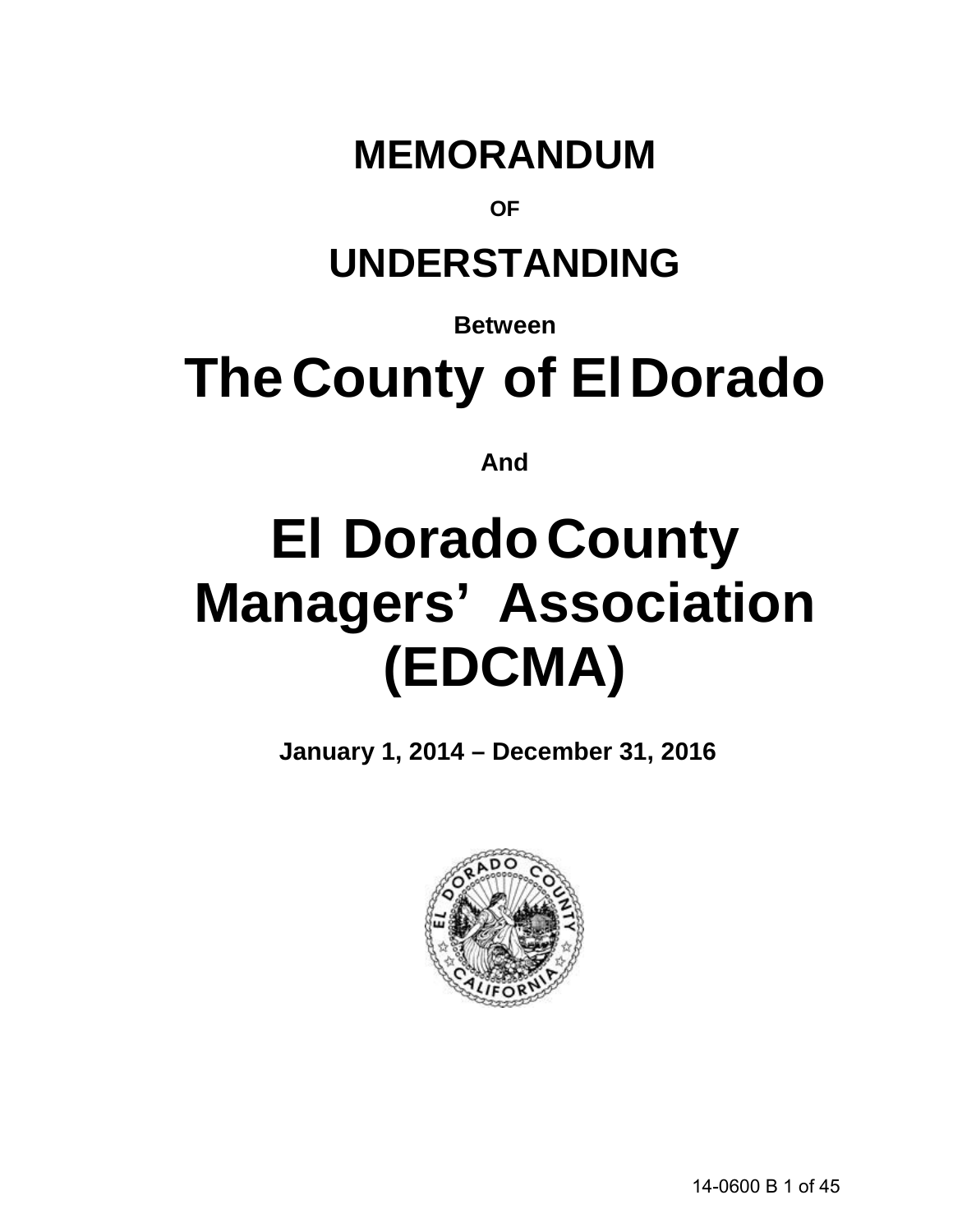## MEMORANDUM OF UNDERSTANDING

### **TABLE OF CONTENTS**

| <b>PREAMBLE</b>   |                                                |     |
|-------------------|------------------------------------------------|-----|
| <b>ARTICLE 1.</b> |                                                |     |
| Section 1.        |                                                |     |
| Section 2.        |                                                |     |
| Section 3.        |                                                |     |
| Section 4.        |                                                |     |
| Section 5.        |                                                |     |
| <b>ARTICLE 2.</b> |                                                |     |
| Section 1.        |                                                |     |
| Section 2.        |                                                |     |
| <b>ARTICLE 3.</b> |                                                |     |
| <b>ARTICLE 4.</b> |                                                |     |
| Section 1.        |                                                |     |
| Section 2.        |                                                |     |
| Section 3.        |                                                |     |
| Section 4.        |                                                |     |
| Section 5.        |                                                |     |
| Section 6.        |                                                |     |
| <b>ARTICLE 5.</b> |                                                |     |
| Section 1.        |                                                |     |
| Section 2.        |                                                |     |
| Section 3.        | SALARY PROVISIONS UPON RESTORATION FROM LAYOFF |     |
| Section 4.        |                                                |     |
| <b>ARTICLE 6.</b> |                                                |     |
| <b>ARTICLE 7.</b> |                                                |     |
| Section 1.        |                                                |     |
| Section 2.        |                                                |     |
| Section 3.        |                                                |     |
| Section 4.        |                                                |     |
| Section 5.        |                                                |     |
| <b>EDCMA</b>      |                                                | ii. |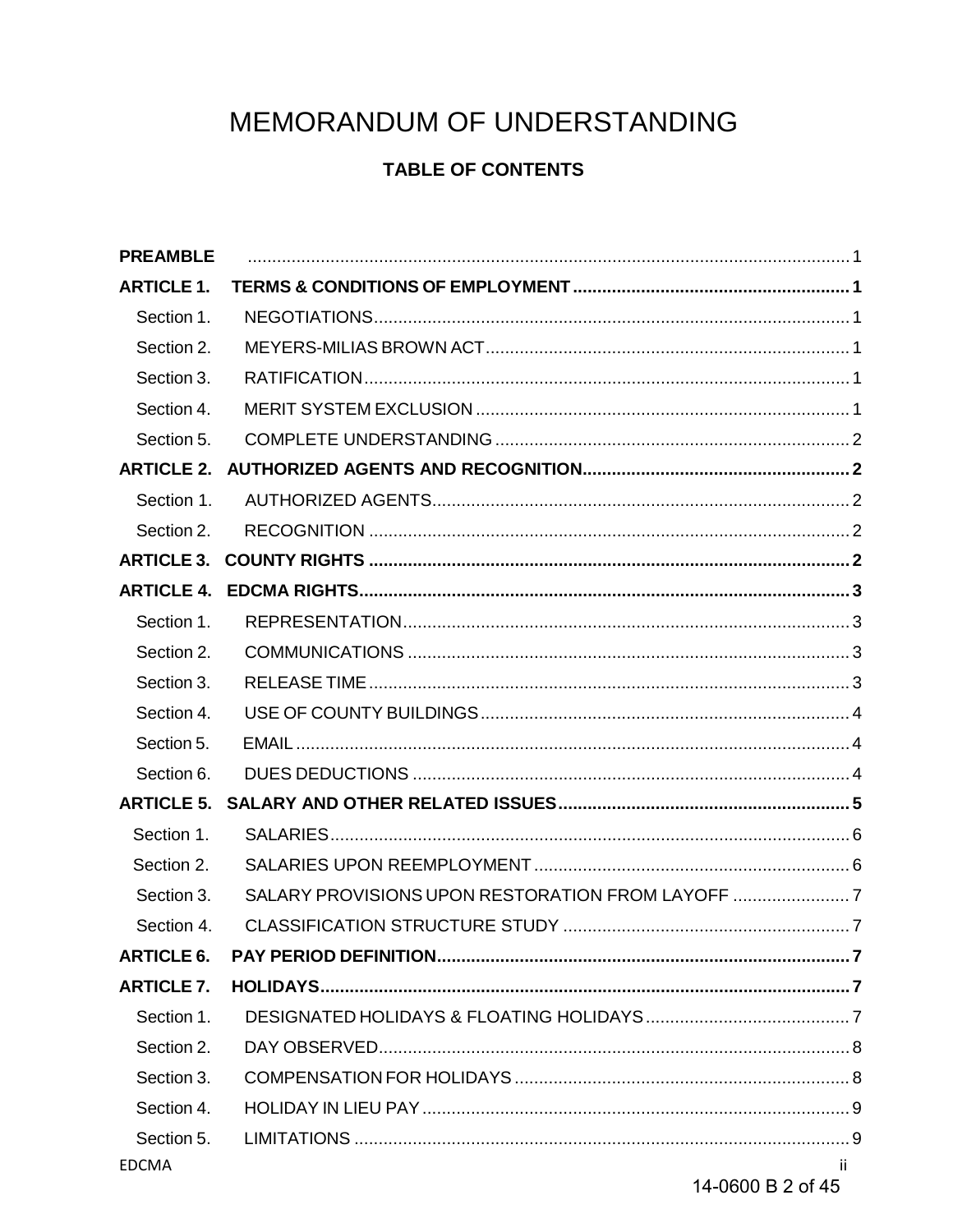| <b>ARTICLE 8.</b> |                                                            |     |
|-------------------|------------------------------------------------------------|-----|
| Section 1.        |                                                            |     |
| Section 2.        |                                                            |     |
| Section 3.        |                                                            |     |
| Section 4.        |                                                            |     |
| <b>ARTICLE 9.</b> |                                                            |     |
| Section 1.        |                                                            |     |
| Section 2.        |                                                            |     |
| Section 3.        |                                                            |     |
| Section 4.        |                                                            |     |
| Section 5.        |                                                            |     |
| Section 6.        |                                                            |     |
| Section 7.        |                                                            |     |
| Section 8.        |                                                            |     |
| Section 9.        |                                                            |     |
| Section 10.       |                                                            |     |
| Section 11.       | RETIREE'S CONVERSION OF SICK LEAVE TO HEALTH INSURANCE  13 |     |
|                   |                                                            |     |
| Section 1.        |                                                            |     |
| Section 2.        |                                                            |     |
| Section 3.        |                                                            |     |
| Section 4.        |                                                            |     |
| Section 5.        | WORKERS' COMPENSATION FOLLOW-UP DOCTOR VISITS  15          |     |
| Section 6.        |                                                            |     |
|                   |                                                            |     |
| Section 1.        |                                                            |     |
| Section 2.        |                                                            |     |
| Section 3.        |                                                            |     |
| Section 4.        | DEVELOPMENT SERVICES CERTIFICATION PROGRAM  17             |     |
| Section 5.        |                                                            |     |
| Section 6.        |                                                            |     |
| Section 7.        |                                                            |     |
| Section 8.        |                                                            |     |
| Section 9.        |                                                            |     |
| EDCMA MOU         |                                                            | iii |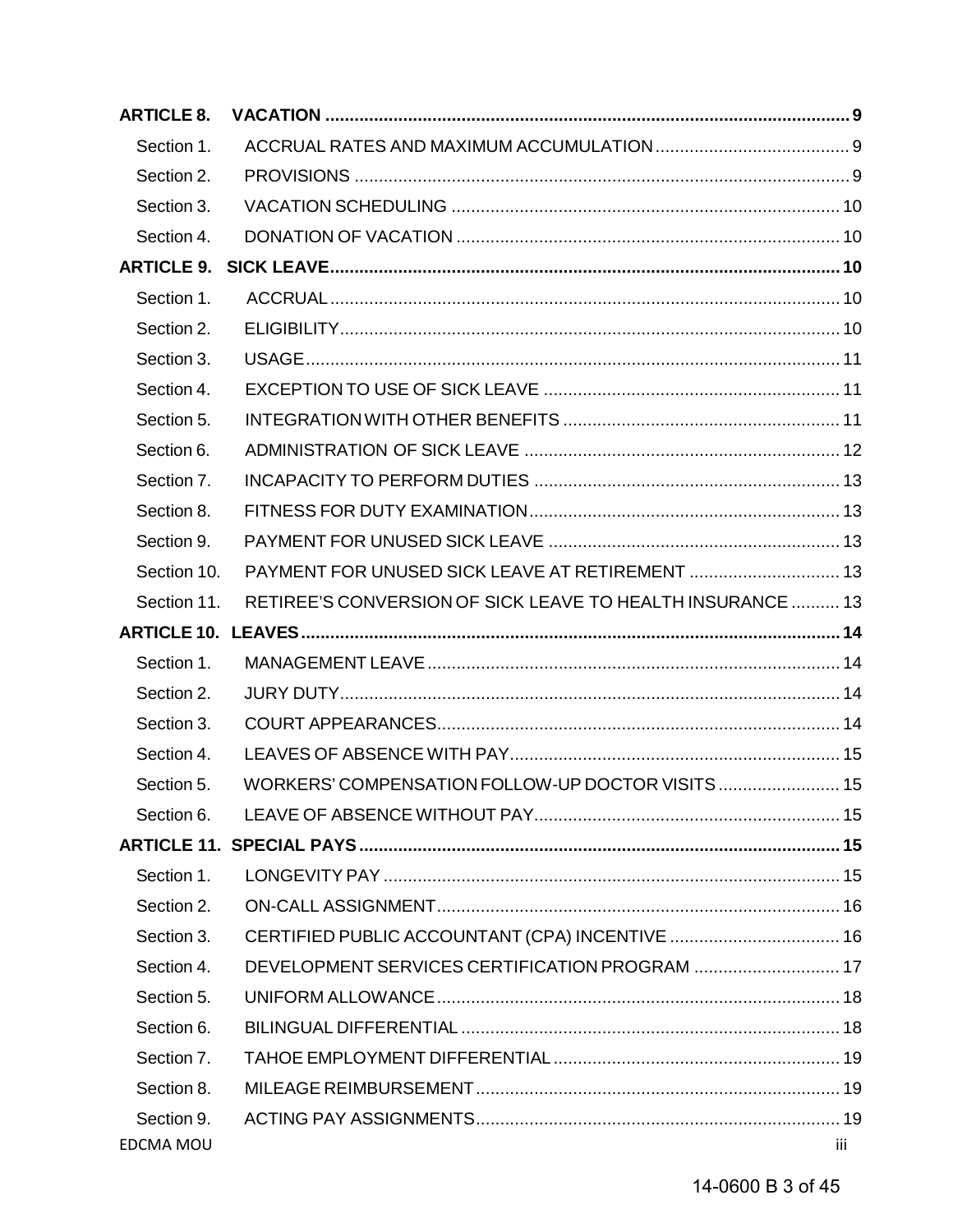| Section 10.      |                                                                       |    |
|------------------|-----------------------------------------------------------------------|----|
|                  |                                                                       |    |
| Section 1.       |                                                                       |    |
| Section 2.       |                                                                       |    |
| Section 3.       |                                                                       |    |
|                  |                                                                       |    |
| Section 1.       |                                                                       |    |
| Section 2.       |                                                                       |    |
| Section 3.       |                                                                       |    |
| Section 4.       |                                                                       |    |
| Section 5.       |                                                                       |    |
| Section 6.       |                                                                       |    |
| Section 7.       |                                                                       |    |
|                  |                                                                       |    |
| Section 1.       |                                                                       |    |
| Section 2.       |                                                                       |    |
|                  |                                                                       |    |
| Section 1.       |                                                                       |    |
|                  | ARTICLE 16. LAYOFF AND DEMOTION PROCEDURES UPON REDUCTION IN FORCE 26 |    |
| Section 1.       |                                                                       |    |
| Section 2.       |                                                                       |    |
| Section 3.       |                                                                       |    |
| Section 4.       |                                                                       |    |
| Section 5.       |                                                                       |    |
| Section 6.       |                                                                       |    |
|                  |                                                                       |    |
| Section 1.       |                                                                       |    |
| Section 2.       |                                                                       |    |
|                  |                                                                       |    |
| Section 1.       |                                                                       |    |
| Section 2.       |                                                                       |    |
| Section 3.       |                                                                       |    |
| Section 4.       |                                                                       |    |
| Section 5.       |                                                                       |    |
| <b>EDCMA MOU</b> |                                                                       | iv |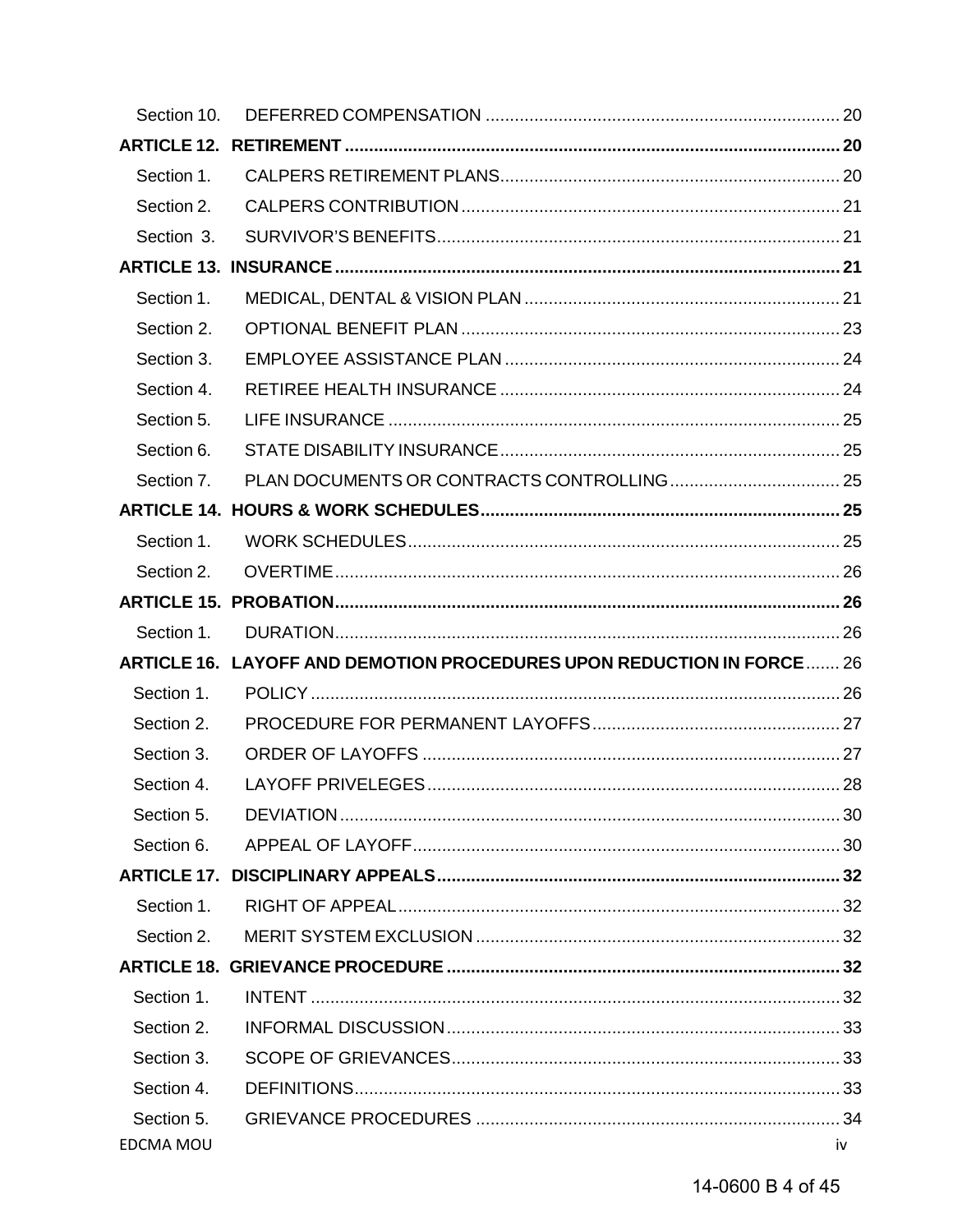| Section 1. |  |
|------------|--|
| Section 2. |  |
|            |  |
|            |  |
|            |  |
|            |  |
|            |  |
|            |  |
|            |  |

 $\mathsf{V}$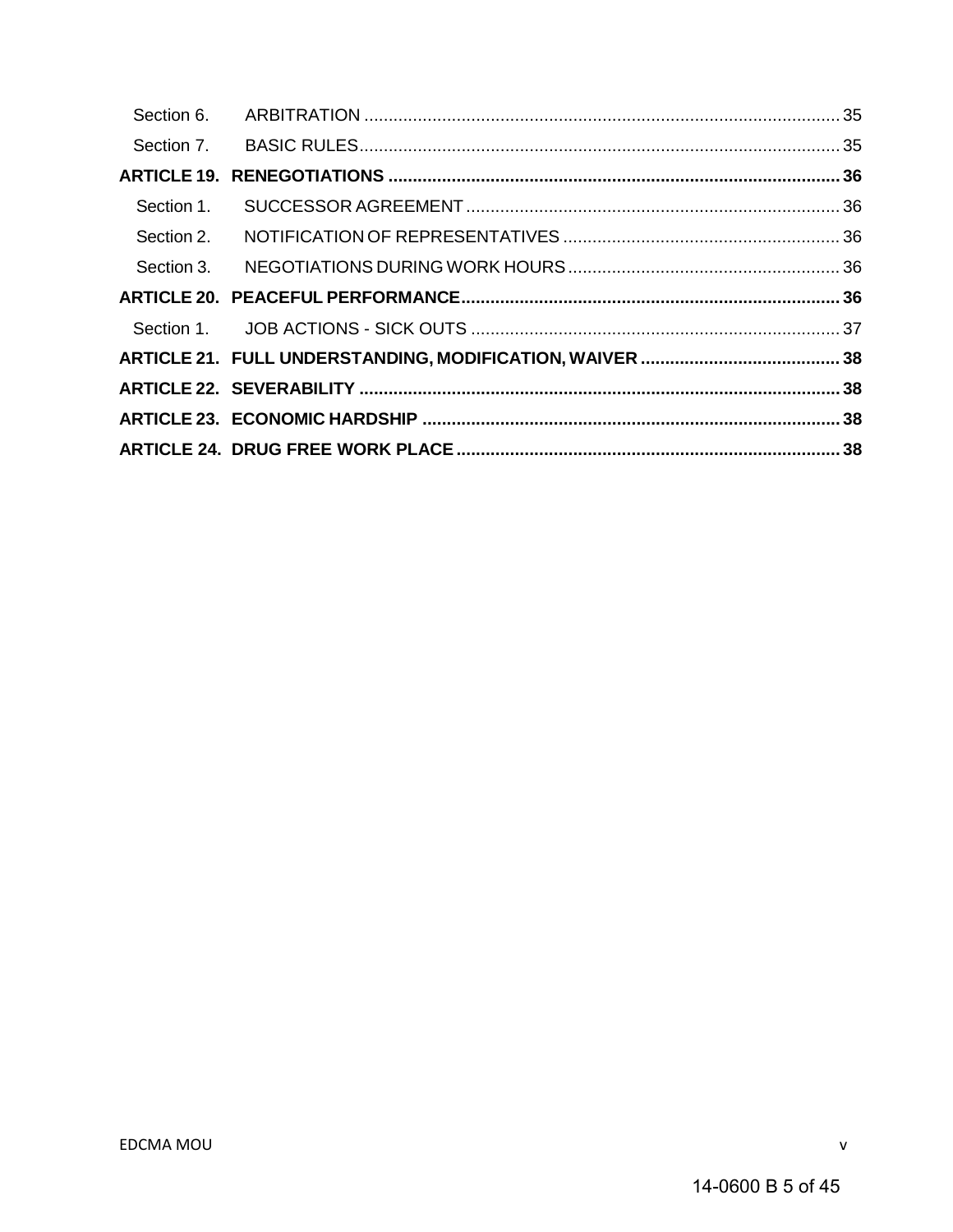#### **MEMORANDUM OF UNDERSTANDING BETWEEN THE COUNTY OF EL DORADO AND THE EL DORADO COUNTY MANAGERS' ASSOCIATION**

#### <span id="page-5-0"></span>**PREAMBLE**

It is the purpose of this Memorandum to set forth the wages, hours and other terms and conditions of employment for the employees of El Dorado County represented by the El Dorado County Managers' Association (hereinafter referred to as "Union").

#### <span id="page-5-1"></span>**ARTICLE 1. TERMS & CONDITIONS OF EMPLOYMENT**

#### <span id="page-5-2"></span>**Section 1. NEGOTIATIONS**

El Dorado County Managers' Association (hereinafter referred to as "Union") and representatives of the County of El Dorado (hereinafter referred to as "County") have met and conferred in good faith in regard to wages, hours, and other terms and conditions of employment covering employees in the Managers' Association Bargaining Unit and have exchanged freely information, opinions, and proposals and have reached agreement on all matters relating to the employment conditions and employer-employee relations of such employees.

#### <span id="page-5-3"></span>**Section 2. MEYERS-MILIAS BROWN ACT**

This Memorandum of Understanding is entered into pursuant to the Meyers-Milias Brown Act (Government Code §3500-3510) and has been jointly prepared by the parties.

#### <span id="page-5-4"></span>**Section 3. RATIFICATION**

This successor comprehensive Memorandum of Understanding (MOU) shall be presented by the Union to the employees in the Union for ratification and shall thereafter be presented to the Board of Supervisors, as the joint recommendations of the undersigned for salary and benefits adjustments for the period commencing on January 1, 2014 through December 31, 2016. Unless otherwise indicated herein, all provisions shall become effective on the date approved by the Board of Supervisors.

#### <span id="page-5-5"></span>**Section 4. MERIT SYSTEM EXCLUSION**

In the event any provision herein, as it may apply to any employee of the county subject to Section 19800 et. seq. of the California Government Code is determined by the Executive Officer of the State Personnel Board to be in conflict with Local Agency Personnel Standards

EDCMA 1 of 40

14-0600 B 6 of 45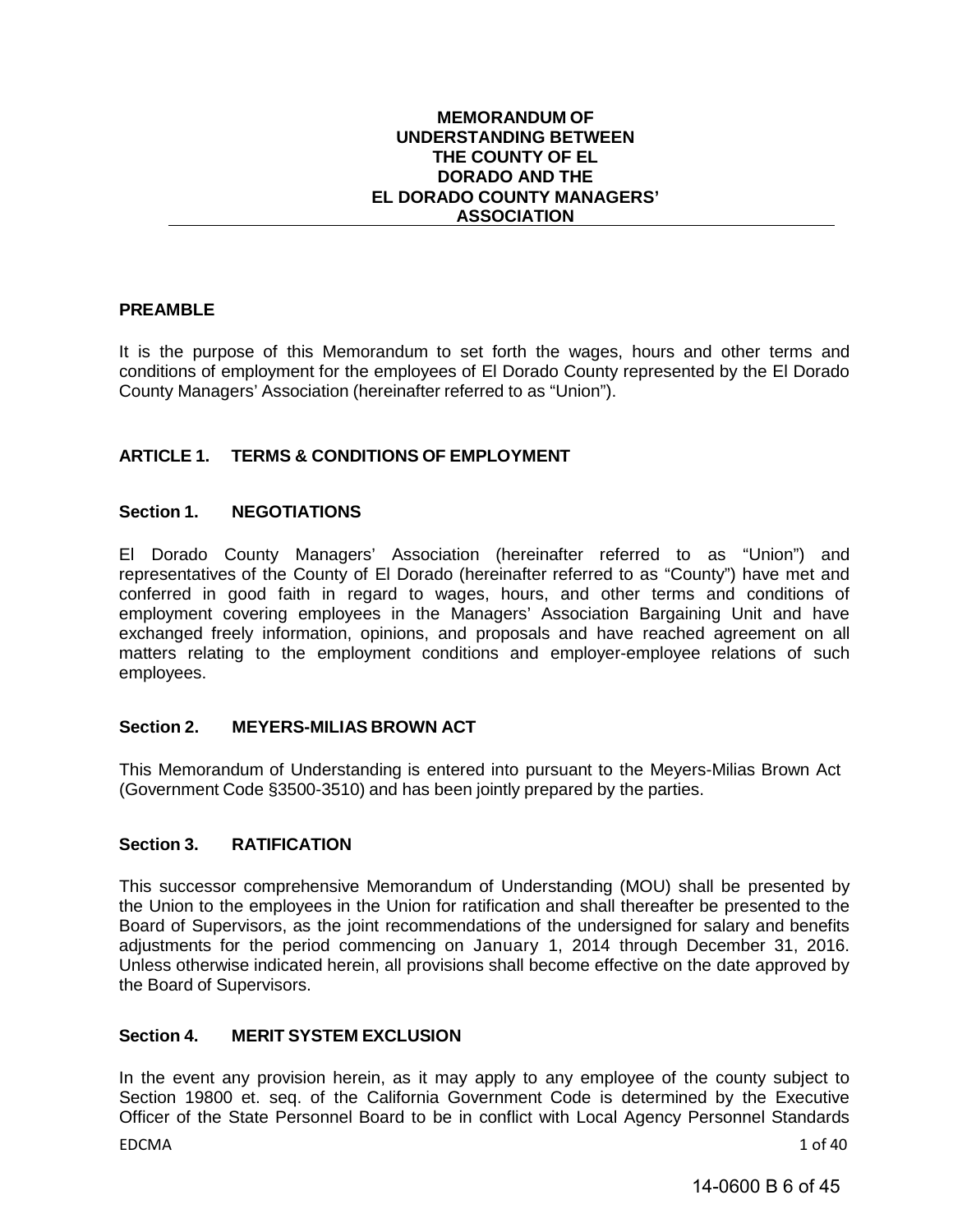(Title 2, Administration, Division 5. LAPS), such provision shall be null and void as regards those employees, and Local Agency Personnel Standards shall supersede and prevail.

#### <span id="page-6-0"></span>**Section 5. COMPLETE UNDERSTANDING**

This MOU cancels all previous MOUs and letters of agreement. The El Dorado County Personnel Rules shall remain in force and effect other than where superseded by specific provisions of this existing MOU.

#### <span id="page-6-1"></span>**ARTICLE 2. AUTHORIZED AGENTS AND RECOGNITION**

#### **Section 1. AUTHORIZED AGENTS**

The parties agree that the Union may choose to designate a legal representative and will notify the County in writing of any change. For the purpose of administering the terms and provisions of this MOU, the following authorized agents have been designated:

> **County of El Dorado** Director of Human Resources 330 Fair Lane Placerville, CA 95667

#### **El Dorado County Managers' Association** Goyette & Associates, Attorneys at Law 2366 Gold Meadow Way Suite 200 Gold River, CA 95670

The Association shall provide in writing to the County and be responsible for keeping current the name, address and telephone number of the designated representative and a list of persons authorized to act on its behalf or receive service in its name.

#### <span id="page-6-2"></span>**Section 2. RECOGNITION**

- A. County recognition The Director of Human Resources or designee is the representative of El Dorado County in matters related to employer-employee relations.
- B. The Union is the exclusively recognized employee organization for the Managers' Association Bargaining Unit.

#### <span id="page-6-3"></span>**ARTICLE 3. COUNTY RIGHTS**

EDCMA 2 of 40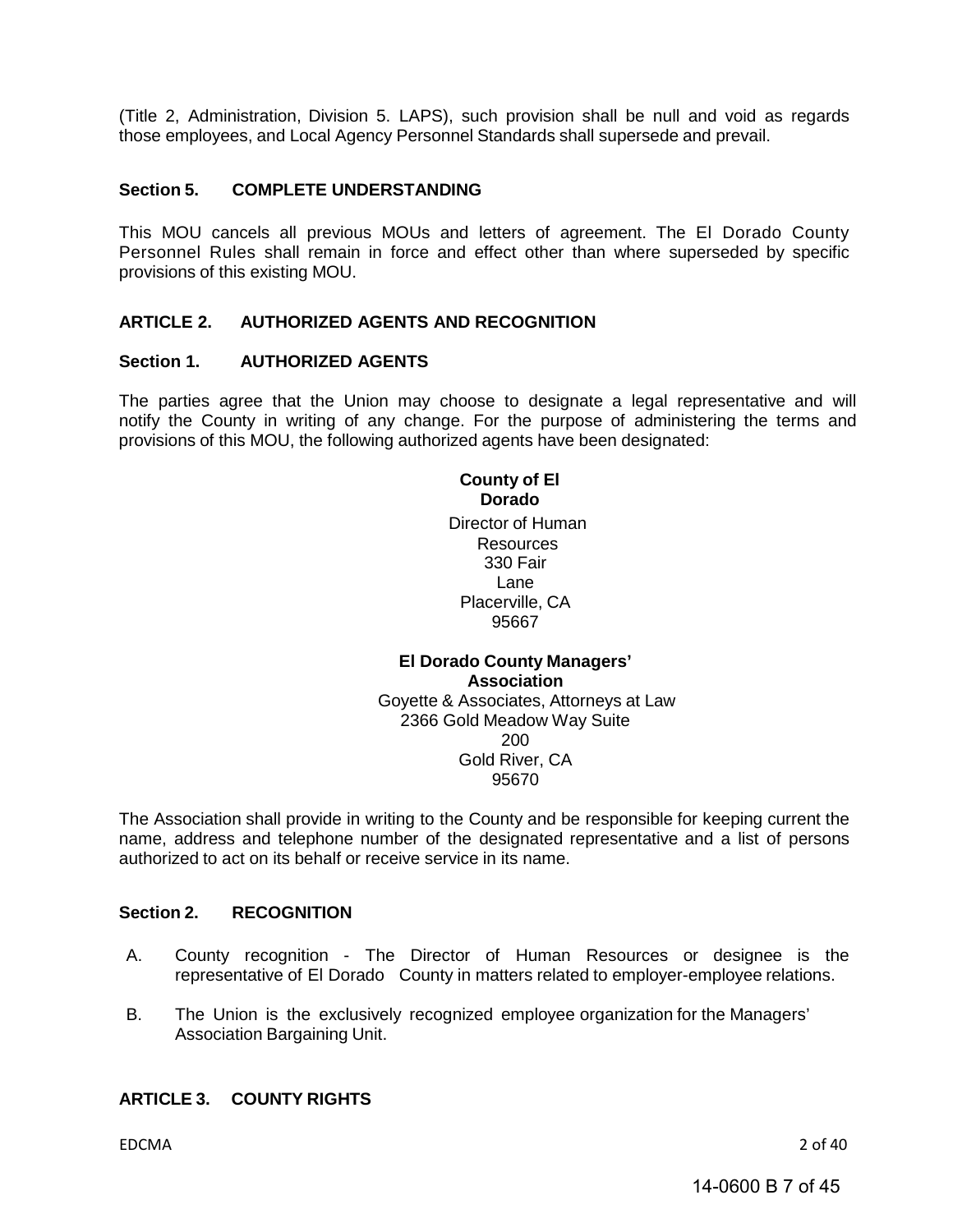County retains, solely and exclusively, all the rights, powers and authority exercised or held prior to the execution of this MOU, except as expressly limited by a specific provision of this MOU. Without limiting the generality of the foregoing, the rights, powers, and authority retained solely and exclusively by County and not abridged herein, include, but are not limited to, the following; to manage and direct its business and personnel; to manage, control and determine the mission of its departments, building facilities, and operations; to create, change, combine or abolish jobs, departments and facilities in whole or in part; to direct the work force; to increase or decrease the work force and determine the number of employees needed; to hire, transfer, promote and maintain the discipline and efficiency of its employees; to establish work standards, schedules of operation and reasonable work load; to specify or assign work requirements and require additional work hours; to schedule working hours and shifts; to adopt rules of conduct; to determine the type and scope of work to be performed by County employees and the services to be provided; to classify positions, to establish initial salaries of new classifications; to determine the methods, processes, means, and places of providing services and to take whatever action necessary to prepare for and operate in an emergency.

Nothing in this Article is intended to alter the post-agreement rights of the respective parties as established by law to meet and confer on changes which would affect the wages, hours and other terms and condition of employment, except, however that the scope of representation shall not include consideration of the merits, necessity or organization of any service or activity provided by law or executive order.

The County reserves the right to contract out services pursuant to the El Dorado County Charter. In the event that the County is considering contracting out services, which will directly result in the layoff of current employees, the County will notify the Union and meet and confer prior to the implementation of the action to the extent required by law.

#### <span id="page-7-0"></span>**ARTICLE 4. UNION RIGHTS**

#### <span id="page-7-1"></span>**Section 1. REPRESENTATION**

This MOU covers the employees in the position classifications of County, which the Union is certified as representing, and Union is the formally recognized employee organization which has the exclusive right to represent said employees during the term of this MOU.

#### <span id="page-7-2"></span>**Section 2. COMMUNICATIONS**

Official Union representatives shall be permitted access to County property to confer with County employees on matters of employer-employee relations. The designated representative shall give notice to the department head or his/her designee when contacting departmental employees during the duty period of employees, provided that solicitation for membership or other internal employee organization business shall be conducted only during the non-duty hours of all employees concerned. Non-duty hours are defined as before or after work, lunch periods and rest break periods.

#### <span id="page-7-3"></span>**Section 3. RELEASE TIME**

A. Official Union representatives shall be released from duty during the grievance procedure or when meeting with County. Union shall notify the Director of Human Resources or designee of the names of employees who are official representatives of

EDCMA 3 of 40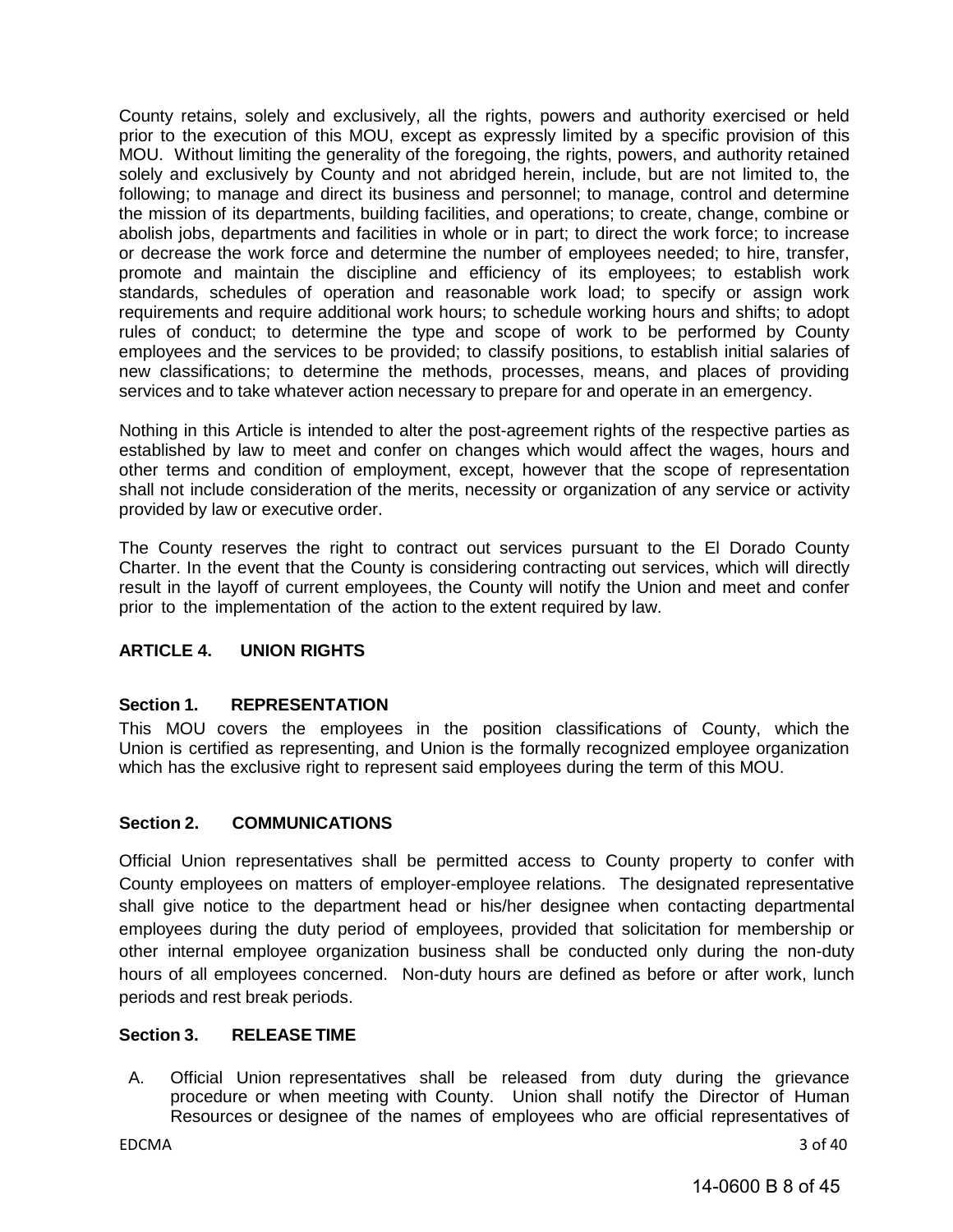the Union, not more than five (5) of whom can be released at any given time.

B. Union Presidential Release Time: Up to a cumulative total of thirty (30) hours of Presidential Release time per fiscal year will be provided to members, shop stewards, officers and/or Board of Directors of the Union, to be used for approved Association/County business (non-organizing). Among other uses the Union release time may specifically be used for stewards training. The determination of eligible employees and use of this time will be at the discretion of the President of Union. An employee entitled to release time under this section must provide advance notice to Human Resources and receive approval from the employee's supervisor regarding the employee's temporary absence from the workplace.

#### <span id="page-8-0"></span>**Section 4. USE OF COUNTY BUILDINGS**

County Buildings and other facilities shall be made available for use of the Union or its representatives during non-duty hours in accordance with availability and administrative procedures.

#### <span id="page-8-1"></span>**Section 5. EMAIL**

The Union may use the County's electronic mail (e-mail) for Union business under the following conditions:

- A. Emails shall not be drafted during working hours (not including duty-free breaks and lunches);
- B. The subject line of the email shall read "Union Information." E-mails shall be in good taste and shall not malign the County or its representatives.
- C. Subject matter shall be limited to brief Union announcements, inquiries, notices, agendas, minutes, and appropriate attachments.
- D. All email usage shall be consistent with Departmental policy, the El Dorado County Computer and Network Resource Usage Policies and Standards Guide and the provisions of this MOU.

#### <span id="page-8-2"></span>**Section 6. DUES DEDUCTIONS**

- A. Payroll Deductions & Membership Maintenance
	- 1. It is agreed that Union membership is not a mandatory condition of employment for any employee in the Union bargaining unit covered by this agreement. The Union may have the regular dues deductions of its members deducted from employees' paychecks under procedures prescribed by the County Auditor/Controller. Employees desirous of such deductions must sign and submit an Employee Payroll Deduction Authorization (PDA) for each type of deduction. All duly authorized PDA's will be processed promptly. Except as otherwise provided in Article 4, Section 6.A, employees are not entitled to revoke or alter such deductions by filing another signed payroll deduction card with the appropriate instructions affixed thereon. Deductions authorized in the above manner will be accumulated and forwarded on a regular basis to the authorized payees. Nothing herein shall prohibit the County from placing reasonable limits as to the number of payees or deductions per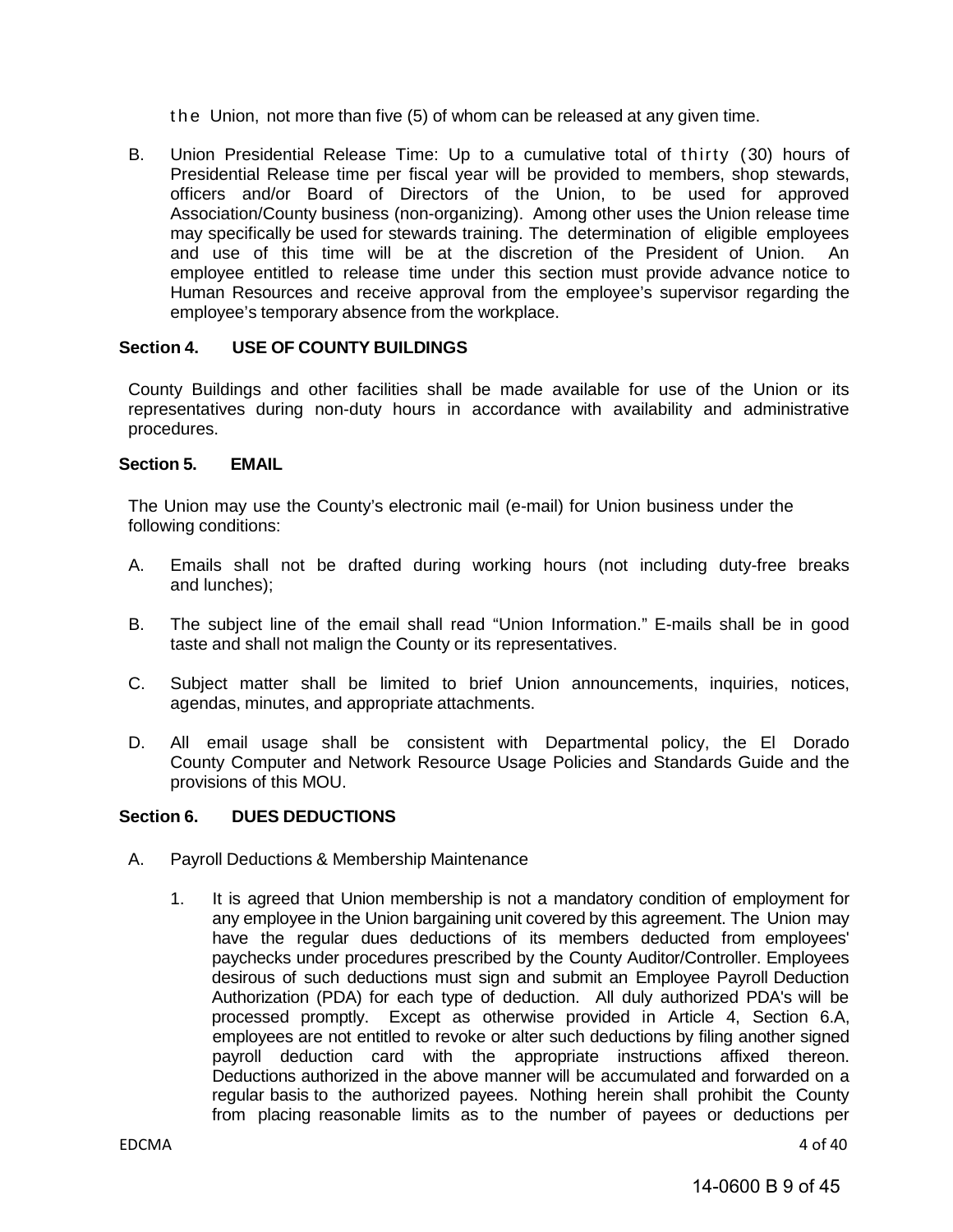employee for the purpose of efficient administration of the payroll system.

- 2. Any Union employee who has a dues deduction authorization on file with the Auditor/Controller's Office on the date this agreement is approved by the Board of Supervisors shall be subject to the Maintenance of Membership provisions of this agreement.
- 3. If employees in the Union have a dues deduction on file, it is understood that the dues will be deducted for the duration of this agreement, or until the last day of the last full pay period of the calendar month following the transfer of the employee to a unit represented by another recognized employee organization or to a class not contained in a representation unit, whichever occurs first. Employees in the Union are free to discontinue dues deduction by notifying the Payroll section of the Auditor/Controller's Office, in writing, during the period of May 15-31 of any year.
- 4. It is understood that employees in the Union are free to authorize dues deduction at any time. However, employees may not discontinue dues deduction during the term of this MOU, except as otherwise provided in this section.
- 5. The County will provide to the Union with a list of the new Union employees hired into regular positions represented by the Union on a monthly basis.
- 6. Dues deductions from employees who are in another bargaining unit will be allowed if there is no objection from the exclusive representative of that bargaining unit. Employees desirous of such deductions must sign and submit PDA for each type of deduction. All duly authorized PDA's will be processed promptly.
- 7. The County shall not be liable to the Union, employees, or any other party by reason of the requirements of this Section for the remittance or payment of any sum other than the constituted actual deductions made from employee' wages earned. The Union shall hold and keep the County harmless against any and all claims, demands, suits, orders, judgments or other forms of liability that may arise out of or by reason of action taken by the employer under this Article.
- B. Hold Harmless

The County shall not be liable to Union employees, or any other party by reason of the requirements of this Article for the remittance or payment of any sum other than the constituted actual deductions made from an employee's wages earned. The Union shall hold harmless against any and all claims, demands, suits, orders, judgments or other forms of liability that may arise out of or by reason of action taken by the employer under this Article, including but not limited to the collection and procedures for collection of Union dues, Union fees, and reasonable cost of County's attorney fees and costs, along with reasonable cost of management preparation time as well. The County shall not be made a party to any administrative or court proceedings to determine Union dues and/or fees.

#### <span id="page-9-0"></span>**ARTICLE 5. SALARY AND OTHER RELATED ISSUES**

#### **Section 1. SALARIES**

EDCMA 5 of 40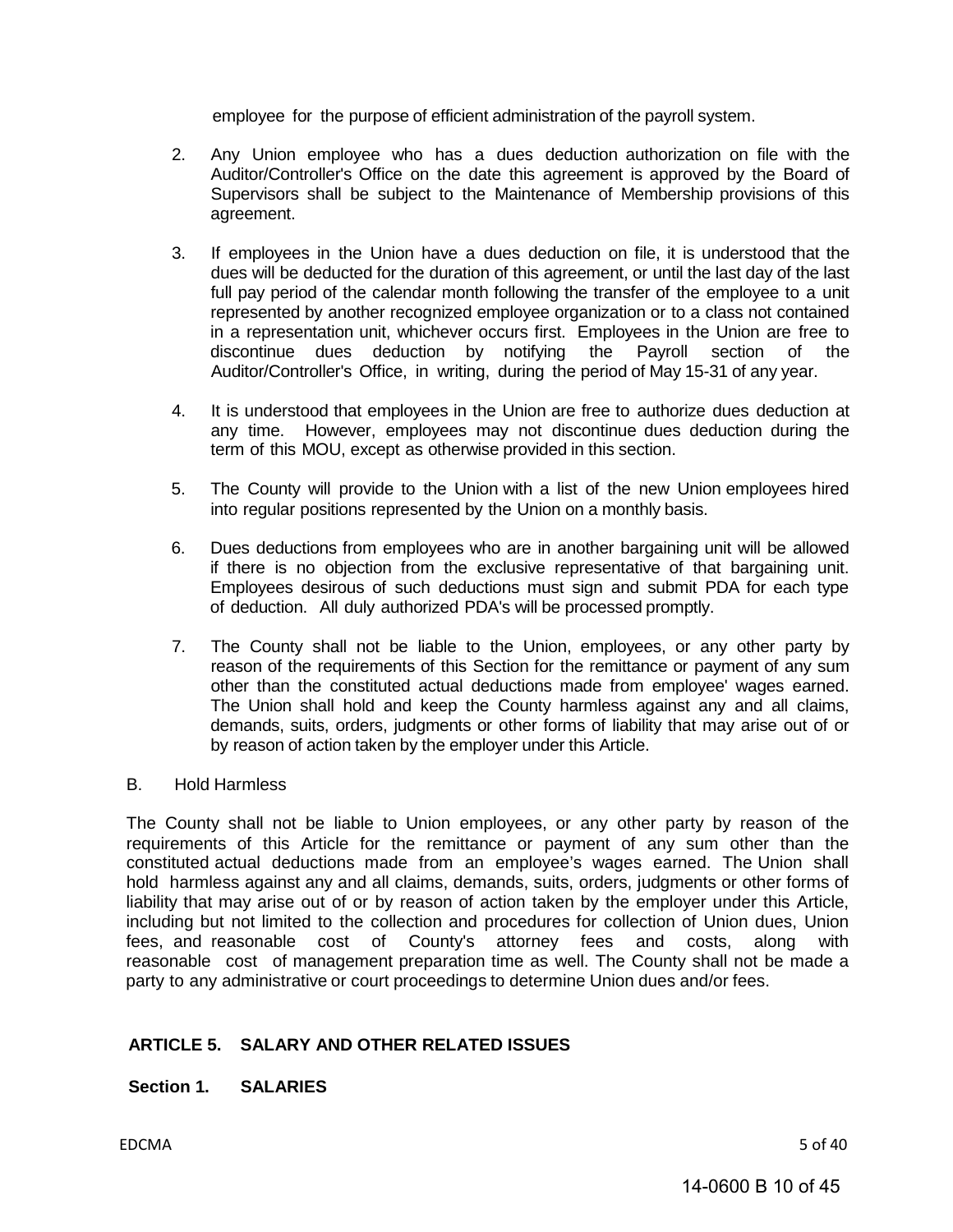The increase base wages for all Union represented classifications will be increased by 18% (non-safety) or 18.75% (safety) during the term of the MOU as follows:

Cost of Living Adjustments

2014: 2% effective the pay period including January 1, 2014.

2015: 2% effective the pay period including January 1, 2015.

2016: 2% effective the pay period including January 1, 2016.

Equity Adjustments

2014: 3% effective the pay period including January 1, 2014.

2015: 3% effective the pay period including January 1, 2015.

2016: 3% effective the pay period including January 1, 2016.

CalPERS Liability Transfer

2014: Non-safety employees shall pay the full seven percent (7%) employee CalPERS contribution effective the first full pay period following Association ratification and Board of Supervisors adoption of the MOU. As an offset, nonsafety employees shall receive an additional three percent (3%) base wage increase.

Safety employees shall pay the full nine percent (9%) employee CalPERS contribution effective the first full pay period following Association ratification and Board of Supervisors adoption of the MOU. As an offset, safety employees shall receive an additional 3.75% base wage increase.

#### **Section 2. SALARY UPON REEMPLOYMENT**

 A full-time or part-time employee who resigns in good standing and is reappointed in the same or closely related class within the same classification series within two (2) years of resignation, shall be eligible, with the approval of the appointing authority, to be reappointed at any step up to and including the step received prior to resignation. If the appointing authority wishes to rehire the employee at a step which exceeds the step paid at the time of resignation, approval shall be required consistent with the Personnel Rules. For purposes of vacation accrual, shift selection and longevity pay, such an employee shall receive credit for the amount of prior service in effect at the time of resignation and shall be restored to the place on the vacation accrual table, the shift selection order and longevity pay table in effect at the time of resignation. An employee that is reemployed after the effective date of this MOU will not be eligible for retiree health insurance.

A full time or part time employee who resigns in good standing and is reemployed by the County within two (2) years of resignation in a classification in a different class series or a higher class from which the employee resigned shall, for purposes of vacation accrual and longevity pay, receive credit for the amount of prior service in effect at the time of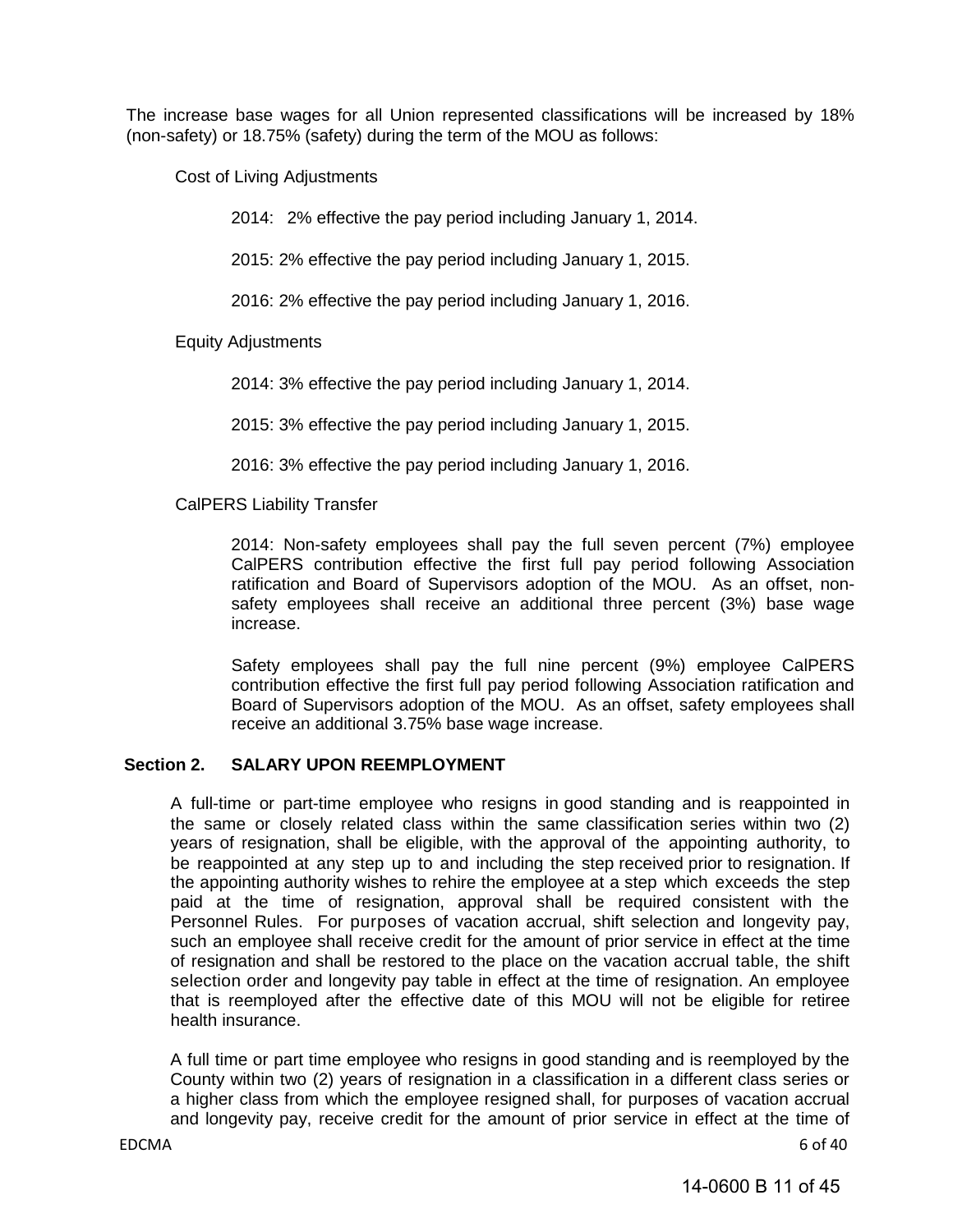resignation and shall be restored to the place on the vacation accrual and longevity pay table in effect at the time of resignation.

For purposes of vacation accrual and longevity pay, such an employee shall receive credit for the amount of prior service in effect at the time of resignation and shall be restored to the place on the vacation accrual and longevity pay table in effect at the time of resignation.

#### <span id="page-11-0"></span>**Section 3. SALARY PROVISIONS UPON RESTORATION FROM LAYOFF**

An employee who has been laid off or voluntarily demoted as a result of layoff and subsequently restored in their former classification within a two (2) year period from the date of his/her layoff or voluntary demotion, shall receive the following considerations and benefits:

- A. All sick leave credited to the employee's account when laid off shall be restored, unless the employee received compensation for such sick leave at the time of the layoff.
- B. All prior service shall be credited for the purpose of determining sick leave and vacation earning rate, longevity pay increases and time in step.
- C. The employee shall be placed on the step of the salary range that was held at the time of the layoff.

#### <span id="page-11-1"></span>**Section 4. CLASSIFICATION STRUCTURE STUDY**

The County will initiate a classification structure study during the term of the MOU. After the study is complete, the County will present any negotiable changes to the County's classification structure to the Union. The County and the Union agree to meet and confer over the negotiable changes, if any, to the classification structure.

#### <span id="page-11-2"></span>**ARTICLE 6. PAY PERIOD DEFINITION**

The date of payment shall be the first Friday following the close of the biweekly pay period, except that when such following Friday falls on a legal holiday, the date of payment shall be the first Thursday (or first Wednesday if Thursday is also a holiday) following the close of the biweekly pay period.

#### <span id="page-11-3"></span>**ARTICLE 7. HOLIDAYS**

#### <span id="page-11-4"></span>**Section 1. DESIGNATED HOLIDAYS & FLOATING HOLIDAYS**

The County shall designate specific days as County holidays. Paid holidays shall be authorized for only full-time and part-time employees.

The following days shall be the official County Hollidays:

- **January 1 New Year's Day**
- January (Third Monday) Martin Luther King Jr.'s Birthday

EDCMA 7 of 40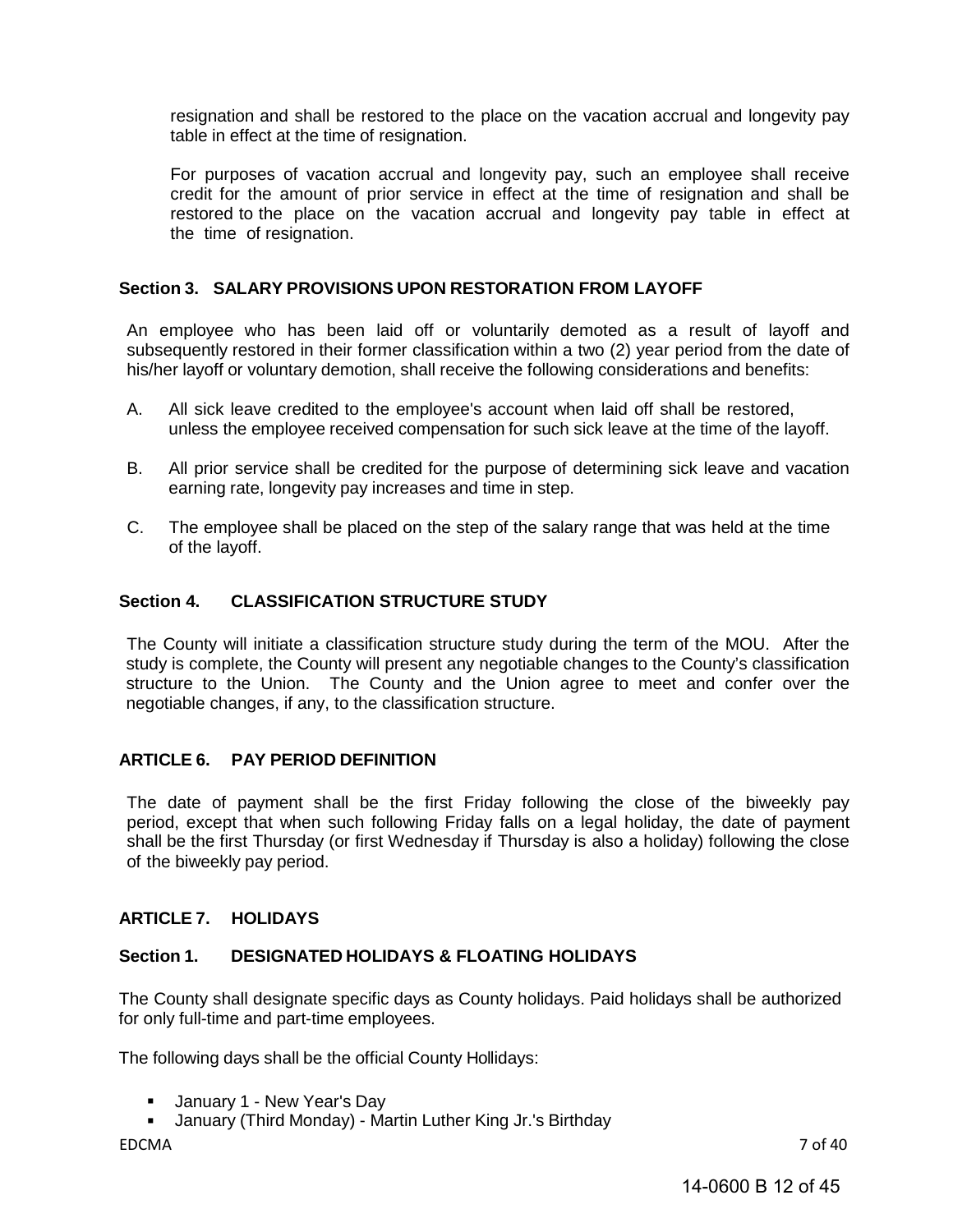- February (Third Monday) Washington's Birthday
- **May (Last Monday) Memorial Day**
- Uuly 4 Independence Day
- **September (First Monday) Labor Day**
- November 11 Veterans Day
- November Thanksgiving Day November Friday after Thanksgiving
- **December 24 Christmas Eve \* (When Christmas Dav** falls on a Thursday, the day after Christmas shall be observed as a holiday in lieu of Christmas Eve).
- December 25 Christmas Day
- A. In addition to which, every day appointed by the President or Governor, upon concurrence by the County Board of Supervisors, for a public fast, Thanksgiving, or holiday shall also be considered as a holiday for purposes herein.
- B. Floating Holidays In Lieu of Lincoln's Birthday and Columbus Day regular employees shall be entitled to up to sixteen (16) hours of floating holiday time. This time will be credited in pay period 01 of each year. Floating holidays shall be taken at a time agreeable to both the employee and the appointing authority. Part-time employees shall receive this holiday time on a prorated basis.

Lincoln's Birthday and Columbus Day will not be considered holidays for payroll purposes. Floating holiday time must be used by the last day of pay period 26 of each year and is not subject to the payoff provisions. Any unused floating holiday time will be lost.

#### <span id="page-12-0"></span>**Section 2. DAY OBSERVED**

If a holiday falls on a Sunday, the following Monday shall be observed as the holiday in lieu thereof. If a holiday falls on a Saturday, the preceding Friday shall be observed as the holiday in lieu thereof.

All full-time and part-time employees who are on an irregular work week schedule shall be entitled to the same number of paid holiday hours as those employees on a regular work week schedule. If an employee works a non-standard (rather than Monday through Friday) work schedule, their first day off shall be treated as if it was a Saturday and their second day off as if it was a Sunday.

#### <span id="page-12-1"></span>**Section 3. COMPENSATION FOR HOLIDAYS**

Full-time and part-time employees shall receive holiday pay for all authorized holidays at their current hourly rate, not to exceed eight (8) hours for any one (1) day, provided they are in a pay status for the full day on their regularly scheduled work days immediately preceding and following the holiday. Part-time employees shall be entitled to receive holiday pay in proportion to the percentage of full-time hours worked during the biweekly pay period which includes a holiday. The Department Head may approve holiday pay when an employee has insufficient sick leave accruals as required to maintain paid status for the full day immediately preceding and following the holiday, provided the employee will use at least twelve (12) hours of sick leave or the maximum number of hours required in the coordination of SDI during the pay period that includes the holiday.

EDCMA 8 of 40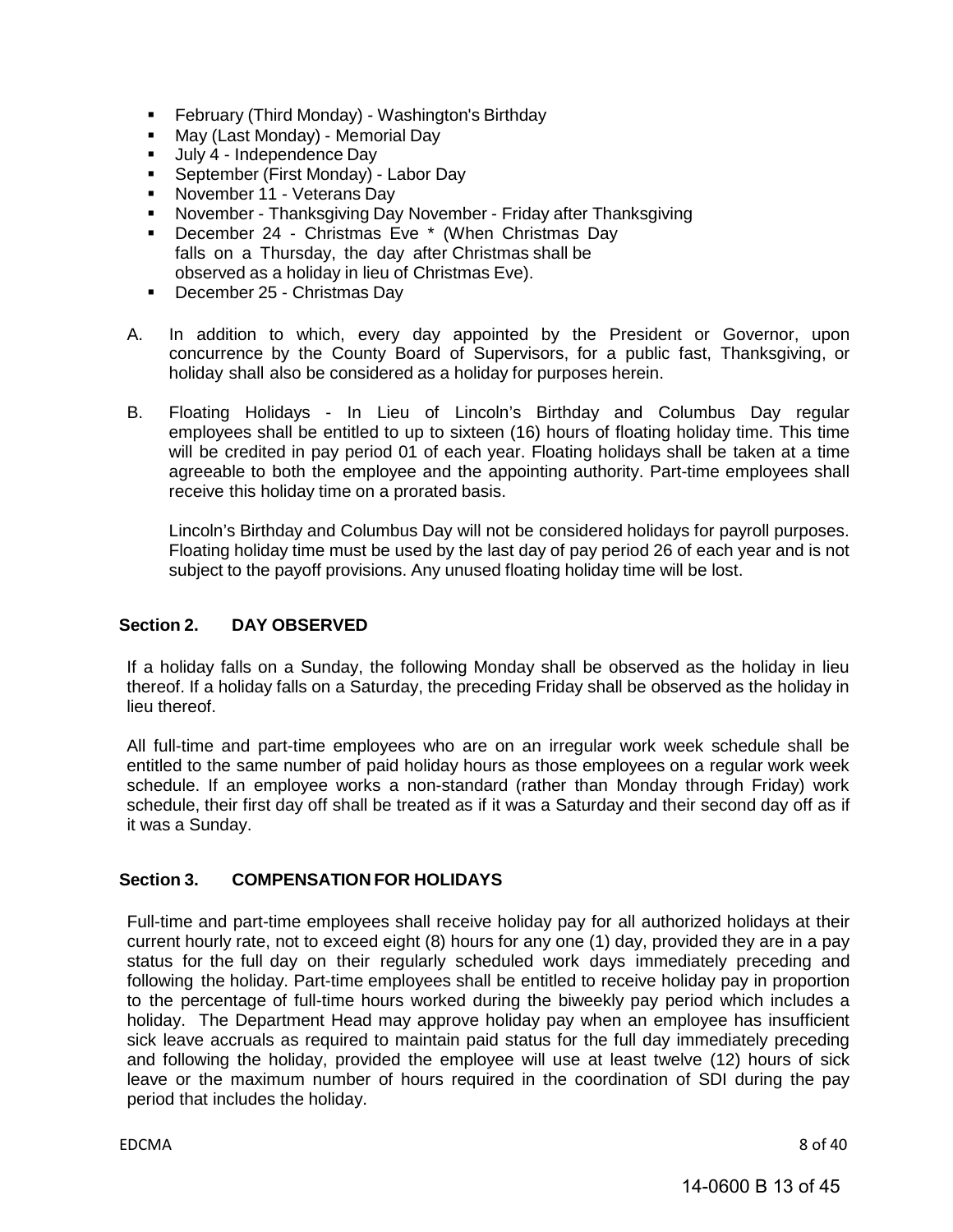#### <span id="page-13-0"></span>**Section 4. HOLIDAY IN LIEU PAY**

Employees in the classifications of: Correctional Lieutenant, Manager of Public Safety Dispatch, Sheriff's Communication Manager, Sheriff's Technology Manager, Sheriff's Records Manager who is required to work in a twenty-four hour (24) hour seven (7) day a week operation as designated by the Sheriff may each calendar year elect Holiday pay in lieu of having the official County holidays as designated days off. Employees must make their election by December 15 for each calendar year.

#### <span id="page-13-1"></span>**Section 5. LIMITATIONS**

The following provisions as to administration of holidays shall apply to all full-time and parttime employees:

- A. A new employee whose first working day is the day after a paid holiday shall not be paid for that holiday.
- B. An employee who is terminating his/her employment and whose last day as a paid employee is the day before a holiday, shall not be entitled to holiday pay for that holiday.

#### <span id="page-13-2"></span>**ARTICLE 8. VACATION**

For purposes of this section, one year shall be equivalent to twenty-six (26) biweekly pay periods of continuous service.

#### <span id="page-13-3"></span>**Section 1. ACCRUAL RATES AND MAXIMUM ACCUMULATION**

Every full-time and part-time employee shall accrue and accumulate vacation leave with pay as follows:

- A. Employees with less than four years continuous service shall accrue vacation credit at the rate of .03875 an hour for each full hour in pay status (equal to 3.1 hours for full-time in a full pay period). In no case shall an employee with less than four years continuous service accumulate more than 240 hours vacation leave.
- B. Employees with over four years of continuous service shall accrue vacation credit at the rate of .05875 hour for each full hour in pay status (equal to 4.7 hours per full-time in a pay period). In no case shall an employee with more than four years continuous service accumulate more than 320 hours vacation leave.
- C. Employees with over eleven years of continuous service shall accrue vacation credit at the rate of .07750 hour for each full hour in pay status (equal to 6.2 hours per full-time in a pay period). In no case shall an employee with more than eleven years continuous service accumulate more than 320 hours vacation leave.

#### <span id="page-13-4"></span>**Section 2. PROVISIONS**

EDCMA 9 of 40 Vacation leave shall be accrued from each eligible full-time or part-time employee's date of hire. Employees shall be entitled to use accrued vacation leave upon completion of two (2) full

14-0600 B 14 of 45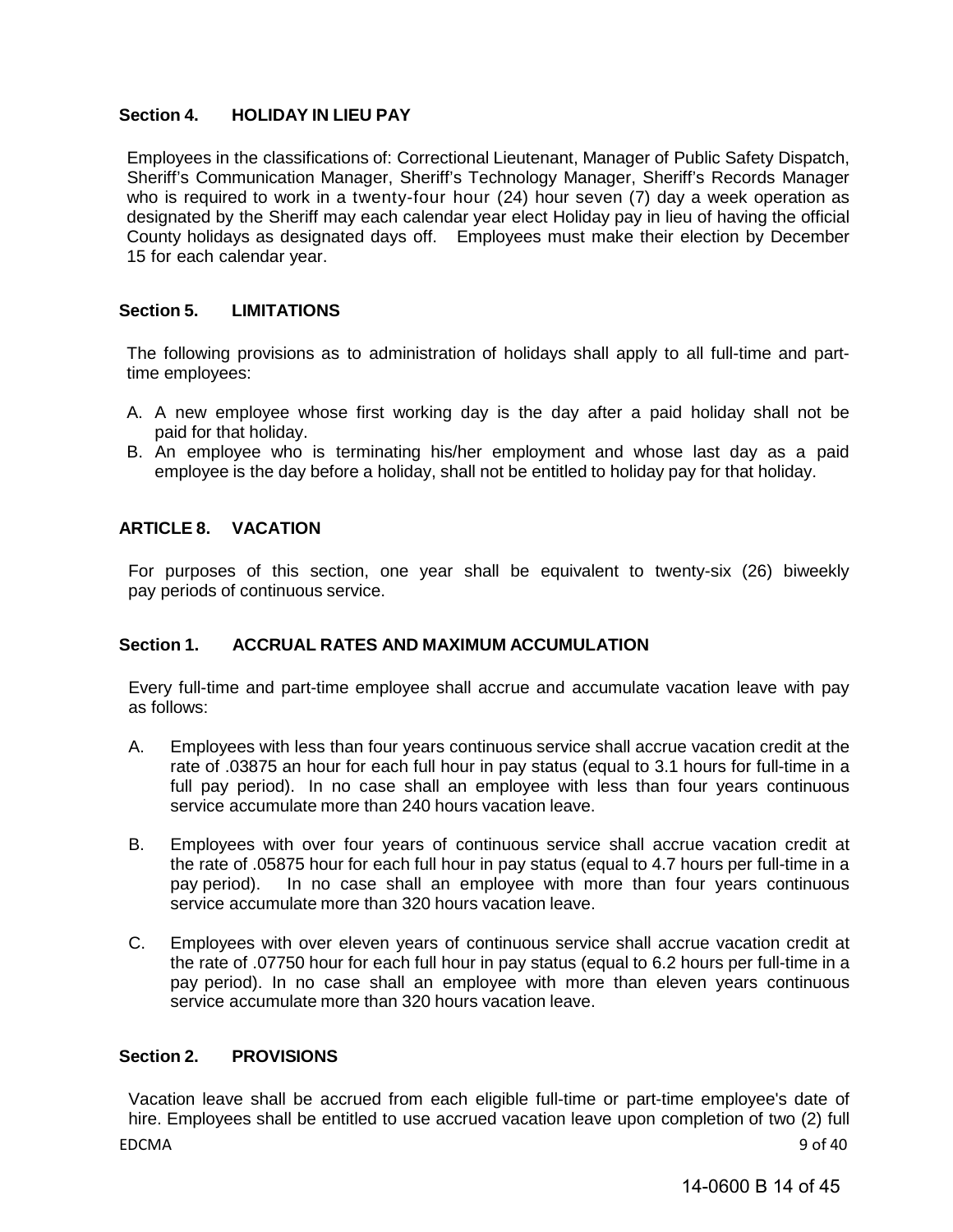pay periods of continuous service. Upon termination of an employee's employment, for any cause, the employee shall be paid for any unused vacation hours accumulated, up to the maximum amount permitted to be accumulated. No employee in this bargaining unit shall receive any payment in lieu of vacation while remaining a County employee.

#### <span id="page-14-0"></span>**Section 3. VACATION SCHEDULING**

It is the policy of the County that employees take their vacation each year; provided, however, that for reasons deemed sufficient by the Department Head or designee, an employee may take less than the normal vacation accrued that year. All vacations shall be taken at such times during the calendar year as may be approved by the Department Head or designee.

If an employee vacation request is denied, employee may accrue vacation in excess of the accrual cap for a period not to exceed ninety (90) days, but shall stop accruing vacation on the ninety-first day.

All requests for vacation must be approved by the employee's Department Head or designee; the Department Head or designee is responsible for insuring that the employee is eligible for the vacation requested. No person shall be allowed vacation in excess of that actually accrued at the time such vacation is taken. It shall be the responsibility of the Department Head or designee to require vacation leave is taken in order to avoid excessive accumulation or forfeiture.

#### <span id="page-14-1"></span>**Section 4. DONATION OF VACATION**

An employee may donate accumulated vacation time to another employee who has exhausted his or her sick leave and vacation leave due to an extended or catastrophic illness or serious medical condition of the employee, or member of the employee's immediate family (child, spouse, parent, or person for which the employee has been designated as legal guardian). An employee may also donate vacation time, pursuant to the form above, in the event of the death of an employee. Such donations shall be made on a form prescribed by the County Auditor and shall be in four (4) hour increments. The hours donated will be deducted from the donating employee's accumulated balance and credited to the accumulation vacation account of the employee receiving the donation. If the donation of hours is accepted, the accepting employee shall be responsible for payment of any applicable taxes. County shall withhold any amounts authorized or required by law.

#### <span id="page-14-2"></span>**ARTICLE 9. SICK LEAVE**

#### <span id="page-14-3"></span>**Section 1. ACCRUAL**

Employees shall accrue sick leave at the rate of .04625 per hour in pay status, calculated on the basis of actual service (3.7 hours earned per full pay period paid).

#### <span id="page-14-4"></span>**Section 2. ELIGIBILITY**

Employees shall not be entitled to use accrued sick leave with pay until the employee has two (2) full bi-weekly pay periods of continuous service with the County.

EDCMA 10 of 40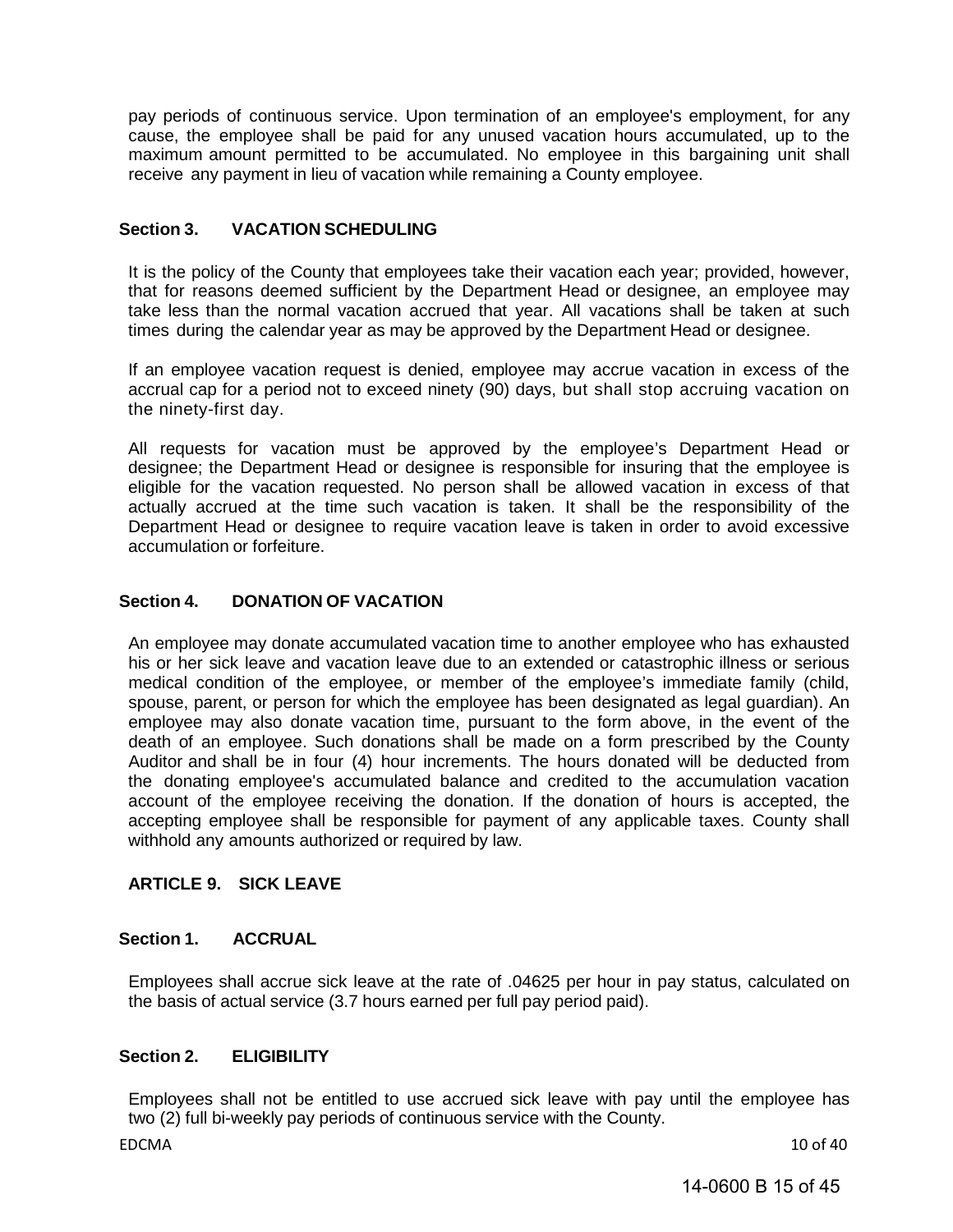#### <span id="page-15-0"></span>**Section 3. USAGE**

Employees are entitled to use accrued sick leave, with the approval of the Department Head, to a maximum of the time accrued, for the following conditions:

- A. The employee's illness, injury, disability, or exposure to contagious disease, which incapacitates him/her from performance of duties.
- B. The employee's receipt of required medical, dental, chiropractic or optical care or consultation.
- C. The employee's care of a member of the immediate family, as defined by law, i.e., Family Medical Leave Act (FMLA), California Family Rights Act (CFRA), who is ill or disabled.
- D. The employee's preparation for or attendance at the funeral of a member of the immediate family. Immediate family means parent, spouse, registered domestic partner**,**  son, daughter, sibling, mother-in-law, father-in-law, brother-in-law, sister-in-law, grandparents or grandchildren by blood or marriage or person which the employee has been designated the legal guardian.

#### <span id="page-15-1"></span>**Section 4. EXCEPTION TO USE OF SICK LEAVE**

No County employee shall be entitled to sick leave when absent from duty for any of the following reasons:

- A. Disability arising from any sickness or injury purposely self-inflicted or caused by the employee's willful misconduct.
- B. Sickness or disability, while on leave of absence with or without pay, other than the employee's regular vacation or regular paid holidays.

#### <span id="page-15-2"></span>**Section 5. INTEGRATION WITH OTHER BENEFITS**

- A. Workers' Compensation An employee of the County who is entitled to receive temporary disability indemnity under the California Labor Code (Workers' Compensation) may elect to take only that portion of the employee's accumulated leave balances as when added to the employee's disability indemnity will total the employee's full pay.
- B. State Disability Insurance An employee of the County who is entitled to receive SDI may elect to take only that portion of the employee's accumulated leave balances as when added to the employee's SDI will equal one hundred (100) percent of the total base salary. It is the employee's responsibility to file for SDI and make all arrangements with the Auditor's Office for leave integration.

EDCMA 11 of 40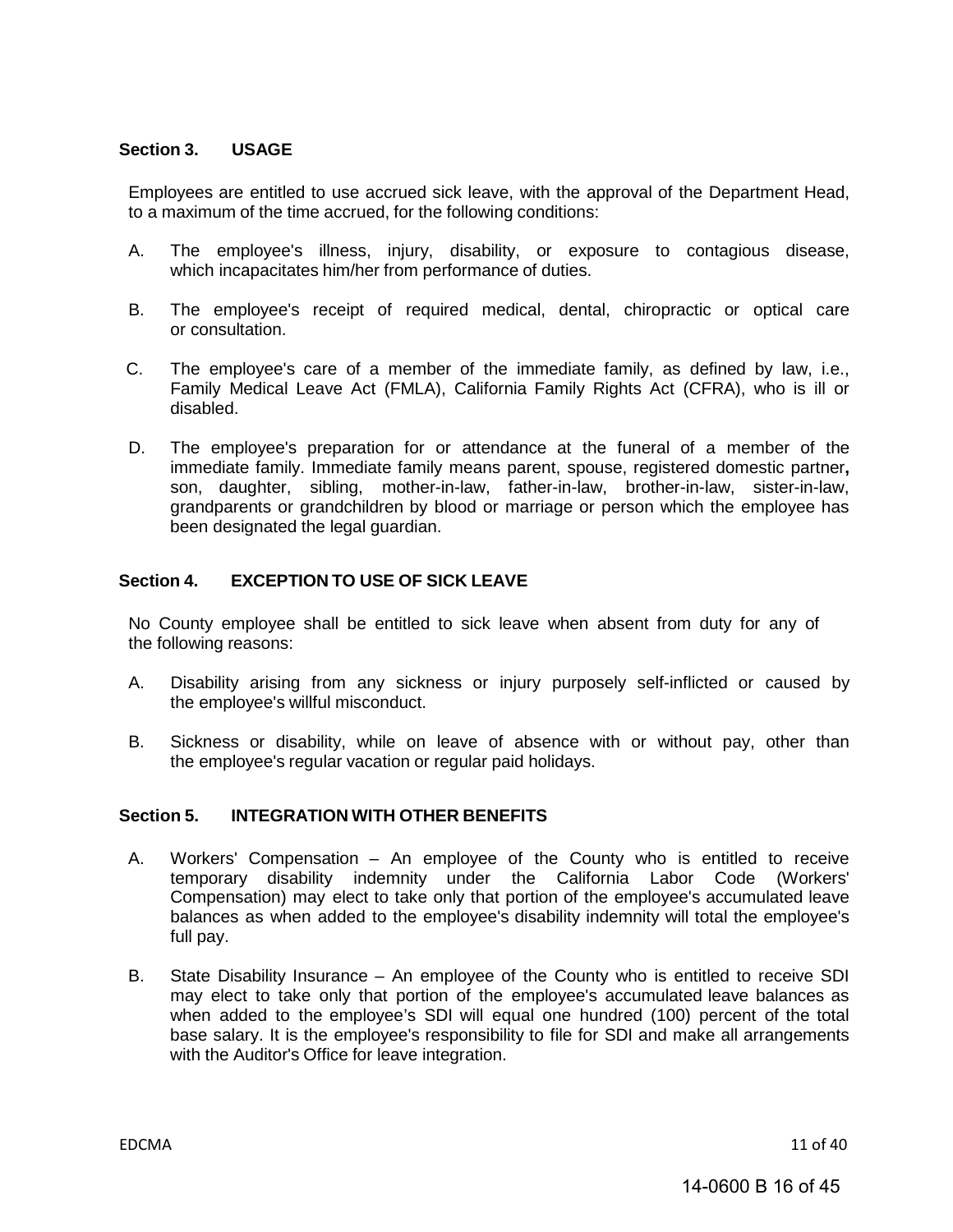#### <span id="page-16-0"></span>**Section 6. ADMINISTRATION OF SICK LEAVE**

Each Department Head is charged with the responsibility of administering sick leave within their department consistent with applicable practices and policies adopted by the County.

Employees are required to notify their supervisor as soon as possible of their absence due to illness or injury. A department, depending on its internal record keeping, may require an employee upon returning after an absence due to illness or injury, to fill out a sick leave request form or record of sick leave use.

- A. Departments may request information in order to aid in the determination of whether the sick leave use is legitimate. A Department Head may require a physician's statement or acceptable substitute from an employee who applies for sick leave, or make whatever reasonable investigation into the circumstances that appears warranted before taking action on a sick leave request.
- B. Departments may require a prescribed affidavit or medical report form. When an employee is absent for longer than ten (10) consecutive working days, the employee will be required to submit a statement from the employee's physician releasing the employee for normal duty.
- C. Sick leave abuse is defined as follows:
	- A. If an employee who has taken sick leave is suspected of sick leave abuse, the Department may institute an investigation. Based on the results of that investigation, appropriate action will be taken.
	- B. The County may request that the employee provide a physician's statement, as authorized by law or acceptable substitute during an absence if the employee receives notice prior to returning and the absence is longer than three days. However, if an employee has a record of excessive sick leave use, or if the employee's leave is suspect, the County may require a physician's letter or other acceptable substitute before authorizing future leave usage. Examples of excessive sick leave usage might include, but are not limited to:
		- a. Documented abuse, or;
		- b. In excess of six individual unapproved uses of sick leave in a twelve (12) month period, or;
		- c. More than four uses of sick leave in conjunction with vacation and/or holidays in a twelve (12) month period.

Each use of sick leave may last one or more days. Each day of a multi-day sick leave absence does not constitute its own individual use of leave.

It is important to note that use of leave identified under paragraphs "b" and or "c" above does not automatically indicate abuse. There may be legitimate reasons why an employee is using leave under these circumstances. The primary goal of identifying leave use thresholds is to initiate communication between the County and the employee to determine why an employee is using so much leave and determine if the leave is being abused.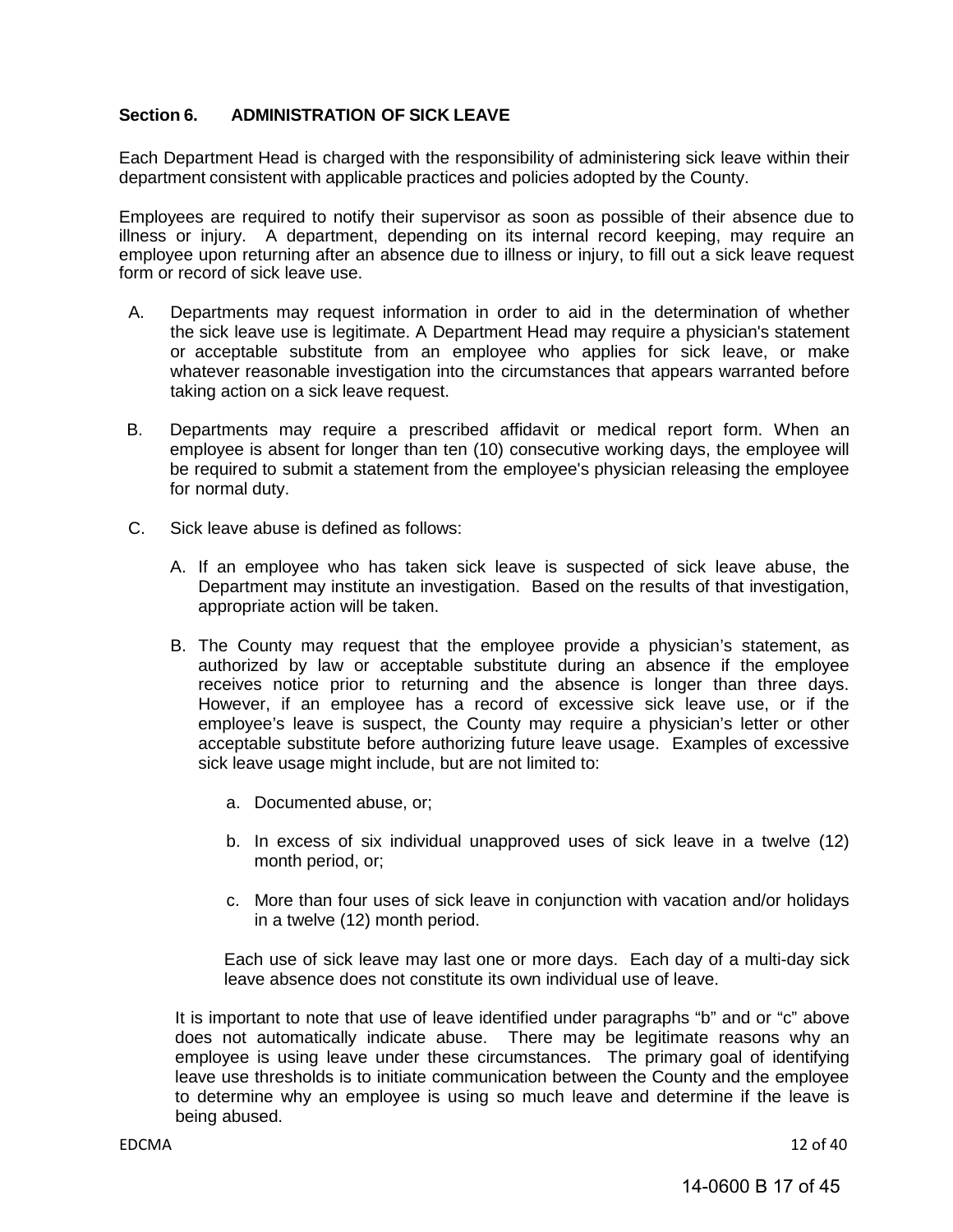Protected leave cannot be tracked for performance evaluation and/or disciplinary reasons unless an employee is using protected leave in an unlawful manner.

- D. When an employee has been determined to have used sick leave for illegitimate purposes, the County may recover such funds.
- E. Each Department Head shall maintain complete and current records of sick leave and vacation time accumulated and taken by each employee.

#### <span id="page-17-0"></span>**Section 7. INCAPACITY TO PERFORM DUTIES**

If the appointing authority has reasonable cause to believe that an employee is not capable of properly performing the duties of the position, the appointing authority may require the employee to absent himself/herself from work until the incapacity is remedied. During such absence the employee may utilize any appropriate accumulated paid leaves.

#### <span id="page-17-1"></span>**Section 8. FITNESS FOR DUTY EXAMINATION**

An appointing authority that has reasonable cause to believe that an employee is not capable of properly performing the duties of the position may require an employee to submit to a fitness- for-duty examination.

#### <span id="page-17-2"></span>**Section 9. PAYMENT FOR UNUSED SICK LEAVE**

In order to receive payment for unused sick leave at the time of lay-off or voluntary separation, an employee must have five (5) or more years of County service.

- A. Employees shall be entitled to receive a payoff of their unused sick leave up to a maximum of 504 hours. Payment shall be made at the employee's last hourly rate of pay.
- B. In the event an employee dies while in active service with the County, their sick leave pay- off will be made in accordance with these provisions.

#### <span id="page-17-3"></span>**Section 10. PAYMENT FOR UNUSED SICK LEAVE AT RETIREMENT**

At the time of retirement, a member with five or more years of County service may elect to receive a payoff of their unused sick leave up to a maximum of 504 hours. Payment shall be made at the employee's last hourly rate of pay.

#### <span id="page-17-4"></span>**Section 11. RETIREE'S CONVERSION OF SICK LEAVE TO HEALTH INSURANCE**

An employee who is retiring under the CalPERS system may, at his/her option, in lieu of Section 10, Payment for Unused Sick Leave at Retirement (above), receive the equivalent value of that benefit in paid health plan premiums. Employees shall be responsible for

EDCMA 13 of 40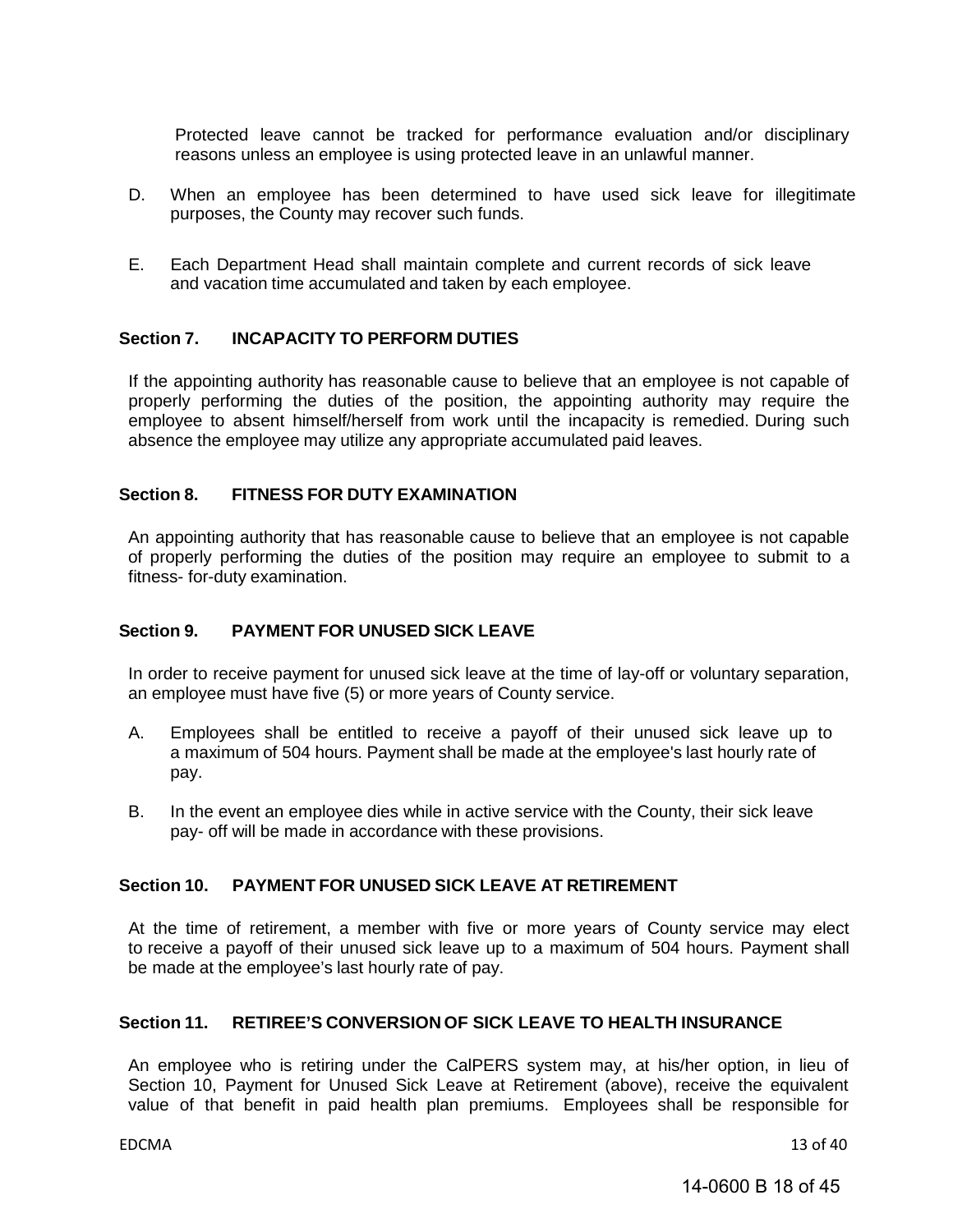<span id="page-18-0"></span>whatever taxes are payable for this benefit.

#### **ARTICLE 10. LEAVES**

#### <span id="page-18-1"></span>**Section 1. MANAGEMENT LEAVE**

Employees shall receive eighty (80) hours of management leave in pay period 01 of each year.

- A. Part-time employees shall receive a prorated share of management leave based upon their ongoing work schedule.
- B. Employees hired after July 1 of each year shall receive half the designated entitlement of management leave.
- C. Payment for any unused management leave may be requested by the employee in writing only during the pay periods which include March 31, June 15, September 30, and the last pay period of each year, in eight (8) hour increments, with appropriate notification to the Auditor's Department. Any eligible employee who does not use the full entitlement of management leave by pay period 26 of each year may be paid, at the base hourly rate for any remaining unused management leave. Any unused hours remaining over the maximum allowable will be lost. Such leave will not be carried over from one year to another.

#### <span id="page-18-2"></span>**Section 2. JURY DUTY**

An employee who shall be summoned for attendance to any court for jury duty during his/her normal working hours shall be deemed to be on duty and there shall be no loss in salary, but any jury fees received by him shall be paid forthwith to the Auditor/Controller to be deposited in the General Fund of the County, together with any mileage allowed if he/she shall use County transportation. Employees released from jury duty during their normal duty hours shall report back to their departments. Employees scheduled to work the evening or late night shift and who serve four (4) or more hours on jury duty, will not be required to report for duty on the evening or late night shift and shall be deemed to be on duty and there shall be no loss in salary, but any fees received shall be paid forthwith to the Auditor/Controller to be deposited in the General Fund of the County.

#### <span id="page-18-3"></span>**Section 3. COURT APPEARANCES**

- A. On Duty Time An employee who shall be called as a witness arising out of and in the course of the employee's County employment or prior employment, shall be deemed to be on duty and there shall be no loss of salary, but any witness fees received by him/her shall be paid forthwith to the County Auditor/Controller to be deposited in the General Fund of the County, together with any mileage allowed if he/she shall use County transportation. Employees released from witness duty during their normal duty hours shall report back to their department.
- B. Off Duty Time An employee who shall be called as a witness arising out of and in the course of the employee's County employment during the employee's off duty hours

EDCMA 14 of 40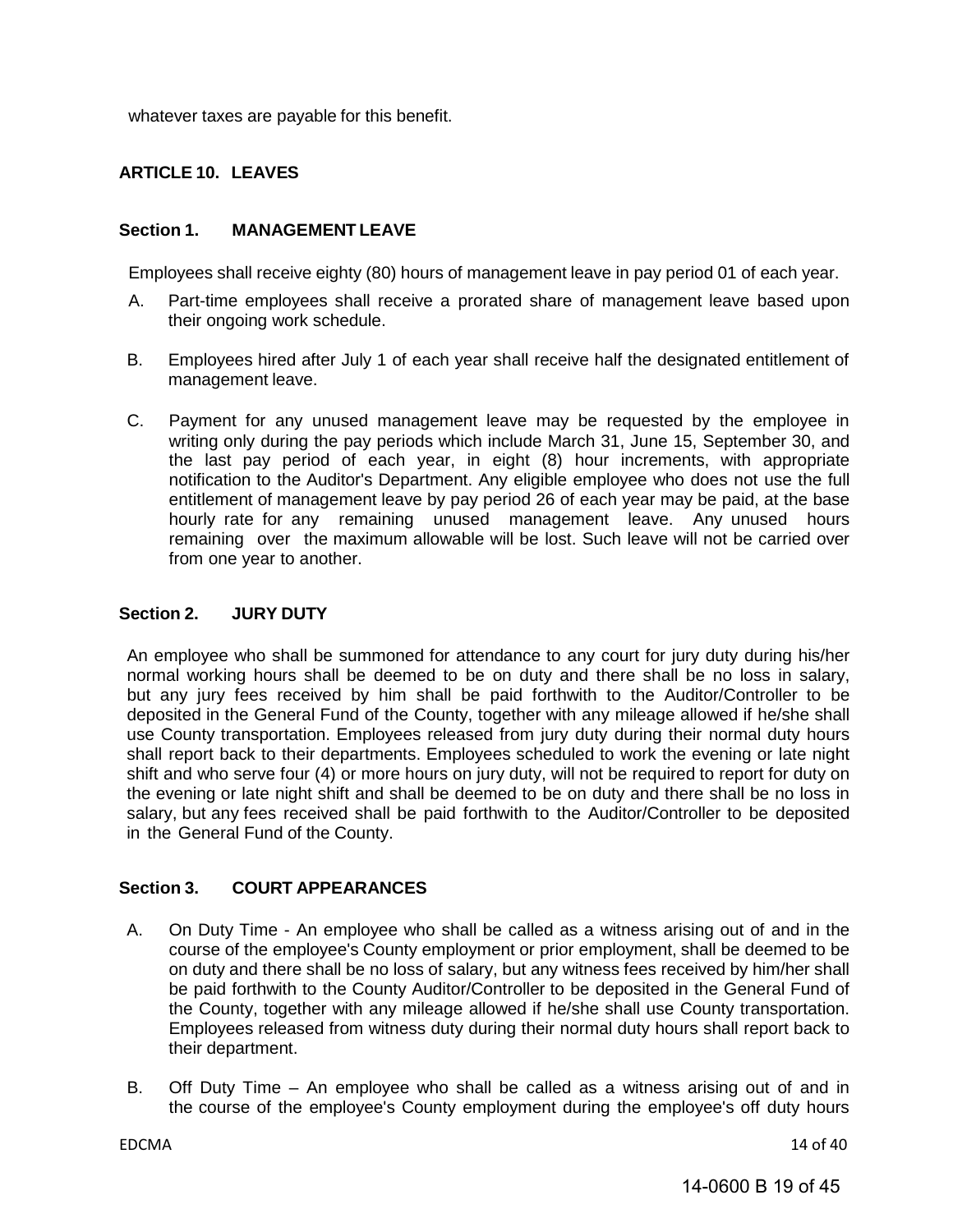shall be compensated for the time spent, or shall be compensated for a two hour minimum, whichever is greater.

C. Private Litigation - An employee who shall be called as a witness in a private or civil matter unconnected with the course of their employment shall not be compensated by the County, excepting upon the approval of the Department Head, earned vacation or compensating time off may be utilized. It is the employee's responsibility to make arrangements for payment from the involved parties in accordance with the California Code of Civil Procedures for witnesses.

#### <span id="page-19-0"></span>**Section 4. LEAVES OF ABSENCE WITH PAY**

The appointing authority, with the approval of the Chief Administrative Officer, may place an employee on leave of absence with pay (suspended with pay) for a period not to exceed thirty (30) working days. Such leave may be extended with justification with approval of the Chief Administrative Officer. This leave with pay (suspension with pay) shall be used when an employee is under investigation or for other necessary or emergent need such as when the employee's continued presence at the work site may be hazardous or disruptive.

#### <span id="page-19-1"></span>**Section 5. WORKERS' COMPENSATION FOLLOW-UP DOCTOR VISITS**

Employees who return to work and are receiving Workers' Compensation benefits and have follow-up doctor appointments related to their Workers' Compensation injury/illness, may use County-paid time for these doctor visits. Eligibility for use of County-paid time for these doctor visits is limited to up to 48 hours.

#### <span id="page-19-2"></span>**Section 6. LEAVE OF ABSENCE WITHOUT PAY**

Employees who are granted a leave of absence without pay shall have the option to exhaust any accumulated vacation time or to leave such vacation time in their accumulated account. Employees requesting a leave of absence due to illness or disability may use any accumulated sick leave prior to the requested beginning date of such leave.

Employees on leave of absence without pay due to illness or injury for a period of ten (10) days or more may be required by their Department Head to present a statement by the employee's physician releasing the employee for normal duty prior to returning to work.

Authorized leave without pay shall not extend an employee's date of eligibility for longevity pay increases and vacation accrual rates. An employee's eligibility for merit salary step increase shall be extended commensurately for each full pay period an employee is on authorized leave without pay except as provided by law.

#### <span id="page-19-3"></span>**ARTICLE 11. SPECIAL PAYS**

#### <span id="page-19-4"></span>**Section 1. LONGEVITY PAY**

A regular full-time or part-time employee shall, for all hours in pay status, be paid longevity pay for continuous service with the County as follows:

EDCMA 15 of 40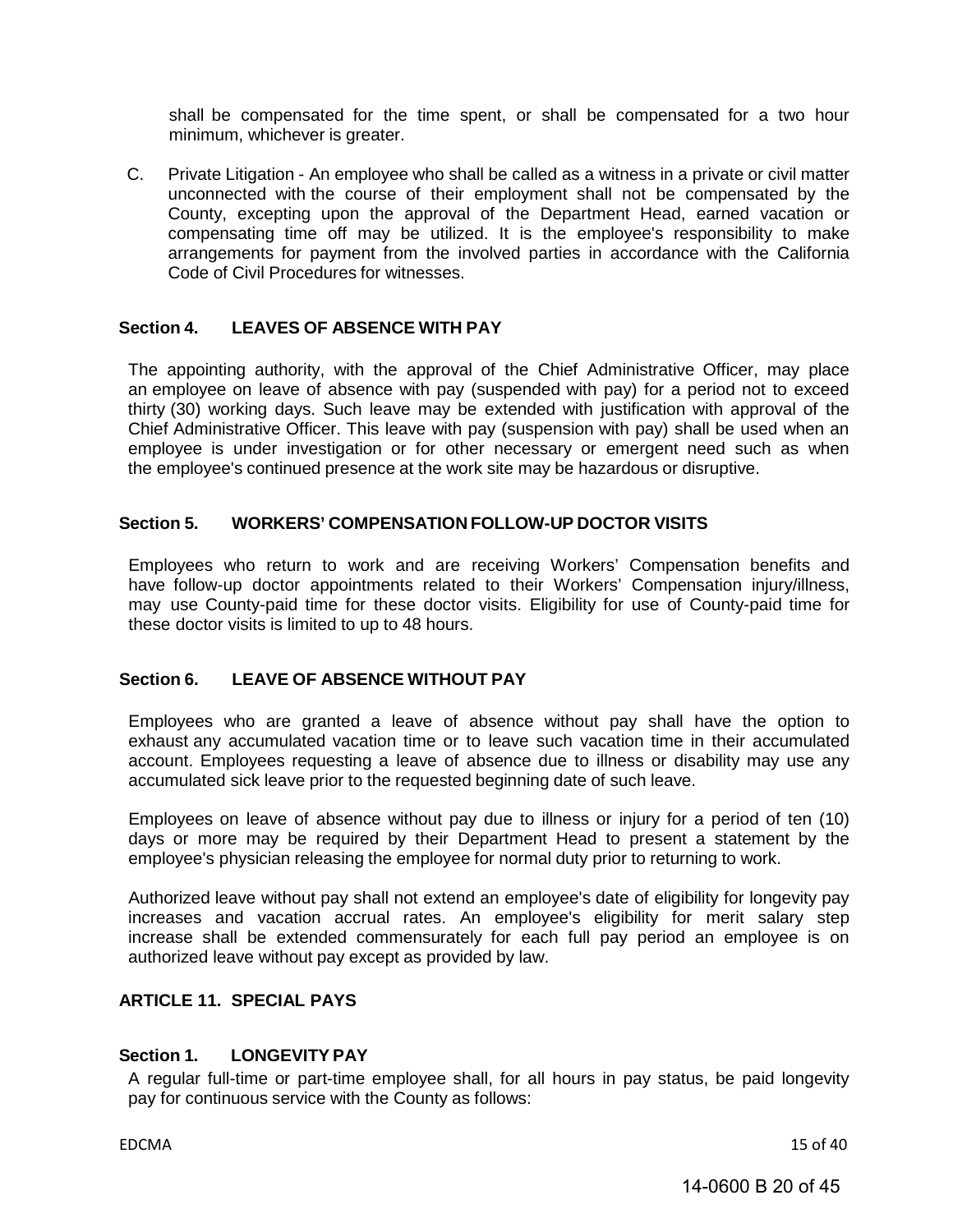10 years 5.0% of base salary After 15 years 10.0% of base salary\* After 20 years 13.0% of base salary\* After 25 years 15.0% of base salary\* After 30 years 16.0% of base salary\*

\* Represents total amount of longevity granted; amount shown is not cumulative.

Longevity pay increases shall be based upon continuous service with the County in an allocated position and shall be effective on the first day of the biweekly pay period following completion of the required period of service.

#### <span id="page-20-0"></span>**Section 2. ON-CALL ASSIGNMENT**

#### A. ASSISTANT DISTRICT ATTORNEY ON-CALL PAY

The District Attorney may assign an employee in the class of Assistant District Attorney to be in an "on call" status in order to provide immediate legal advice and search and arrest warrants to law enforcement officers investigating complex criminal cases. "On-call" is an assigned duty outside the normal work week assignment during which an employee must remain where the employee can be contacted by telephone or pager and is ready to immediately respond to perform an essential service for the department. An employee in the classes defined above who is assigned on-call duty shall be compensated at the rate of \$196.80 per weekly assignment of such duty.

#### B. MENTAL HEALTH MEDICAL DIRECTOR

When the Health Services Director assigns an employee in the class of Mental Health Medical Director to be in an "on-call" (i.e., medical backup) status to provide emergency psychiatric services, when so assigned, an employee shall receive two (2) hours of pay for each on-call shift so assigned. An on-call (medical backup) shift shall include all hours within a 24-hour period in which the employee is assigned to be medical backup.

- 1. On weekends and/or holidays, an employee assigned to a 24-hour on-call shift and who returns to the Psychiatric Health Facility to make "rounds" shall, in addition to the above, receive an additional two (2) hours of pay.
- 2. When authorized by the Health Services Director, an employee who is required to return to the Psychiatric Health Facility shall, in addition to the on-call (medical backup) pay specified in B above, receive two (2) hours pay and receive pay for any additional hours actually worked over two (2) hours for which the employee is continuously engaged in work for which the employee is called back.

#### <span id="page-20-1"></span>**Section 3. CERTIFIED PUBLIC ACCOUNTANT (CPA) INCENTIVE**

A. Employees in the classes of Accountant, Senior Accountant, Accountant Auditor, Supervising Accountant, Auditor, Cost Accountant, Administrative Services Officer, Fiscal Administrative Manager, Accounting Division Manager or directly related

EDCMA 16 of 40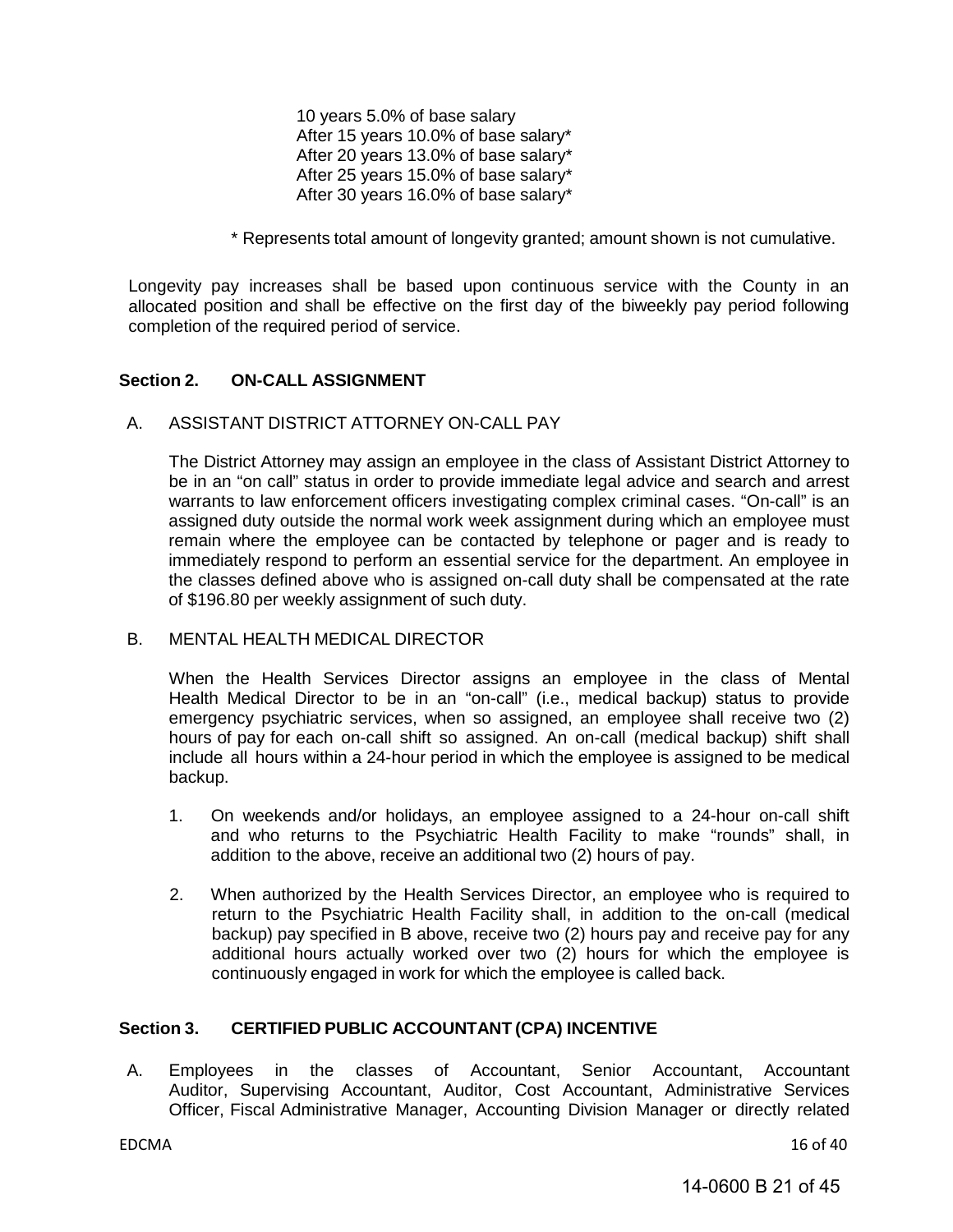classes which are charged with performing professional accounting responsibilities and who are Certified Public Accountants shall receive a differential of ten percent (10%) of base salary for possessing such certification.\*

- B. Employees in the classes of Accountant, Senior Accountant, Accountant Auditor, Supervising Accountant, Auditor, Cost Accountant, Administrative Services Officer, Fiscal Administrative Manager, Accounting Division Manager or directly related classes which are charged with performing professional accounting responsibilities and who are California Certified Public Accountants holding a current California CPA-G certificate shall receive a differential of five percent (5%) of base salary for possessing such certification.\*
	- \* Represents total amount of incentive granted; amount shown is not cumulative.

#### <span id="page-21-0"></span>**Section 4. DEVELOPMENTSERVICES CERTIFICATION PROGRAM**

A. The County shall provide a certification program for all eligible Development Services employees. Compensation for possession of one or more valid certificates as specified below, provided, however, no employee may receive more than \$200 per month, for possession of any or all of the following certificates on a quarterly basis. The titles of the certificates as well as the issuing organization and compensation are as follows:

| ICBO or ICC        | Building Inspector Certificate (\$25.00) or                                |
|--------------------|----------------------------------------------------------------------------|
| ICBO or ICC        | Combination Inspector Certificate (\$50.00)                                |
| ICBO or ICC        | Combination Dwelling Inspector Certificate (\$25.00)                       |
| ICBO or ICC        | <b>Combination Light Commercial Inspector Certificate</b>                  |
|                    | (\$50.00)                                                                  |
| <b>IFCI</b>        | Uniform Fire Code Inspector Certificate (\$25.00)                          |
| <b>CEC</b>         | Energy Plans Examiner Certificate (\$25.00)                                |
| <b>ICBO</b>        | or ICC or                                                                  |
| <b>IAPMO</b>       | Plumbing Inspector Certificate (\$25.00)                                   |
| ICBO or ICC        | or                                                                         |
| <b>IAPMO</b>       | Mechanical Inspector Certificate (\$25.00)                                 |
| ICBO or ICC        | Electrical Inspector Certificate (\$25.00)                                 |
| ICBO or ICC        | Plans Examiner Certificate (\$50.00)                                       |
| CABO or ICC        | Building Official Certificate (\$75.00)                                    |
| ICBO or ICC        | Reinforced Concrete Special Inspector Certificate                          |
|                    | (\$25.00)                                                                  |
| ICBO or ICC        | <b>Prestressed Concrete Special Inspector Certificate</b><br>(\$10.00)     |
| ICBO or ICC        | Structural Masonry Special Inspector Certificate (\$25.00)                 |
| <b>ICBO or ICC</b> | <b>Structural Steel/Welding Special Inspector Certificate</b><br>(\$25.00) |
| ICBO or ICC        | Permit Technician (\$25.00)                                                |
| AACE               | Code Enforcement Officer (\$25.00)                                         |

Note: Dollar amounts represent monthly amounts for certification listed. ICBO = International Conference of Building Officials IAPMO= International Association of Plumbing and Mechanical Officials IFCI = International Fire Code Institute CEC = California Energy Commission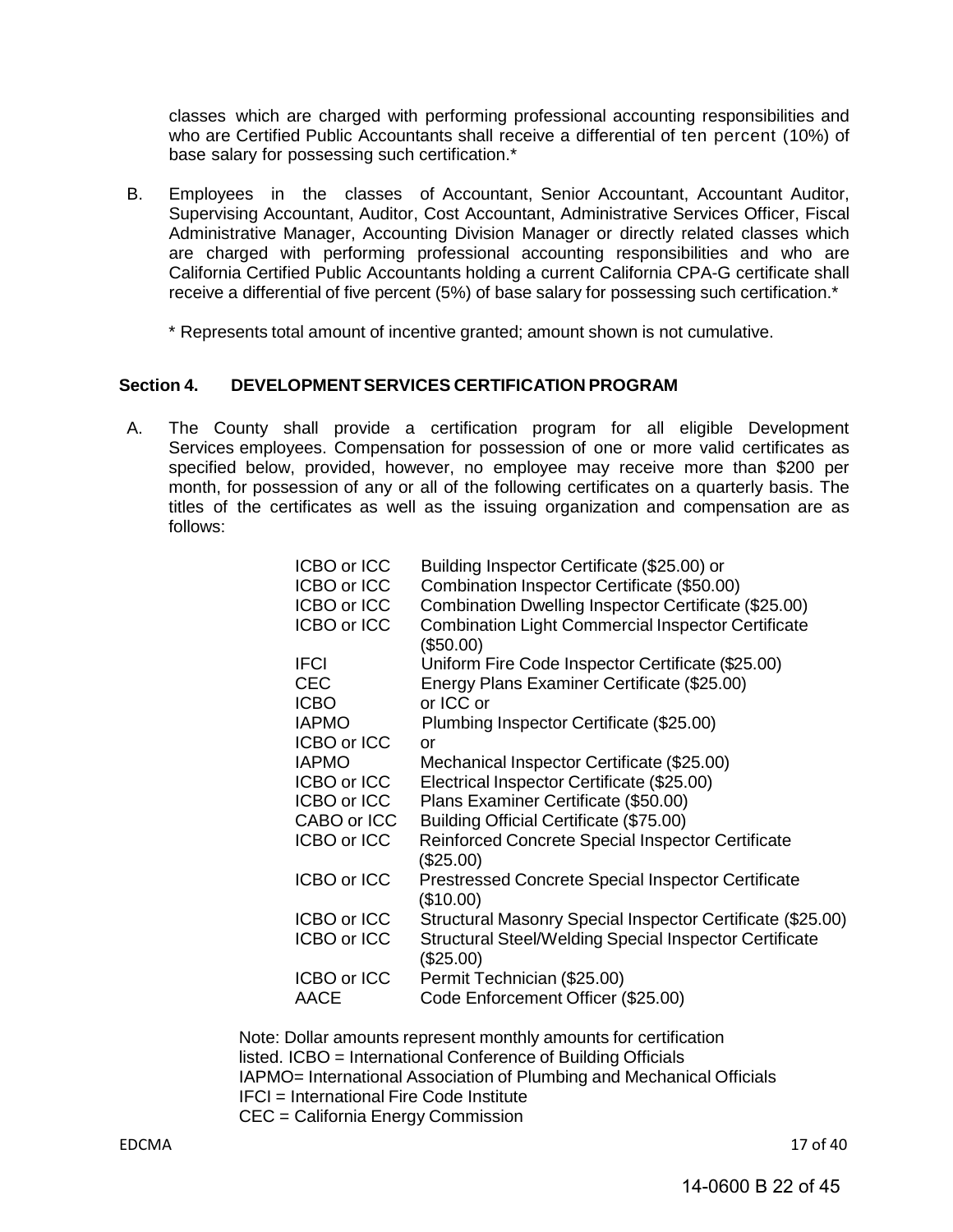CABO = Council of American Building Officials SCACEO = So. California Code Enforcement Official AACE = American Association of Code Enforcement

- 1. Proof of a valid certificate shall be accomplished by providing the actual certificate or an official notification letter from the certifying agency stating that the employee has successfully passed the examination for that certificate. Current employees shall not be eligible for retroactive payment of certification pay, but only shall become eligible for the additional compensation effective the first of the month in which acceptable proof is submitted to the County.
- 2. Eligibility for compensation under this program will cease on the date specified on the certificate or upon such date the issuing agency withdraws, decertifies, or terminates such certificate, unless proof of successful passage of the certification renewal examination is provided to the County. If compensation is terminated for any of the foregoing reasons, eligibility will be reinstated only upon proof of renewal of certification, and then only on the first of the month following the month in which the renewal certification is provided.

#### <span id="page-22-0"></span>**Section 5. UNIFORM ALLOWANCE**

A. SHERIFF'S DEPARTMENT

Where required by the Sheriff to wear or maintain uniform, employees shall be paid a uniform allowance of \$700 per fiscal year to be paid as \$26.92 per pay period.

B. ANIMAL CONTROL EMPLOYEES

Employees in the Animal Control Department in the classifications of Chief Animal Control Officer and Animal Control Operations Manager shall be provided uniforms.

#### <span id="page-22-1"></span>**Section 6. BILINGUAL DIFFERENTIAL**

When a Department Head designates in writing that an employee must utilize bilingual skill as a required component of the employee's job duties and necessary in the delivery of County services, the employee will be paid a bilingual differential of one dollar (\$1.00) per hour for all hours in pay status. The bilingual differential shall be paid for bilingual proficiency in Spanish, Sign Language, or any language determined by the Department Head or designee in writing as necessary to provide primary services to the public. In order to be eligible to receive such differential an employee must demonstrate language proficiency acceptable to the Department Head. The County shall adopt a language proficiency testing process to determine employees' qualifications to serve as bilingual skill providers. The Human Resources Department shall use a verbal and/or written testing process, depending upon the level of bilingual skill required of the employee, to validate the employee's skills. The County shall utilize existing bilingual skilled employees to assess employees' bilingual capabilities when possible. Written authorizations to receive a bilingual differential shall be reviewed and renewed annually by the Department Head or designee. This differential shall only apply when an eligible employee is in paid status for a majority of their assigned hours in a pay period.

EDCMA 18 of 40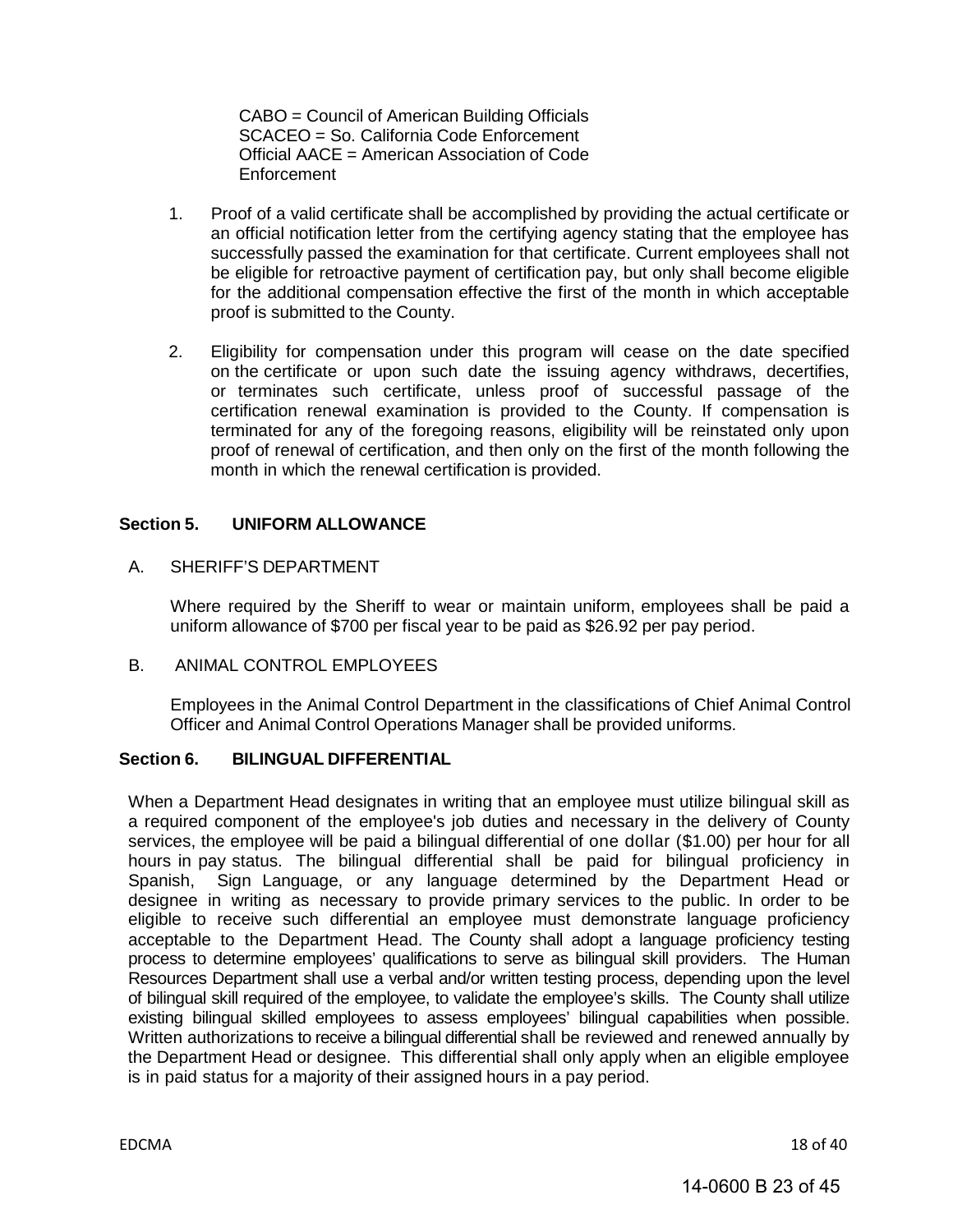#### <span id="page-23-0"></span>**Section 7. TAHOE EMPLOYMENT DIFFERENTIAL**

Employees whose primary work location is in the Tahoe Basin shall receive a total of ninetytwo dollars and thirty cents (\$92.30) bi-weekly, part-time employees shall receive a bi-weekly total of forty-six dollars and fifteen cents (\$46.15). This differential shall only apply when an eligible employee is in paid status for a majority of their assigned hours in a pay period.

#### <span id="page-23-1"></span>**Section 8. MILEAGE REIMBURSEMENT**

Any and all mileage reimbursement shall be in compliance with Board of Supervisor Policy D-1.

#### <span id="page-23-2"></span>**Section 9. ACTING PAY ASSIGNMENTS**

- A. When an employee is assigned to work in a higher classification for which the compensation is greater than the classification to which the employee is regularly assigned, and the employee works in such assignment for more than fifteen (15) work days, the employee shall receive compensation for such work retroactive to the first day of the assignment at the rate of pay established for the higher classification, under the following conditions:
	- 1. The employee is assigned to a program, service or activity established by the Board of Supervisors which is reflected in an authorized position which has been classified and assigned to the Salary Schedule and listed in the County's Authorized Personnel Allocation and such authorized position has become vacant due to the temporary or permanent absence of the position's incumbent. A copy of the Department Head's written approval of this assignment must be submitted to the Director of Human Resources or designee at the start of the assignment.
	- 2. The nature of the departmental assignment is such that the employee in the lower classification becomes fully responsible for the duties of the position of the higher classification.
- B. Notwithstanding (A.1) above, in an exceptional circumstance when a vacancy does not exist but an employee has been assigned to perform duties which exceed the scope of that employee's classification, and when determined and justified by the Human Resources Director or designee, in his/her sole discretion, a employee will be entitled to pay for a higher classification, which shall not be less than five percent (5%) of the employee's base salary.
- C. Employees selected for the assignment will normally be expected to meet the minimum qualifications for the higher classification. If the employee does not meet the minimum qualifications, the Department Head or designee, prior to assigning the employee to the acting position, must provide justification for such selection to Human Resources for approval.
- D. Pay for work in a higher classification shall not be utilized as a substitute for regular promotional procedures provided in this MOU.
- E. Higher pay assignments shall not exceed six (6) months except through reauthorization by the Human Resources Director or designee.

EDCMA 19 of 40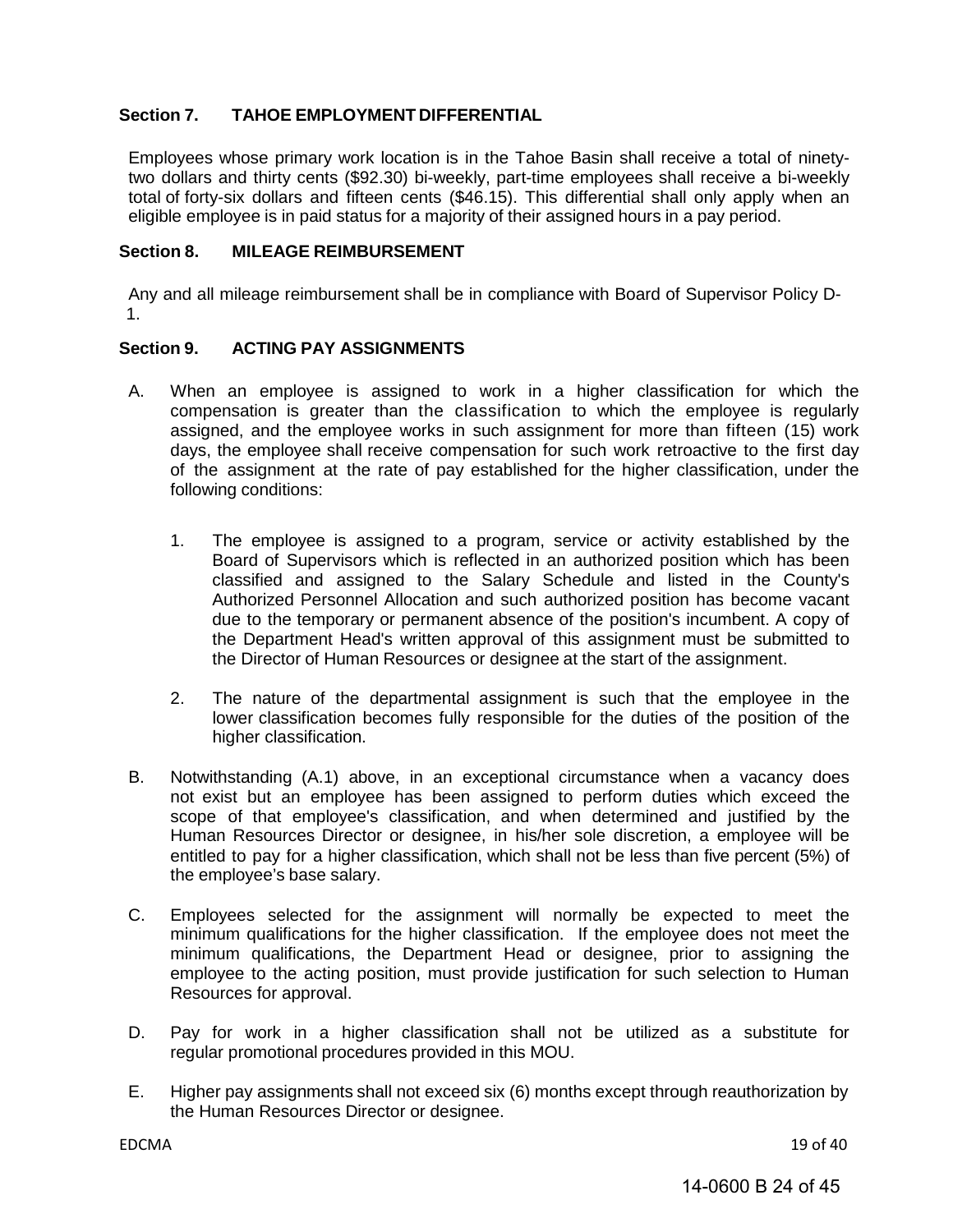- F. If approval is granted for pay for work in a higher classification and the assignment is terminated and later reapproved for the same employee within thirty (30) days, no additional waiting period will be required.
- G. Allowable work location differentials will be paid on the basis of the rate of pay for the higher class.
- H. Employees who are members of the Union and are given an acting pay assignment in a classification in another bargaining unit will continue to have all pay and benefits by this Agreement.

#### <span id="page-24-0"></span>**Section 10. DEFERRED COMPENSATION**

A. DEFERRED COMPENSATION MATCHING CONTRIBUTION

The County will make a dollar for dollar matching contribution to deferred compensation (457 Plan) accounts on behalf of participating members in the amount not to exceed \$400 of the annual contribution by the member during the prior calendar year.

B. DEFERRED COMPENSATION CONTRIBUTION

The County will provide two and one-half percent (2.5%) of base salary in each pay period to deferred compensation for eligible employees. Eligible employees are those employees who have ten or more years of County service.

C. CONTRIBUTIONS AT SEPARATION

A person who separates from employment with the County prior to the County making its contribution in January of each year shall receive a commensurate contribution to the employee's deferred compensation account based upon contributions made up to the date of separation and in accordance with the provisions set forth in this section.

#### <span id="page-24-1"></span>**ARTICLE 12. RETIREMENT**

#### <span id="page-24-2"></span>**Section 1. CALPERS RETIREMENT PLANS**

- A. Retirement benefits for employees hired prior to October 5, 2012, shall be calculated using the retirement formula of 2% @ 55 with Single-Highest Year Final Compensation (Tier 1).
- B. Safety retirement benefits for employees hired prior to October 5, 2012 shall be calculated using the retirement formula of 3% @ 50, with Single-Highest Year Compensation (Safety Tier I).
- C. Non-Safety retirement benefits for employees hired on or after October 5, 2012 shall be calculated using the retirement formula of 2% @ 60, with Average of Three-Year Final Compensation (Tier 2).
- EDCMA 20 of 40 D. Safety retirement benefits for employees hired on or after October 5, 2012 shall be calculated using the retirement formula of 2% @ 50, with Average of Three-Year Final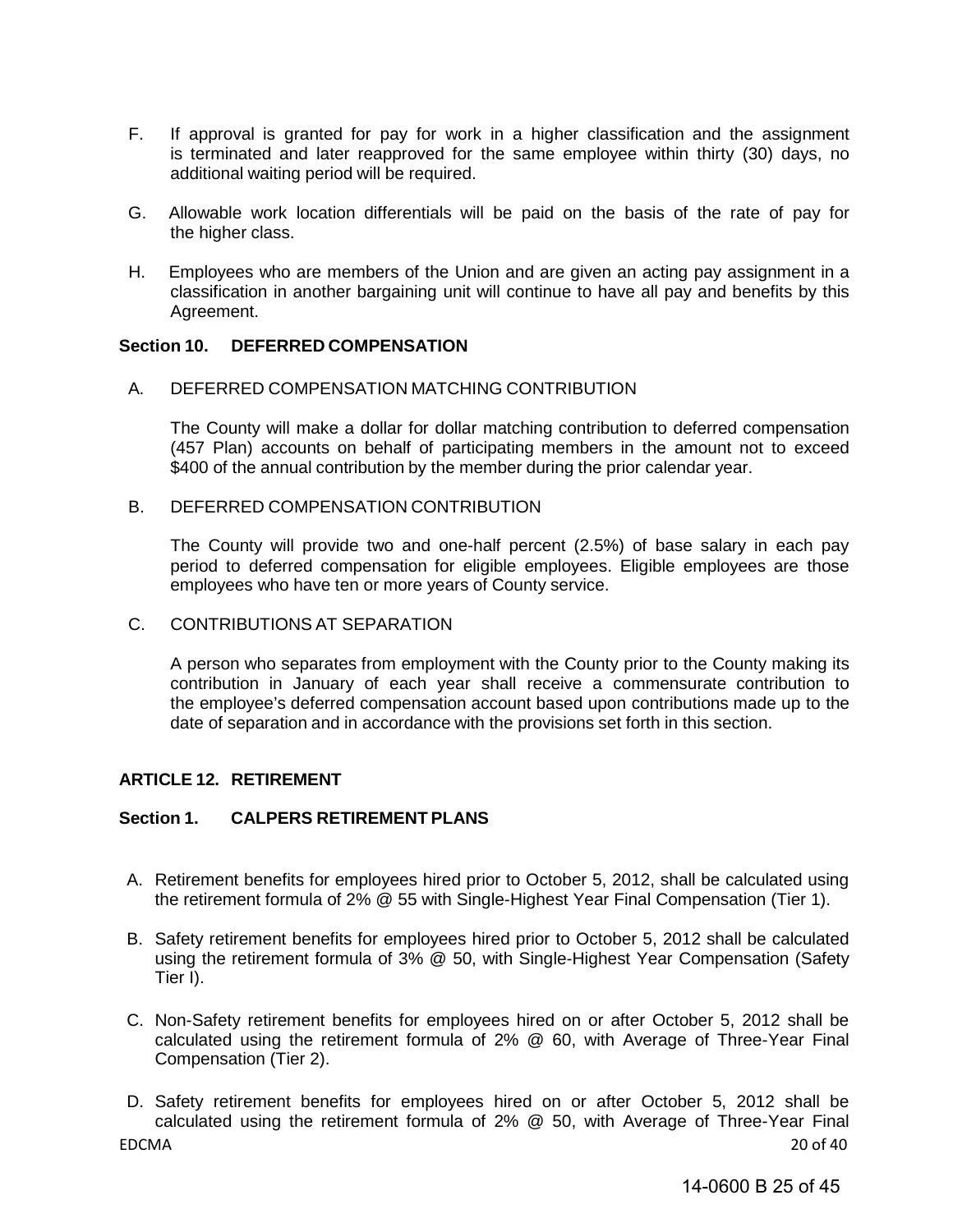Compensation (Safety Tier 2).

- E. New non-safety members to the CalPERS system hired on or after January 1, 2013, shall have retirement benefits calculated using the retirement formula of 2% at age 62, with Average of Three-year Final Compensation (Tier 3).
- F. New safety members to the CalPERS system hired on or after January 1, 2013, shall have retirement benefits calculated using the retirement formula of 2.7% at age 57, with Average of Three-Year Final Compensation (Safety Tier 3).

#### <span id="page-25-0"></span>**Section 2. CALPERS CONTRIBUTION**

- 1. Non-Safety employees subject to Tier 1 and 2 will pay the 7% employee portion of the CalPERS contribution.
- 2. Safety employees subject to Tier 1 and Tier 2 will pay the 9% employee portion of the CalPERS contribution.
- 3. Non-Safety and Safety employees subject to Tier 3 will pay 50% of the normal cost of their pension as required by law.

The County agrees to continue the provisions contained in Section 414(h) (2) of the Internal Revenue Code concerning the tax treatment of employee retirement contributions to CalPERS.

#### <span id="page-25-1"></span>**Section 3. SURVIVOR'S BENEFITS**

- A. The County will provide members Level III tier of the 1959 Survivors Benefits for employees other than Correctional Lieutenant. Each employee shall contribute ninety-three cents (\$.93) per pay period plus any additional employee contribution required by CalPERS regulations.
- B. The County will provide members Level IV tier of the 1959 Survivors Benefits for the classification of Correctional Lieutenant. Each employee shall contribute ninety-three cents (\$.93) per pay period plus any additional employee contribution required by CalPERS regulations.

#### <span id="page-25-2"></span>**ARTICLE 13. INSURANCE**

#### <span id="page-25-3"></span>**Section 1. MEDICAL, DENTAL & VISION PLAN**

- A. A mutual goal of the County and the Union is to limit and manage the impacts of health plan costs on both County employees and the County's Budget.
	- 1. The County and the Union agree to continue, during the terms of the MOU, to meet and work on long term options for payment of health care costs. For the term of this MOU, the parties agree to implement a standardized cost sharing for health insurance contribution rates, with the County paying 65% of the premium for full-time employees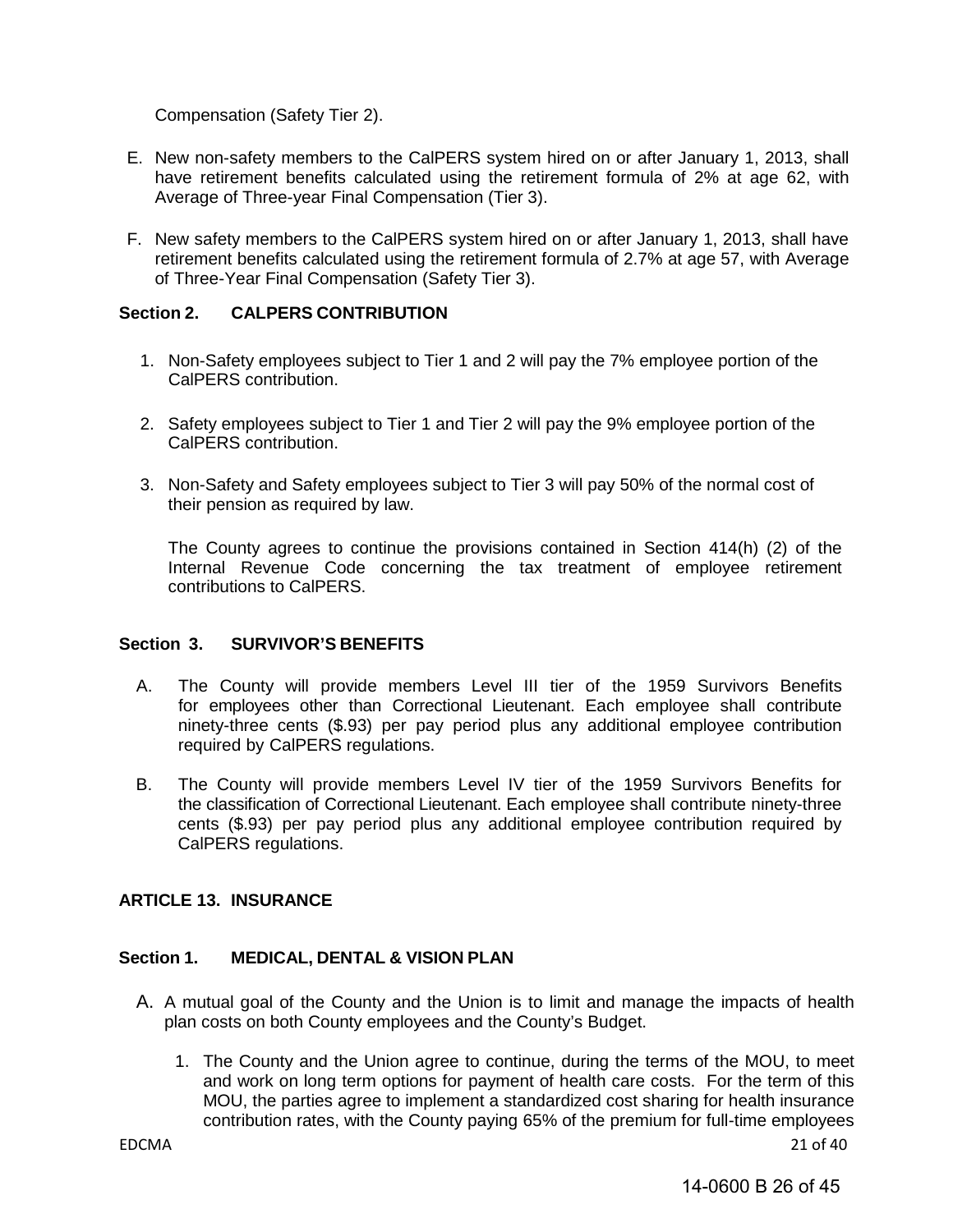and the employee paying 35% of the premium. Annually, in the event of a rate increase, the rate increase shall be allocated based on the current contribution rate of 65% County and 35% employee paid.

- 2. Health care coverage is based on a calendar year (January 1 December 31). Rates for the ensuing calendar year for EDCMA shall be effective upon approval of the Board of Supervisors, but no earlier than the pay period containing December 1. Beginning with the 2014 plan year, premiums for health insurance plans will be unblended. Effective the pay period containing December 1, the contributions shall be as per the health plan published rates.
- 3. For part-time employees hired on or after September 7, 1991, the County will contribute a prorated share of the costs listed as specified in Article 13, Section 2.F. The sum of the County and employee contribution shall constitute full payment, excluding deductibles, co-payments and other fees and charged as specified by the Plan.
- 4. For purposes of this Article, a full-time employee is defined as an employee in an allocated position whose regular work schedule on an ongoing basis is eighty (80) hours of work in each pay period; a part-time employee is defined as an employee in an allocated position whose regular work schedule on an ongoing basis is less than eighty (80) hours of work in a pay period.
- 5. In order to be eligible for County contribution, except as otherwise required by law, a full-time employee must be in a paid status, eg. the employee must receive pay from work hours, compensatory time off, vacation, or sick leave in accordance with paragraph 4 above. An employee who is receiving Worker's Compensation temporary disability shall be eligible for continuation of the County's contribution until such time as eligibility for Worker's Compensation, temporary disability ceases.
- 6. An employee who ceases to be eligible for County Contributions must pay directly to Risk Management the full amount of employee and County Contribution in order to retain benefit coverage under the County sponsored Health/Dental benefit plan.
- 7. The County will not contribute toward the cost of any plan other than those sponsored by the County.
- B. Health Plan Benefits are described in the specific Plan Documents.
- C. Enrollment
	- 1. Employees may enroll themselves and their eligible dependents in accordance with the provisions of the Plan. Employees may opt not to be covered by a County sponsored medical/dental plan as allowed by law. In such case, neither the County nor the employee shall be required to make the contributions specified in this Article as allowed by law. In such case, neither the County nor the employee shall be required to make the contributions specified in this Article as allowed by law.
	- 2. Open Enrollment periods will occur once every calendar year in October. During an Open Enrollment Period, eligible employees may enroll themselves and eligible dependents in the County sponsored health plan of their choice.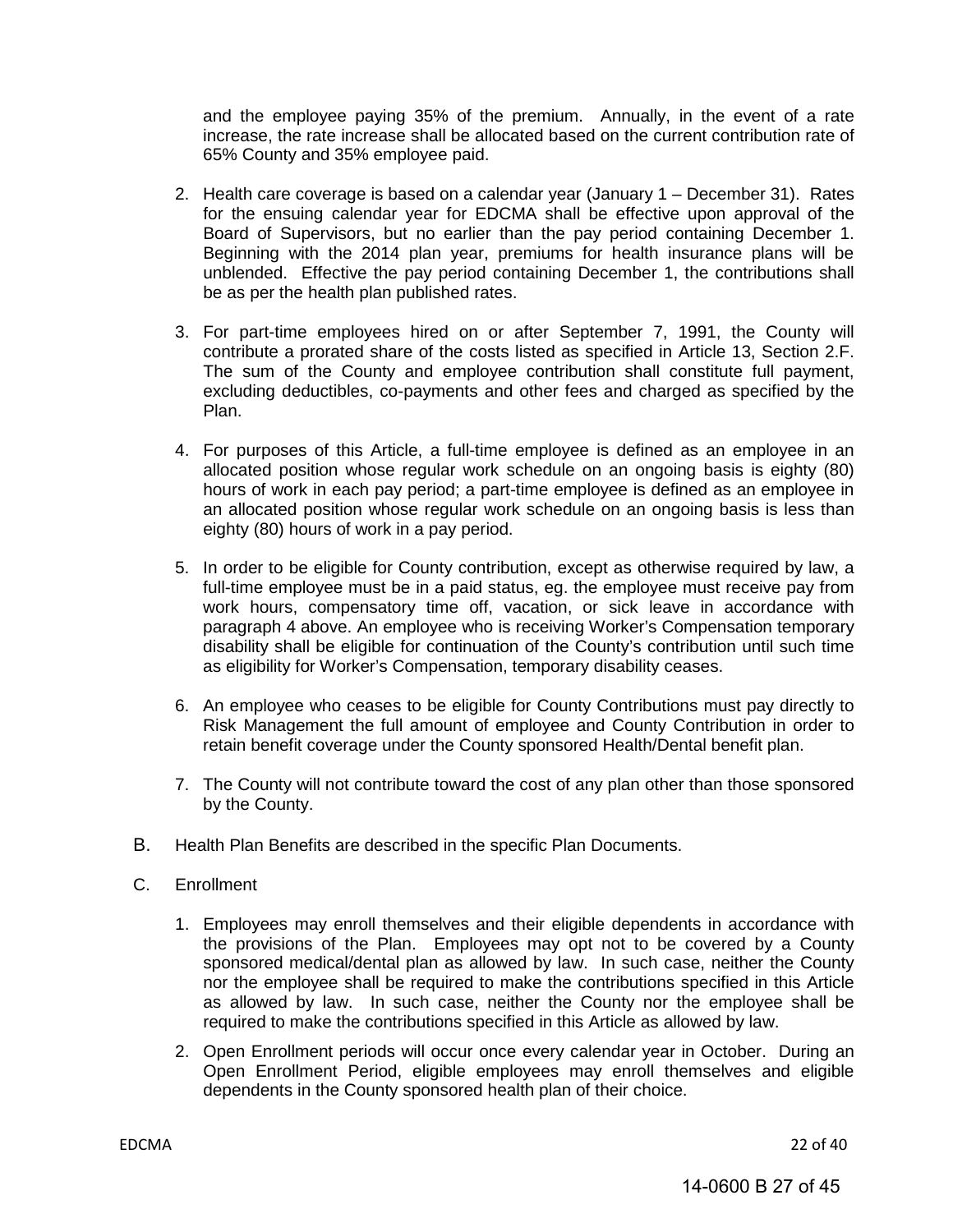- D. Terms and Conditions
	- 1. County sponsored medical plan coverage starts the first day of the month following date of hire and ends the last day of the month of termination of employment. Health Plan coverage shall be in accordance with the provisions of the Plan. Employees who retire or who separate from County service may, at their own expense, continue to be enrolled in the County sponsored plan in accordance with provisions of the plan or as provided by law.
	- 2. The parties agree that the County Medical/Dental/Vision Plan is a Defined Benefit Plan, and that the County is required to provide the specified benefits during the term of this MOU regardless of the level of contribution by the County and its employees.
- E. Patient Protection and Affordable Care Act

The parties acknowledge that the Federal Patient Protection and Affordable Care Act (PPACA), its current and future related regulations and California law developed in response to the PPACA may create new requirements for the County and employees during the term of this Agreement.

#### <span id="page-27-0"></span>**Section 2. OPTIONAL BENEFIT PLAN**

The County shall provide each eligible full-time employee a contribution of \$6,000 per fiscal year, prorated over twenty-six (26) pay periods, toward the purchase of benefits included within the optional Benefit Plan (OBP). These benefits are specifically defined in the Optional Benefits Plan. Provisions generally include the following:

- A. El Dorado County Health Care Account Eligible employees may elect to receive medical and dental benefits under the County Optional Benefits Plan.
- B. Supplemental Life Insurance An employee eligible under this section may use the Optional Benefits Plan to purchase additional life insurance subject to the provision of the Optional Benefits Plan and respective life insurance plans.
- C. Dependent Care An employee eligible under this section may use the Optional Benefits Plan for reimbursing dependent care expenses subject to the provisions of the Optional Benefits Plan.
- D. Un-reimbursed Health Care An employee eligible under this section may use the Optional Benefits Plan to establish an account for reimbursing uninsured health care expenses subject to the provisions of the Plan.
- E. Cash An employee eligible under this section, who has elected to receive the employee's optional benefit or portion thereof in cash, may receive cash, which is taxable income, subject to the provision of the Plan.
- F. Part-time Employee A part-time employee, who on December 31, 1989 was provided with the full Optional Benefits Plan as a full-time employee, shall continue to be eligible for the full Optional Benefits Plan.
	- 1. An employee who is hired on or after January 1, 1990, and whose regular work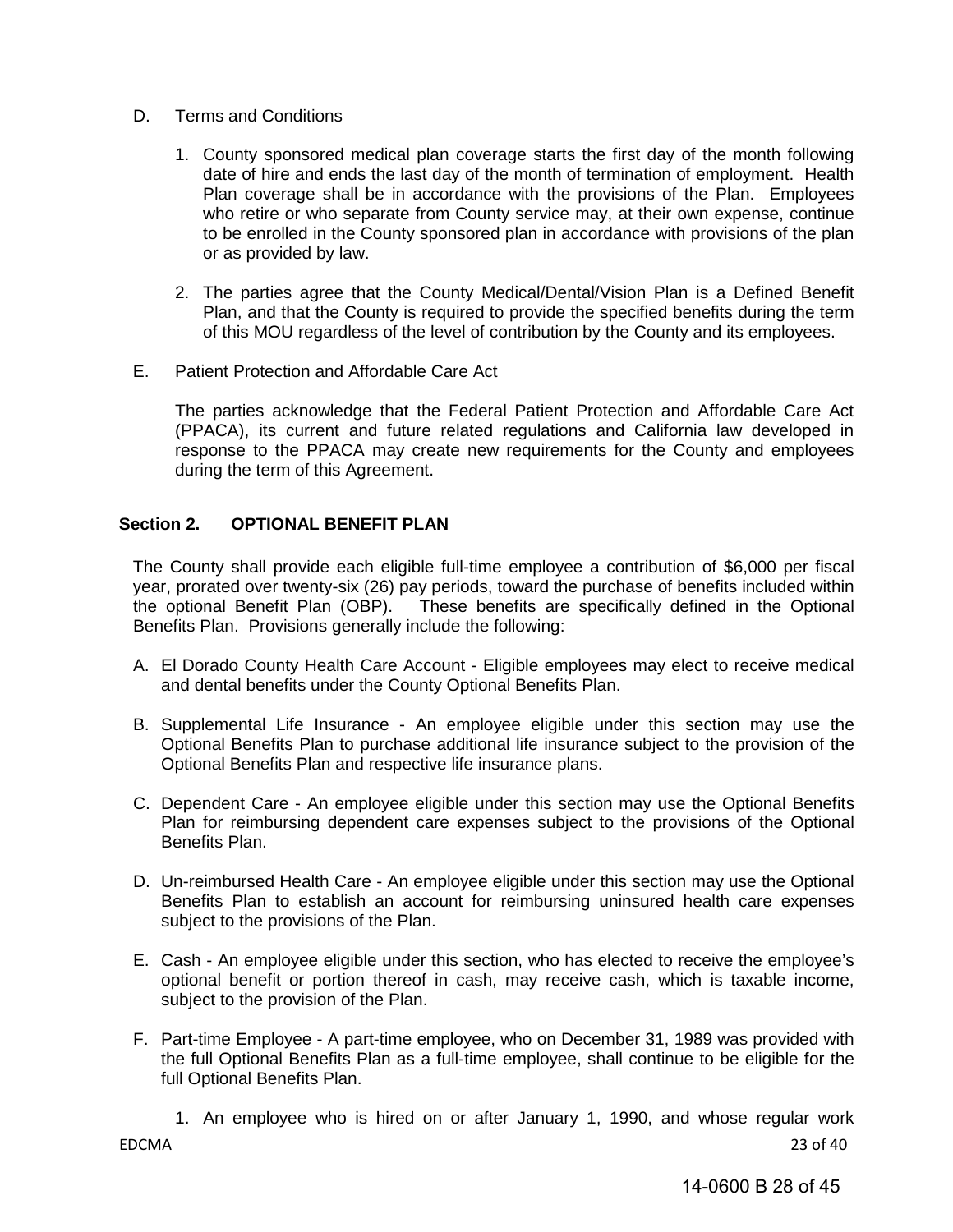schedule as documented on the Payroll Personnel Form is between 64-79 hour per pay period, will be entitle to the same Optional Benefits Plan for a full-time employee.

- 2. A part-time employee who is hired on or after January 1, 1990, and whose regular work schedule as documented on the Payroll Personnel form is between 40-63 hours per pay period, will be entitle to receive seventy-five percent (75%) of the Optional Benefits Plan for a full-time employee.
- 3. A part-time employee who is hired on or after January 1, 1990, and whose regular work schedule as documented on the Payroll Personnel form is between 34-39 hours per pay period, will be entitled to receive fifty percent (50%) of the Optional Benefits Plan for a full-time employee.
- 4. A part-time employee who is hired on or after January 1, 1990, and whose regular work schedule is less than 34 hours per pay period shall not be eligible for participation in the Optional Benefits Plan.
- 5. A part-time employee may work additional or fewer hours than the employee's "ongoing" work schedule without change to the level of entitlement based upon the number of hours initially set forth on the Payroll Personnel Form prorated contribution.

The prorated entitlement level may only be changed by amending the Payroll Personnel Form which documents a change to the ongoing work schedule.

#### <span id="page-28-0"></span>**Section 3. EMPLOYEE ASSISTANCE PLAN**

The County agrees to maintain the Employee Assistance Program for employees in the bargaining unit.

#### <span id="page-28-1"></span>**Section 4. RETIREE HEALTH INSURANCE**

Subject to the provisions of the Retiree Health Benefits Contribution Plan Document, an employee who retires from County service who has attained a cumulative total completed years of service (excluding extra help service and provisional service) with El Dorado County as specified below shall be entitled to the percentage monthly contribution of the "employee only" medical coverage rate, not including dental or vision coverage. The percentage contributed is as follows:

| Level 3 | 20 years plus | 67% |
|---------|---------------|-----|
| Level 2 | $15-19$ years | 50% |
| Level 1 | 12-14 years   | 33% |

- A. Part-time employees shall be treated in accordance with the Retiree Health Benefits Contribution Plan Document.
	- 1. Miscellaneous Provisions.
		- a) An employee who retires may substitute up to fifty percent (50%) of the required County service required above with prior public service time with any county or city in the State of California.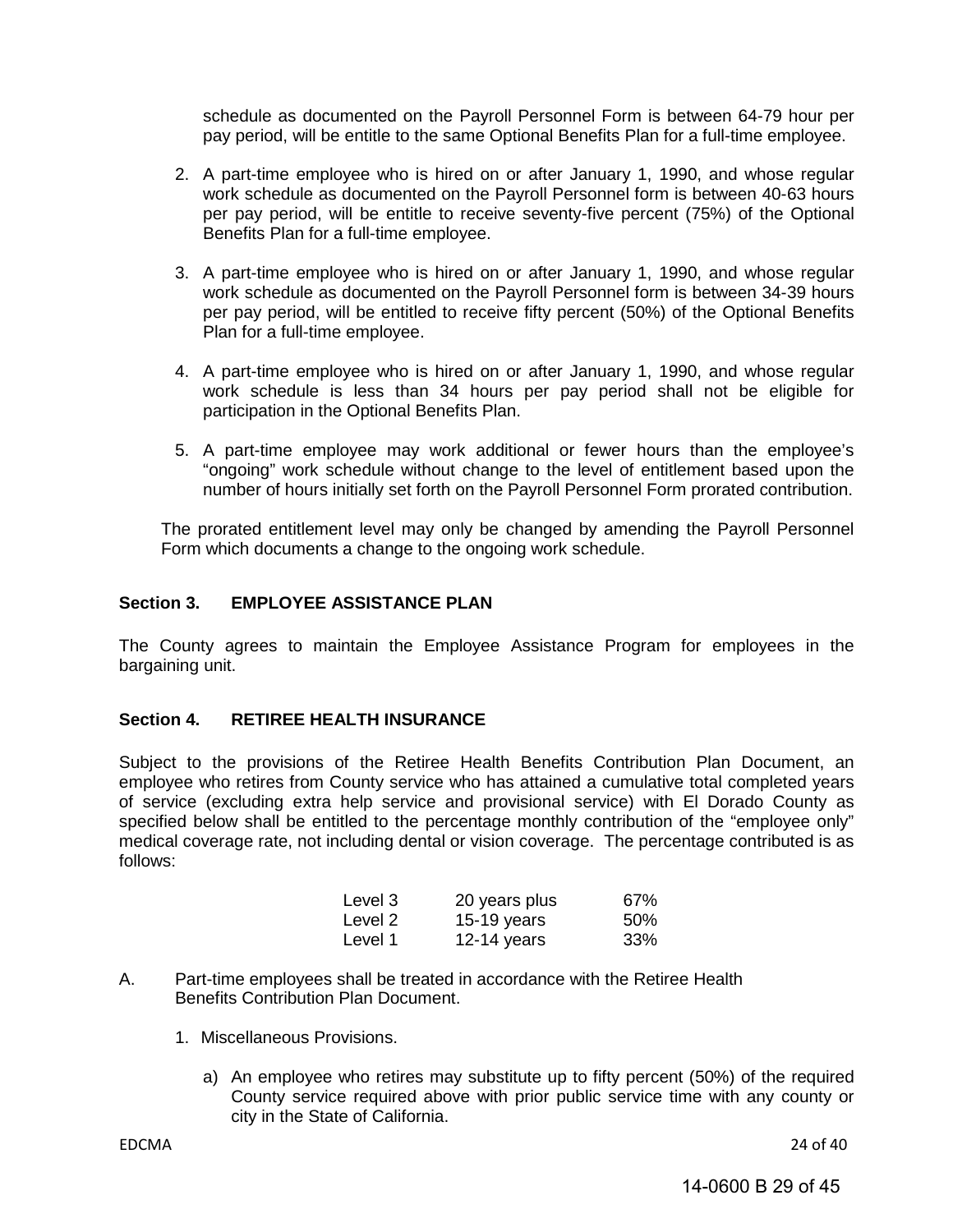- b) County contributions for all bargaining units under this program shall not exceed 1.2% of total County payroll costs during any given fiscal year pursuant to the provision of the Retiree Health Benefits Contribution Plan Document. Retiree health contribution rates will be recalculated annually on a calendar year basis effective January 1 of each calendar year.
- B. This Section 4, titled Retiree Health Insurance shall be applied only to employees hired before June 30, 2009.
- C. In the event the County creates or allows participation in a new Retiree Health Insurance Plan for any other recognized bargaining unit, the parties agree to meet and confer on participation of Union employees after June 30, 2009.

#### <span id="page-29-0"></span>**Section 5. LIFE INSURANCE**

The County shall provide a group term life insurance plan in the amount of \$40,000.00 for each employee whose ongoing regular work schedule as designated on the Payroll Personnel Form is at least sixty (60) hours of work per pay period. Accidental Death & Dismemberment coverage is included in this Plan.

#### <span id="page-29-1"></span>**Section 6. STATE DISABILITY INSURANCE (SDI)**

The County shall allow employees to integrate their sick leave and/or vacation benefits with their SDI coverage to provide up to 100% of the employee gross base salary. The individual employee shall pay the cost of SDI.

#### <span id="page-29-2"></span>**Section 7. PLAN DOCUMENTS OR CONTRACTS CONTROLLING**

While mention may be made in this MOU of various benefits and provisions of benefit programs, specific details of benefits provided under the County Health/Dental Plan, Life, Worker's Compensation and Long-Term Disability Programs shall be governed solely by the various plan documents or insurance contracts and/or policies maintained by the County.

#### <span id="page-29-3"></span>**ARTICLE 14. HOURS & WORK SCHEDULES**

#### <span id="page-29-4"></span>**Section 1. WORK SCHEDULES**

The appointing authority shall fix the hours of work with due regard for the convenience of the public and the laws of the state and the County. The appointing authority shall assign employees to a regular work schedule and may change that schedule at the appointing authority's discretion.

The appointing authority shall give reasonable advance notice of any change in work schedule. Upon the recommendation of the Department Head or designee, an alternate work schedule which differs from the standard work schedule of the department may, at the sole discretion of the Chief Administrative Officer, be approved provided that service to the public is not adversely affected.

EDCMA 25 of 40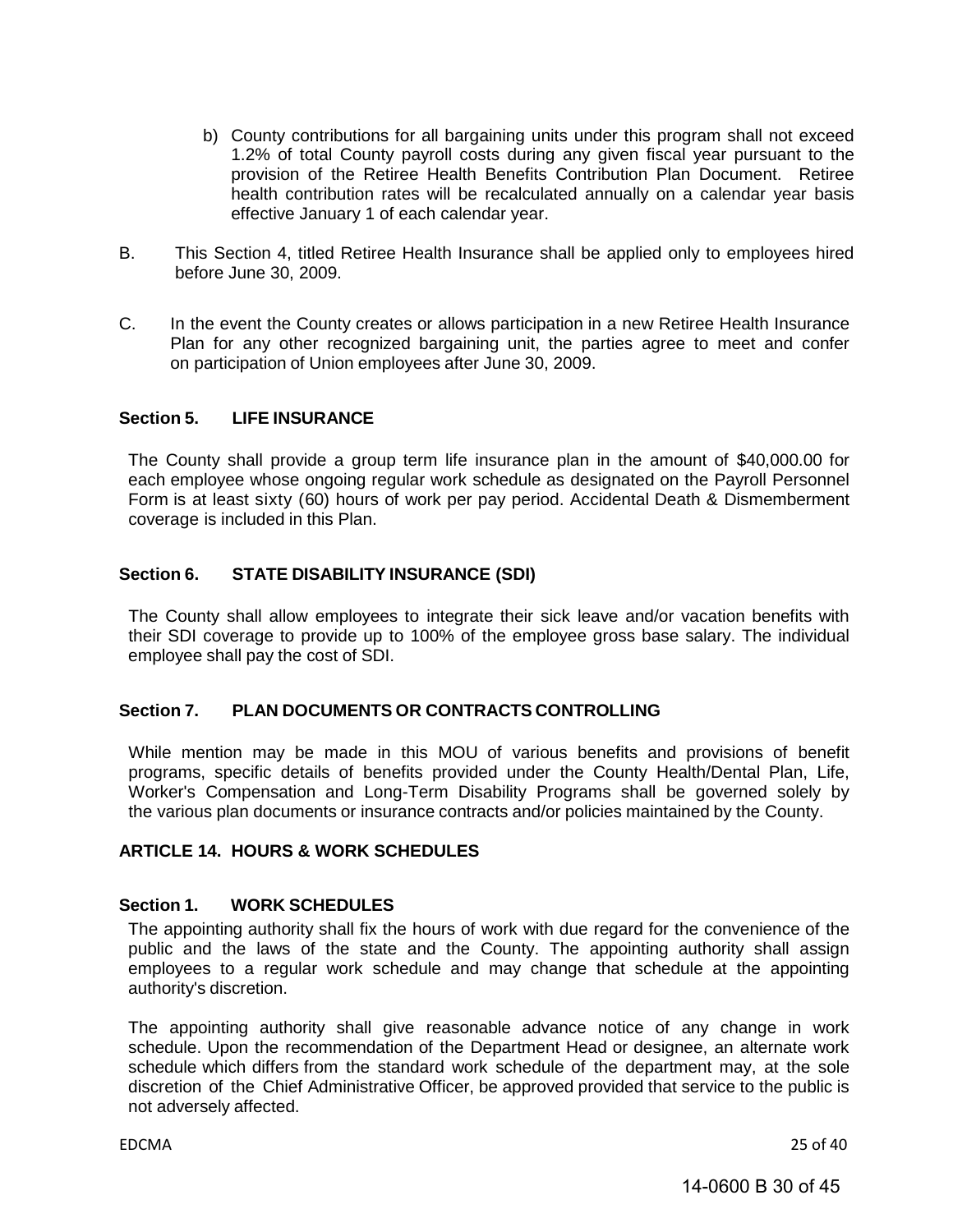#### <span id="page-30-0"></span>**Section 2. OVERTIME**

<span id="page-30-2"></span>Employees shall work the necessary hours to perform their duties and responsibilities and shall not be entitled to receive overtime compensation.

#### <span id="page-30-1"></span>**ARTICLE 15. PROBATION**

#### **Section 1. DURATION**

Employees shall serve a one (1) year probationary period from the date of appointment to a specific classification. An employee shall have his/her individual probationary period extended commensurately by each hour an employee is on authorized leave for more than ten (10) consecutive work days. Leaves include, but are not limited to, vacation, sick leave, compensatory time off, and leaves without pay, including leaves granted under the Family Medical Leave Act, California Family Rights Act, Pregnancy Disability Leave, Americans with Disabilities Act, and Workers' Compensation Laws. Employees who request and receive a temporary modified duty assignment due to medical conditions such that they are not performing the essential job functions of their position shall have their probationary period extended for each hour of such modified duty assignment. Nothing herein is intended to prevent the County from extending a probationary period one time for a period not to exceed six (6) months to ensure that an employee has demonstrated all of the necessary skills and traits to successfully pass probation for the job classification.

#### **ARTICLE 16. LAYOFF AND DEMOTION PROCEDURES UPON REDUCTION IN FORCE**

<span id="page-30-3"></span>The following Reduction in Force policy is hereby included as a part of this MOU. Such inclusion, however, shall not provide avenues of appeal beyond those contained in this Article. This Reduction in Force policy does not apply to employees who are covered by the Reduction in Force procedure defined in the California Administrative Code, Title 2. Division 5. Local Agency Personnel Standards.

#### **Section 1. POLICY**

When necessary, and directed by the Board of Supervisors, a reduction in the County's work force may be initiated by (1) lack of work, (2) lack of funds, (3) program or organizational changes resulting in a surplus of employees, or (4) elimination of a specific program or service. Insofar as possible, a reduction in force shall be accomplished by attrition. When it is determined by the Board of Supervisors that attrition will not provide relief for the condition warranting a reduction in the number of County employees, the Board may direct (1) a temporary layoff of up to ten (10) working days of specific employees or classifications without invoking the provisions of this policy, or (2) a specific layoff by classification, number of employees and department(s) pursuant to this policy.

#### **Section 2**. **PROCEDURE FOR PERMANENT LAYOFFS**

Reduction in Force occurs when the Board of Supervisors by Resolution amends the Authorized Personnel Allocation Resolution and/or adopts a Proposed or Final Budget that deletes specific positions by classification from a department.

EDCMA 26 of 40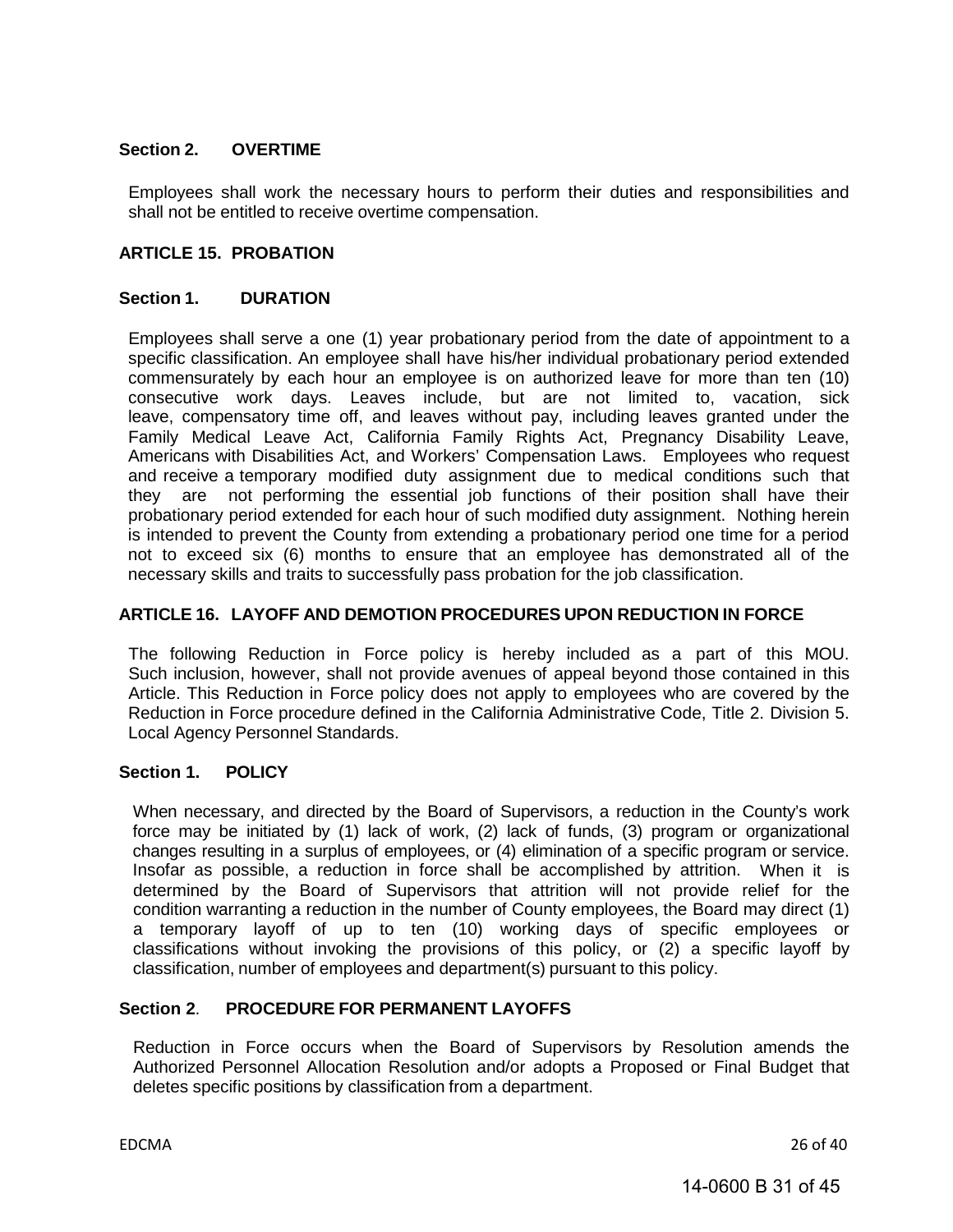- A. The Department of Human Resources with the assistance of the affected department, determines the individuals to be laid off for the initial classification in which a layoff is to occur and for succeeding lower level classification(s) if displacement by demoting in lieu of layoff is anticipated in accordance with this article based on employee retention points. A list of the classifications in which positions have been deleted along with the names and total retention points of employees in those classes shall be posted in the affected department and a copy mailed to the Union's current address. It is the Department Head or designee's responsibility to insure posting.
- B. Layoffs and displacements are made within the department involved and are not County-wide.
- C. Written notice of layoff shall be served on affected employees in person or by USPS Priority Mail to the last address on file with the Department of Human Resources. Notice will be served or mailed no later than thirty (30) calendar days prior to the effective date of separation. The thirty (30) calendar days shall include the effective date and the date served. Notice shall be deemed served upon the proof of service.
- D. The written layoff notice shall include the effective date of the separation (layoff), the reasons for the layoff, displacement rights, if any, rehire or restoration rights and the appeal rights. Such notice shall also set a specific deadline of not less than five (5) working days for when the affected employee must notify the Department of Human Resources that they will be exercising their displacement rights.

#### **Section 3. ORDER OF LAYOFFS**

Layoffs will be determined based on an inverse order of retention points computed as per provisions listed below by the classification within the individual department. Any required reduction in the number of employees shall be in the following order within the same classification:

- (1) Extra-help and provisional,
- (2) Probationary employees serving an initial probationary period,
- (3) Regular civil service status full-time
- (4) Regular civil service status part-time employees.
- A. Longevity A full-time employee shall receive one (1) point for each full month of continuous service as a regular County employee in his/her classification. Time spent in other classifications which are at the same or higher rate of pay based upon the current salary plan applicable at the time of the layoff and which the employee occupied shall be included in the service time in the affected class. This includes probationary time. Part-time employees shall receive a proportional amount of longevity points based upon the number of hours worked. Less than a full month of service shall be prorated. It does not include service prior to employment, interruptions caused by resignation, dismissal, or transfer to extra-help status or disciplinary actions as defined in 2, below. It does include periods covered by authorized leaves of absences and such service accrued before a previous layoff.
- EDCMA 27 of 40 B. Performance/Disciplinary Action - An employee who receives an involuntary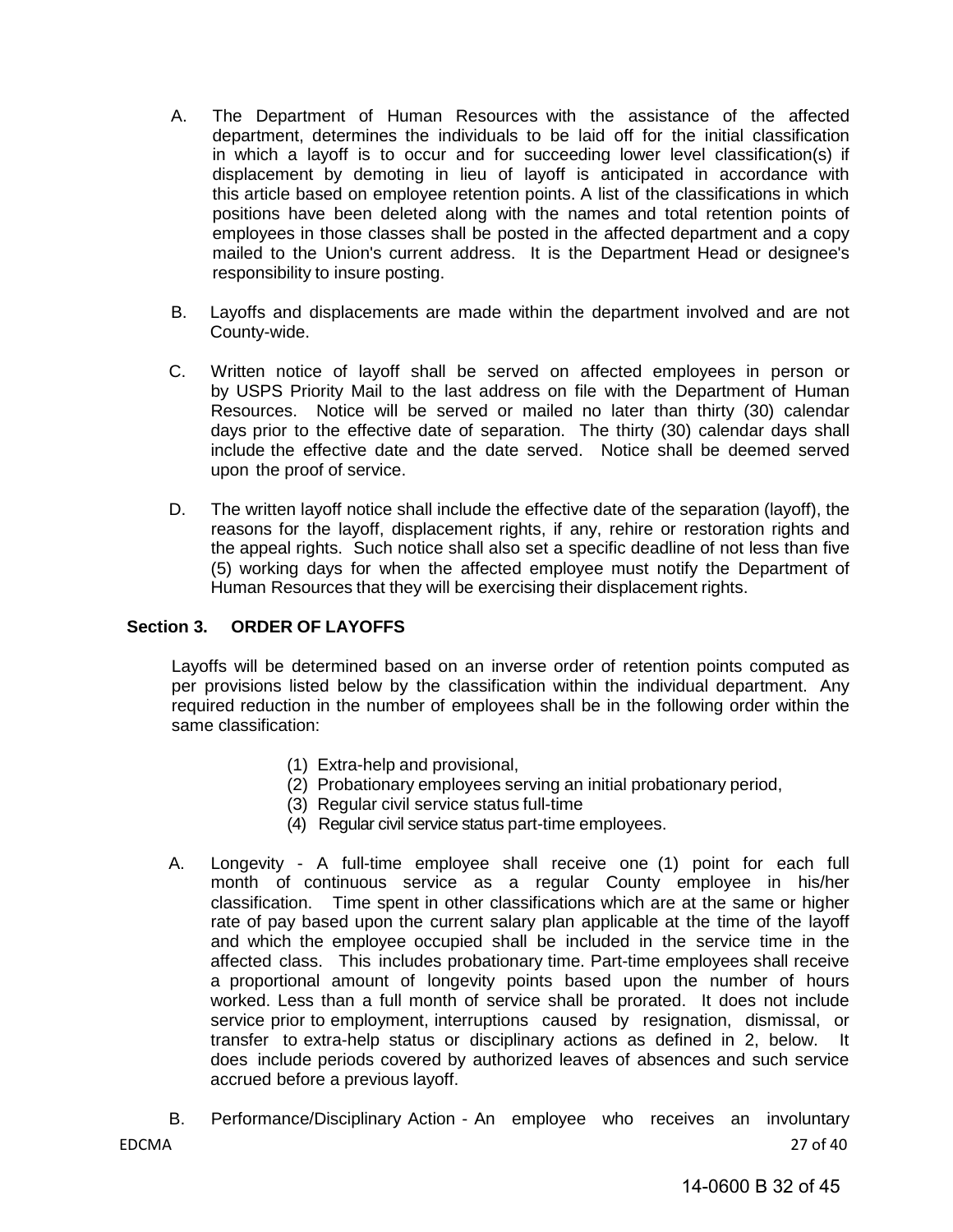demotion as a disciplinary action will have twelve (12) points deducted from that employee's retention points. An employee who receives a suspension will have one (1) point per day of suspension deducted from the employee's retention points, with maximum deduction of twelve (12) points. This will sunset after three (3) years from the effective date of the action, and the lost retention points will be restored to the employee.

- C. Alternate Classes Classes which are budgeted as alternate classes (e.g. Office Assistant II/I), as stated in the Personnel Allocation Resolution, shall be treated as one class for purposes of determining retention points.
- D. Ties In cases where two or more employees are tied with the same number of retention points, the following factors shall be considered in order for the purpose of breaking the tie: total County service (including El Dorado County service prior to the most current period of employment); letters of reprimand; Department Head determination. Letters of reprimand will be considered as a tie breaking criteria for up to three years from the date of issuance.
- E. Volunteers For Layoff An employee who occupies a position within a class within a department affected by a layoff and/or displacement may volunteer to be laid off in place of another employee who has fewer retention points and who would otherwise be laid off. Such employee shall be entitled to the same rights and restoration privileges as other employees in accordance with this Article.

#### **Section 4. LAYOFF PRIVILEGES**

The following are the options open to affected individuals in each layoff instance:

- A. Displacing in a Lower Class An employee affected by layoff may, at the employee's discretion, in lieu of layoff, displace an employee in a class previously held by the employee. Retention point computation for displacement purposes are made as determined for the original layoff. This is considered a voluntary demotion.
- B. Restoration Restoration shall be in inverse order of layoff. Names of employees with regular civil service status who have been laid off will be placed on an appropriate restoration list for their classification and department in order of Retention Points. The list will extend for a period of two (2) years. Employees shall also have restoration rights to a classification which has been replaced by a reclassification of the classification which the person previously had civil service status, provided that the duties have remained essentially the same. This list shall be maintained in the Department of Human Resources. This includes employees taking voluntary demotions in lieu of layoff who shall be placed on a restoration list for the class from which they were reduced. Three refusals to accept restoration from a departmental layoff list will remove the eligible individual's name from that list unless the offer of restoration is in excess of twenty five (25) miles from the geographical location of the position from which the employee was laid off.

A person notified of an offer of restoration must respond within ten (10) working days from the proof of service date. Offers of reemployment shall be sent by first class mail to the last address on file in the Department of Human Resources. It is the employee's responsibility to insure that a current address is provided to Human Resources.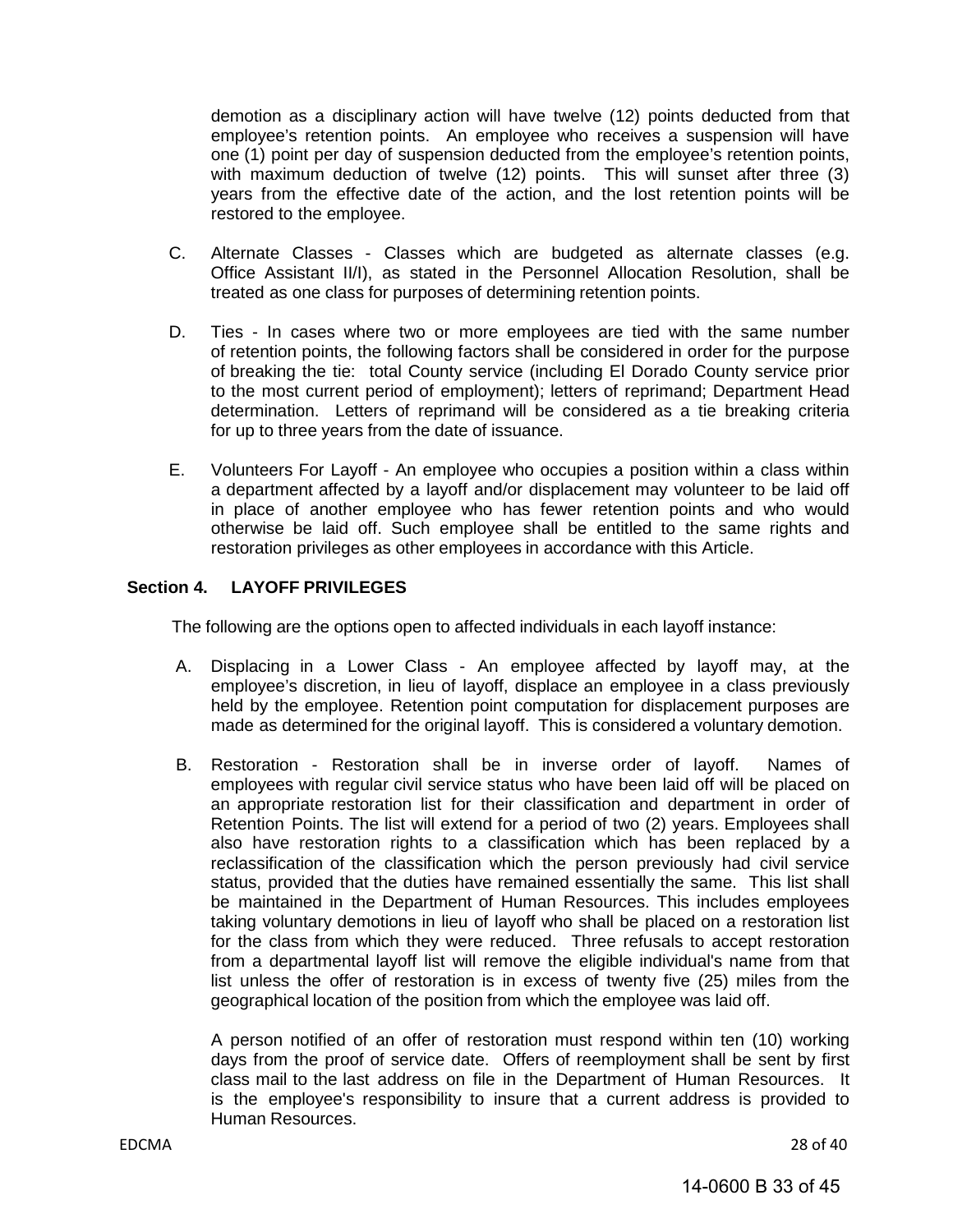- C. Transfer and Demotion Employees to be laid off may be permitted to transfer or demote at the discretion of the appropriate Department Head(s) prior to the layoff effective date. Transfer or demotion may be made to any funded vacant position where the employee meets the minimum qualifications. However, transfer will not be permitted to a position in another County department if a departmental layoff list exists for that class. When an employee transfers or demotes in accord with provisions of this Article and is required by the Department Head or designee to complete a new probationary period, which results in the employee's rejection during probation, the employee shall not be required to forfeit the employee's status on any layoff list.
- D. Placement in Other Departments In accordance with rules on order of layoff, an employee who shall be laid off shall have a right to be placed in a vacant position in the same class in another department which the department has determined to fill. Referral to vacant positions shall be offered based upon the inverse order of layoff. The new appointing authority shall have up to one hundred twenty (120) days to evaluate the employee's performance. If the appointing authority determines that the employee's performance does not meet job standards, the employee will be returned to the layoff list. The employee will, in accordance with the rules on restoration, be eligible for placement in another vacant position in the same class which a department has determined to fill, according to the provisions above.
- E. Separation from County Service Employees who are to be laid off have the option of leaving County service rather than displacing in a lower class, transferring or demoting. In the event an employee is laid off for an indefinite period, the employee may, upon request, receive payment for those benefits normally given to terminated employees.
- F. Employment Interviews Department Heads who are referred the names of individuals designated for layoff and who have requested transfers shall ensure that such persons are provided an employment interview.
- G. Status on Restoration An employee who has been laid off or voluntarily reduced under the provisions of this Article and subsequently restored in their former classification within a two (2) year period from the date of his/her layoff or voluntary reduction shall receive the following considerations and benefits:
	- 1. All sick leave credited to the employee's account when laid off shall be restored, unless the employee received compensation for such sick leave at the time of the layoff.
	- 2. All retention points held upon layoff shall be restored.
	- 3. All prior service shall be credited for the purpose of determining sick leave and vacation earning rates, longevity pay increases, and time in step.
	- 4. The employee shall be placed on the step of the salary range that was held at the time of the layoff.
- H. Meet and Confer Prior to the actual layoffs, the County's representatives and the Union shall, at the request of the Union meet and confer over the practical

EDCMA 29 of 40

14-0600 B 34 of 45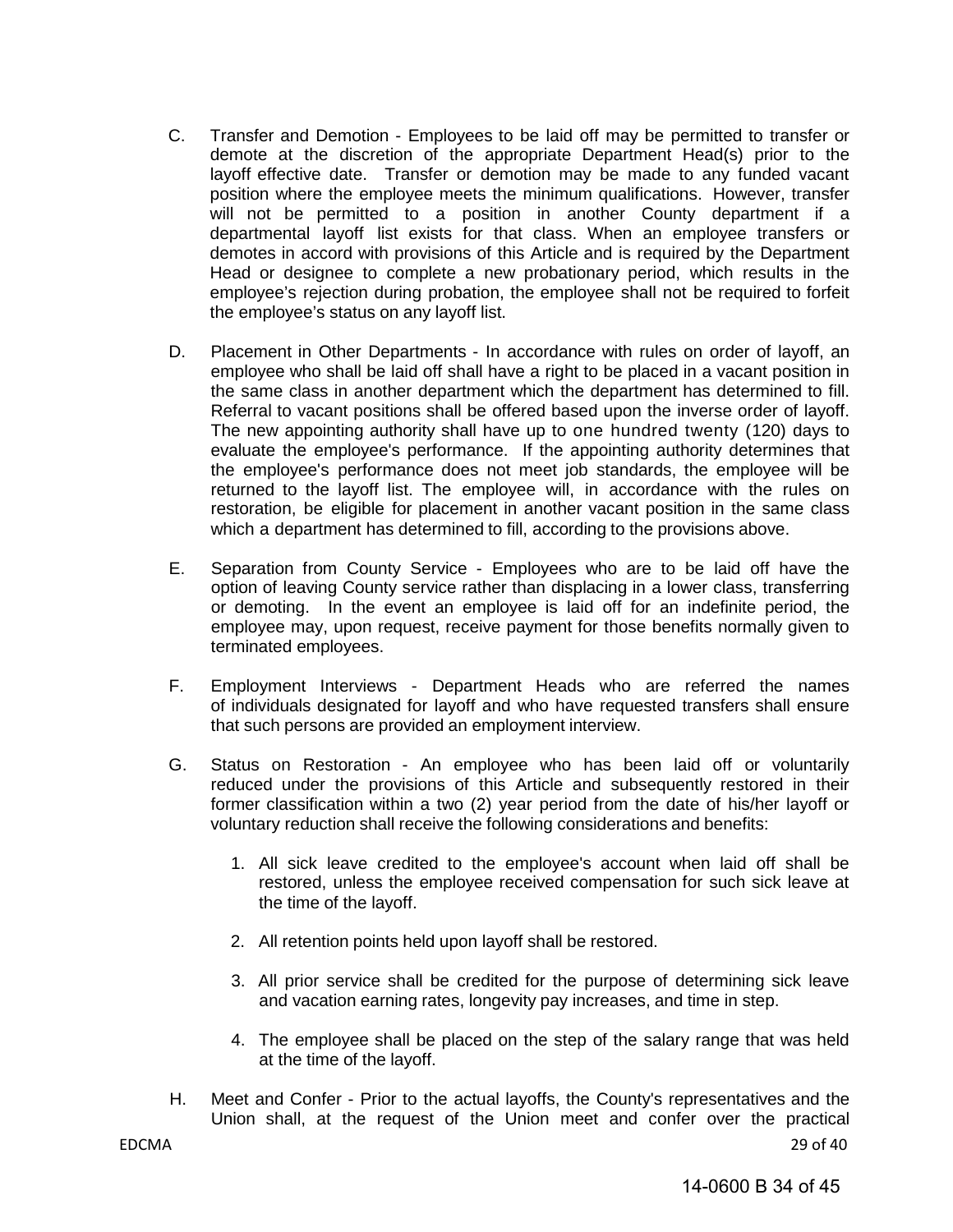effects of the proposed layoffs.

#### **Section 5. DEVIATION FROM RETENTION POINTS**

The Board of Supervisors may approve deviations from the order of layoff by retention points or demotions in lieu of layoff (bumping) when retention points order alone would result in retaining employees unable to maintain a satisfactory level of performance in the department affected. In such cases, the Department Head or designee shall fully justify and document the reasons therefore. The affected employees shall be provided a written notice of the department's request, reasons therefore and the date the Board of Supervisors shall consider the department's request.

#### **Section 6. APPEAL OF LAYOFF**

- A. Right of Appeal
	- 1. Regular Civil Service employees receiving a notice of layoff shall have the right to appeal solely on the issue of whether or not there was compliance with the procedures prescribed in this Article.
	- 2. The right of appeal is limited to the scope and process provided in this paragraph F, "Appeal of Layoff".
	- 3. The scope of any appeal shall not include such issues as the need for layoff, the reasons for layoff, or the exercise of other County prerogatives involved in layoff.
	- 4. Probation, Provisional, Temporary and Extra Help employees have no right of appeal of a notice of layoff. Questions and disputes regarding civil service status shall be determined by the Civil Service Commission in accordance with their rules, regulations and procedures.
- B. Notice and Timing of Appeal
	- 1. Appeals shall be filed in writing with the Director of Human Resources or designee.
	- 2. Appeals shall be filed within five (5) working days after the date of service of the notice of layoff as provided in Article 16.B.3.
	- 3. The notice of appeal shall state the employee's reasons for the appeal consistent with Article 16.F.1.
- C. Responsibilities of the Director of Human Resources
	- 1. The Director of Human Resources or designee shall within three (3) working days of receipt of an appeal, forward a copy of the appeal to the Association.
- EDCMA 30 of 40 2. The Director of Human Resources or designee shall within three (3) working days of receipt of an appeal, determine which employees, if any, will be adversely affected if the appeal is successful and notify all employees potentially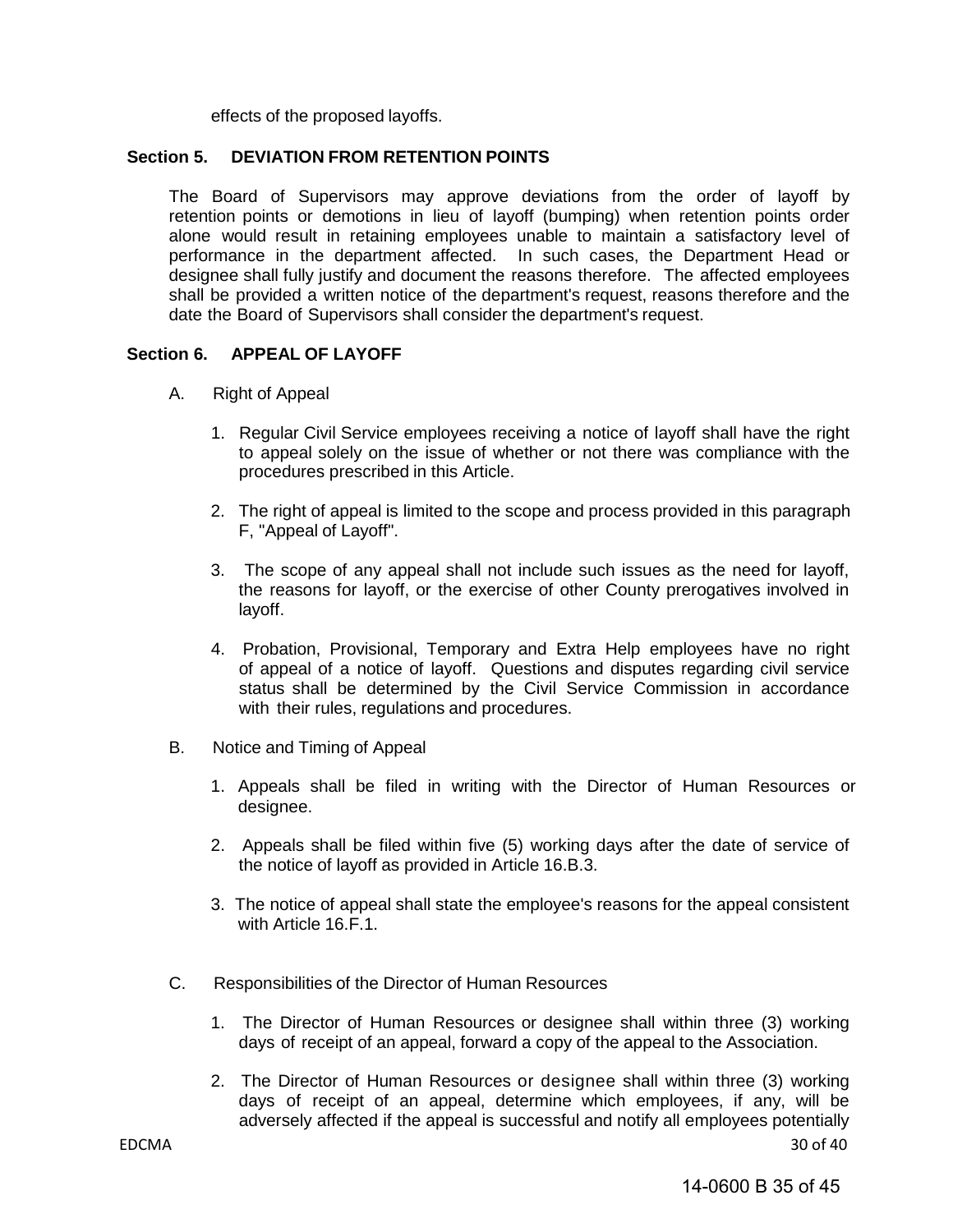adversely affected of the appeal.

D. Layoff Arbitration Panel

A tripartite Layoff Arbitration Panel shall be appointed to hear all appeals having the same effective date for layoff.

- 1. Appeals shall be heard by a tripartite panel consisting of:
	- a. A representative designated by the Director of Human Resources or designee.
	- b. A representative designated by the Union.
	- c. A neutral member selected in accordance with Article 16.F.4.b. 2.
- 2. The neutral Layoff Arbitration Panel member shall be chosen by:
	- a. Mutual agreement between the County and Union or their designated representatives within five (5) working days of notification to the Association of an appeal.
	- b. If the County and the Association fail to name a neutral arbitration panel member within five (5) working days of notification to the Association of the appeal, a member of the Civil Service Commission (CSC) shall serve as the neutral third member of the arbitration panel.
		- 1) Either party may notify the Chair of the CSC of their inability to agree on a neutral;
		- 2) Either party may notify the Chair of the CSC of their desire that a member of the CSC serve as the neutral member of the Layoff Arbitration Panel in lieu of agreement on a third party;
		- 3) The Chair of the CSC shall name a member of the CSC to serve as the neutral member of the Layoff Arbitration Panel and an alternate.
- 3. The Layoff Arbitration Panel shall convene and open the hearing within fifteen (15) working days of the initial filing of the appeal. Representatives to the arbitration panel shall be named with primary consideration being given to their availability to meet within the fifteen (15) working day time limit.
	- a. If either or both parties fail to name a representative who can meet within the time limit, the CSC Chair shall name a member(s) of the CSC to service as a 2nd, and if necessary, 3rd neutral in lieu of the failure of either or both parties to provide an available representative.
	- b. If the Civil Service Commissioner(s) designated, or the alternate, cannot serve within the time limit, the Chair shall designate another Civil Service Commissioner(s) who can serve within the time limit.
- E. Hearing Process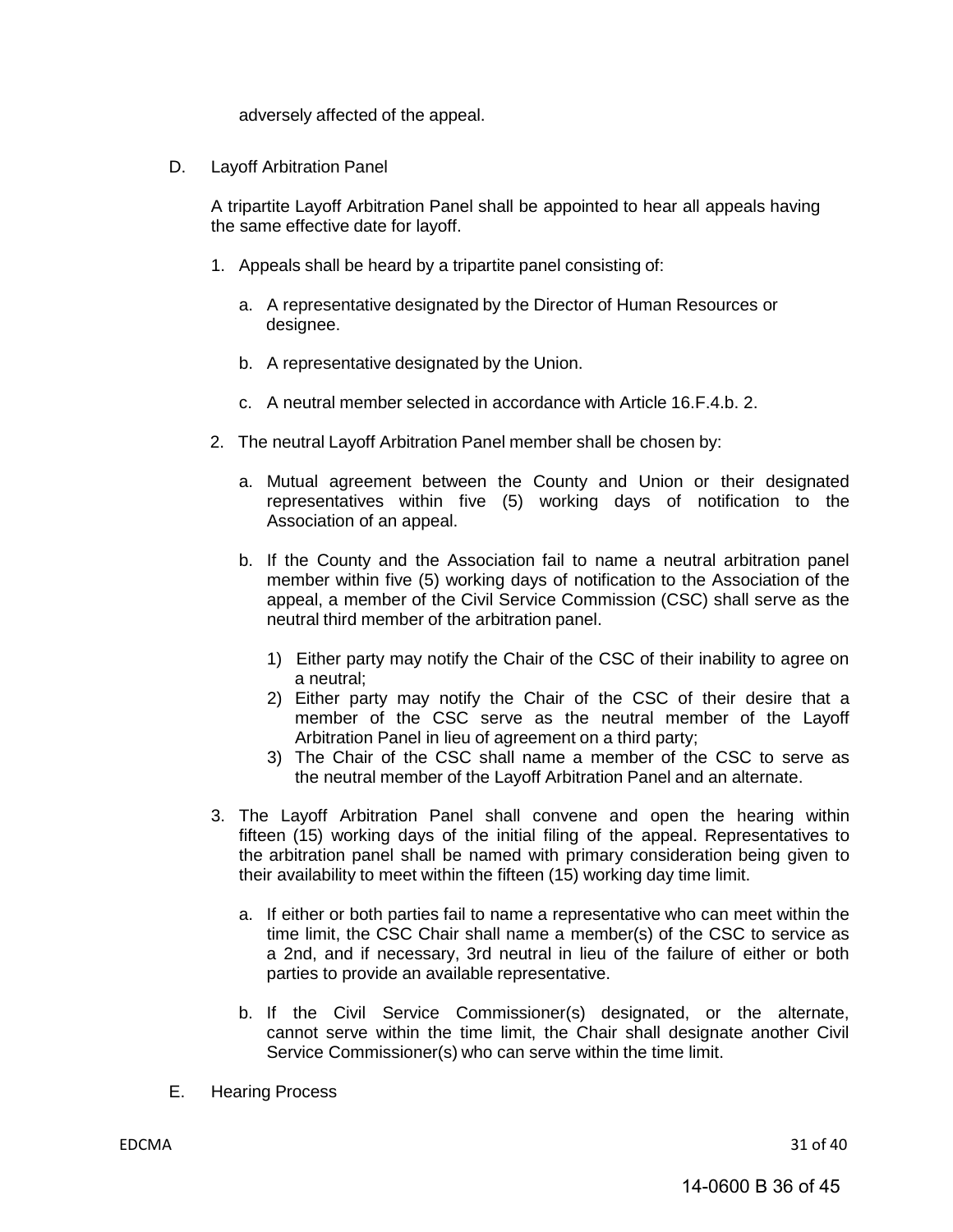- 1. The employee filing the appeal and all other potentially affected employees will be notified of the date, time and place of the hearing not less than two (2) working days in advance of the hearing.
- 2. The neutral member shall serve as Chair of the Layoff Arbitration Panel.
- 3. The hearing shall be conducted in accordance with standard administrative hearing procedures used by the Civil Service Commission.
- 4. In addition to hearing such evidence and witnesses as the parties, including any employees potentially affected by the appeal, may call, the Layoff Arbitration Panel may question witnesses and call such witnesses as they deem appropriate.
- <span id="page-36-1"></span><span id="page-36-0"></span>F. Decision
	- 1. The Layoff Arbitration Panel shall issue their written decision within two (2) working days of closing the hearing.
	- 2. The decision of the Layoff Arbitration Panel shall be final and binding on all parties.

#### **ARTICLE 17. DISCIPLINARY APPEALS**

#### **Section 1. RIGHT OF APPEAL**

An employee represented by this unit, having obtained permanent status in the County's Civil Service System, shall have the right to appeal a termination, demotion in class or salary step, or suspension without pay. Such appeal shall be in accordance with the Personnel Rules.

#### <span id="page-36-2"></span>**Section 2. MERIT SYSTEM EXCLUSION**

In the event any provision herein, as it may apply to any employee of the county subject to Section 19800 et. seq. of the California Government Code is determined by the Executive Officer of the State Personnel Board to be in conflict with Local Agency Personnel Standards (Title 2, Administration, Division 5. LAPS), such provision shall be null and void as regards those employees, and Local Agency Personnel Standards shall supersede and prevail.

#### <span id="page-36-3"></span>**ARTICLE 18. GRIEVANCE PROCEDURE**

#### **Section 1. INTENT**

It is the intent of this procedure to provide for an orderly and equitable procedure for the resolution of misunderstanding and disputes between the County and its employees and/or the Association. The use of this procedure in resolving employee grievances shall not be held against any employee.

#### **Section 2. INFORMAL DISCUSSION**

EDCMA 32 of 40 Every effort should be made to settle grievances, performance issues, and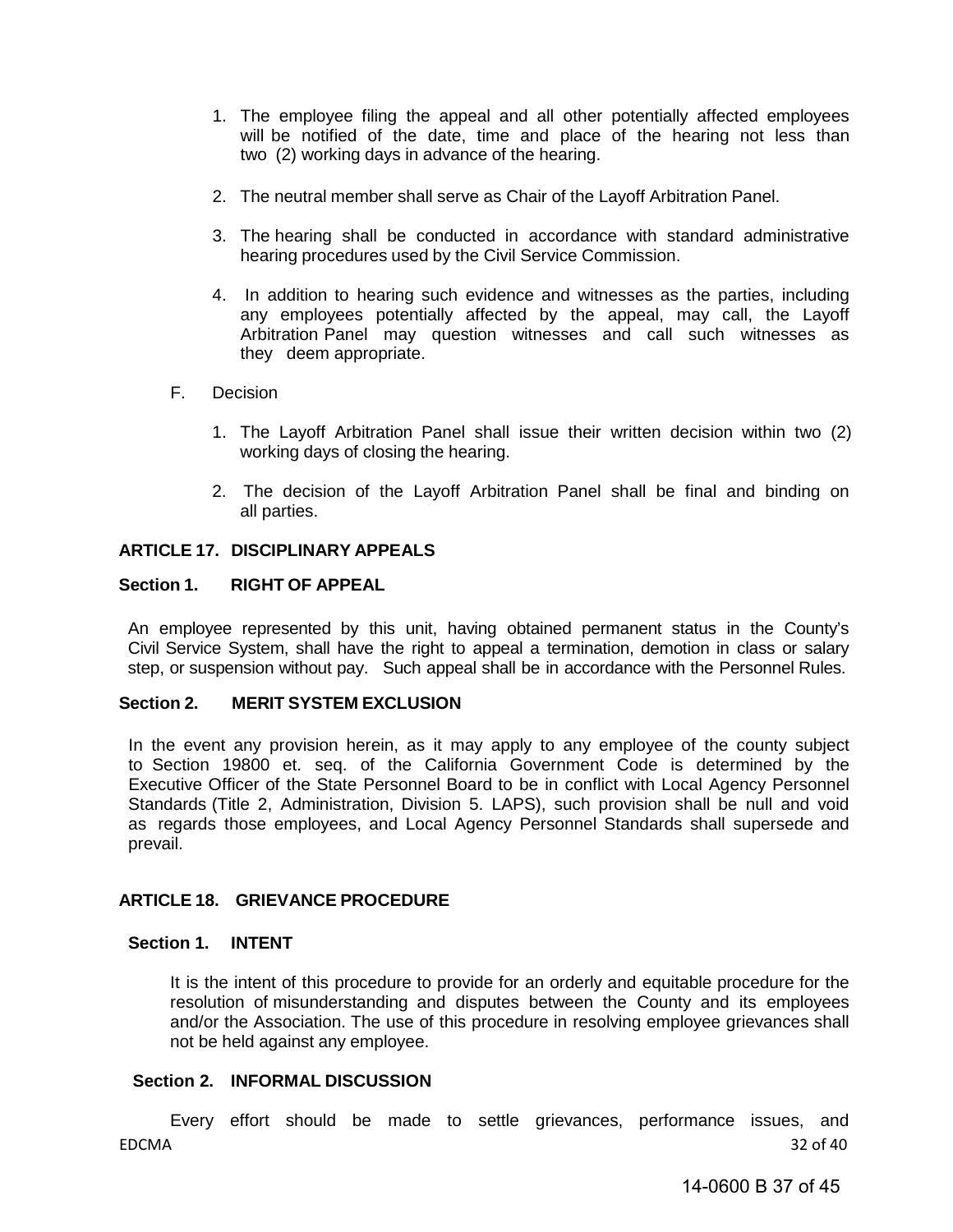related disputes at the lowest level of supervision possible. If an employee has a complaint relating to a work situation, the employee is encouraged to request a meeting with the employee's immediate supervisor and may seek assistance from a shop steward and/or labor representative to discuss the problem in an effort to clarify the issue and to work cooperatively toward settlement.

#### **Section 3. SCOPE OF GRIEVANCES**

- A. A grievance is a claimed violation, misapplication or misinterpretation of the provisions of a MOU or employee protections contained in ordinances, resolutions, written Personnel Rules or written policies, adversely affecting an employee's wages, hours or conditions of employment.
- B. Specifically, excluded from the scope of grievances are:
	- 1. Subjects involving the amendment or change of Board of Supervisor's resolutions and ordinances, which do not incorporate the provisions of this MOU or other employee protections contained in ordinances, resolutions, personnel rules or written policies.
	- 2. Discrimination complaints that allege violations of equal employment opportunity laws or employment discrimination. Such complaints shall be processed pursuant to the County Policy Prohibiting Discrimination**,**  Harassment and Retaliation for employees who are not covered by the State Merit System and will be processed under the California Administration Code, Title 2, Division 5, Local Agency Personnel Standards for employees who are covered by the State Merit System.
	- 3. Appeals of the Reduction in Force Articles and policies which fall under the appeal process contained within that policy.
	- 4. Appeals of disciplinary actions resulting in termination, demotion, or suspensions without pay. Such appeals shall be processed pursuant to the County's Civil Service Commission Appeal Procedure for employees who are not covered by the State Merit System and will be processed under the California Administrative Code, Title 2, Division 5, Local Agency Personnel Standards for employees who are covered by the State Merit System.
	- 5. Internal department operational policies and procedures which determine the methods, processes, means and places of providing services except as those policies affect the terms and conditions of employment.

#### **Section 4. DEFINITIONS**

- A. Grievant A grievant is (1) an employee in the unit who is filing a grievance as defined herein or (2) if two or more employees have essentially the same grievance, they may, if approved by the Director of Human Resources or designee, submit their combined grievances as one grievant. The Union may initiate a grievance where actions or policies directly affect employees in the bargaining units represented by the Union.
- EDCMA 33 of 40 B. Working Day - shall mean day(s) in which the County's main administration office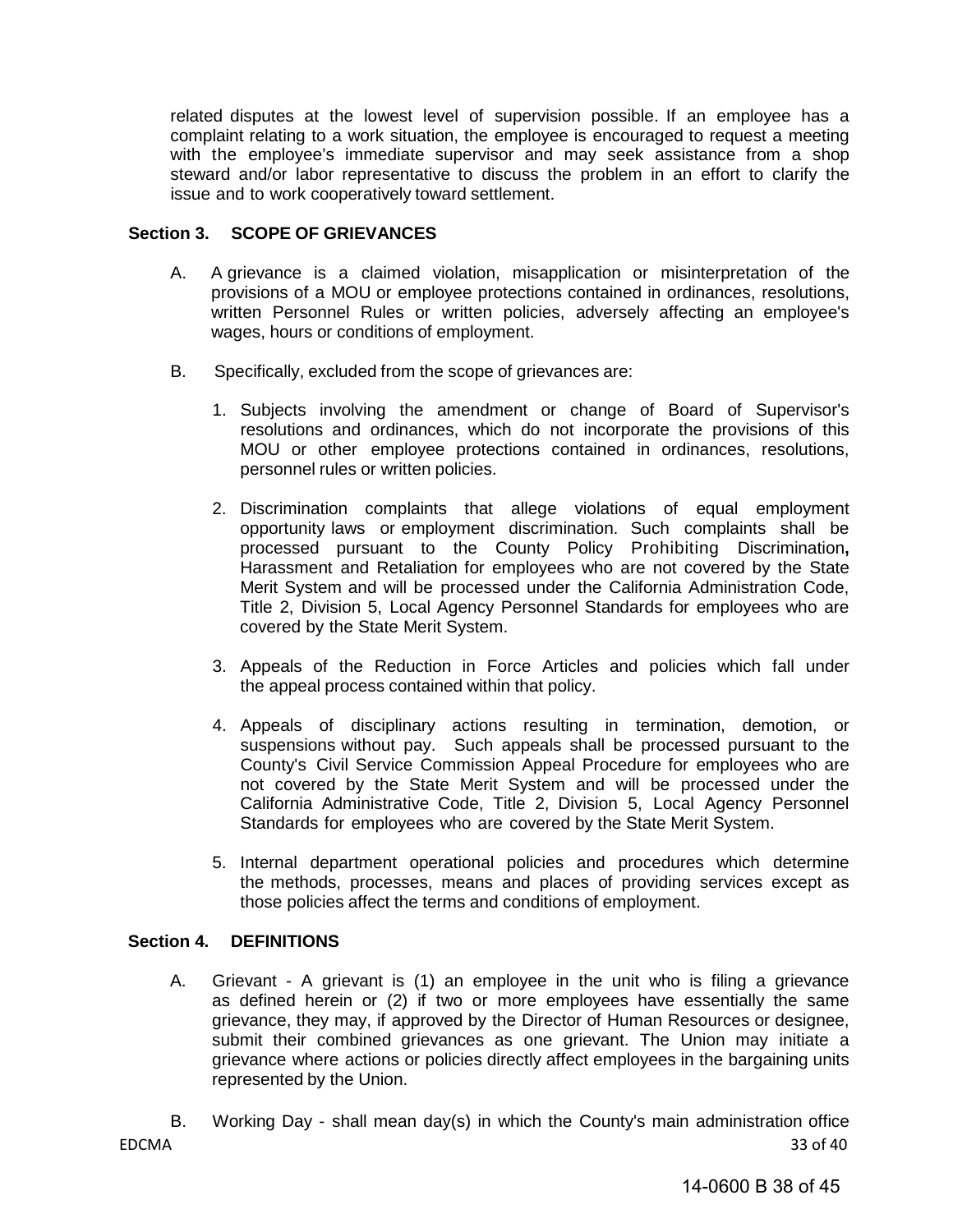is open for business.

#### **Section 5. GRIEVANCE PROCEDURE**

The grievance procedure shall consist of the following steps, each of which must be completed prior to any request for further consideration of the matter unless waived by mutual consent or as otherwise provided herein.

- A. Employee-Initiated Grievance
- 1. The employee shall prepare a written grievance within twenty-five (25) working days of the incident or occurrence giving rise to the complaint. The employee shall submit the grievance to the immediate supervisor and Department Head or designated manager. The grievance shall describe the issue, identify the Article of the MOU or section of written policy, rule, resolution or ordinance which the employee feels has been violated and the requested remedy.
- 2. The Department Head or designated manager shall investigate the grievance. The Department Head or designated manager's investigation should include a meeting with the grievant and their representative. The Department Head or designated manager shall respond to the grievance in writing within ten (10) working days of receipt of the grievance. The Department Head shall sign the response to the grievance.
- 3. If the Department Head or designated manager's written response does not resolve the grievance, the grievant, within five working days, shall submit the grievance to the Director of Human Resources or designee. The Director of Human Resources' designee shall not be from the same Department(s) where the grievance arose.
- 4. The Director of Human Resources or designee shall investigate the grievance. The Director of Human Resources or designee's investigation should include meeting with the grievant or his/her representative. The Director of Human Resources or designee shall respond to the grievance in writing within fifteen (15) working days.
- B. Union Initiated Grievance
- 1. The Union shall submit a written grievance to the Director of Human Resources or designee within twenty-five (25) working days of the incident giving rise to the grievance, with copies to affected department heads.
- 2. The Director of Human Resources or designee shall investigate the grievance and, within twenty (20) working days, shall issue a written response to the grievance.

#### **Section 6. ARBITRATION**

A. If the Director of Human Resources' or designees' written response to either an employee or Union initiated grievance fails to resolve the grievance, the Union may request that the grievance advance to arbitration within ten working days of the date of the written response. The decision of the arbitrator is final and binding on all parties, subject to ratification by the Board of Supervisors if the decision requires an unbudgeted expenditure.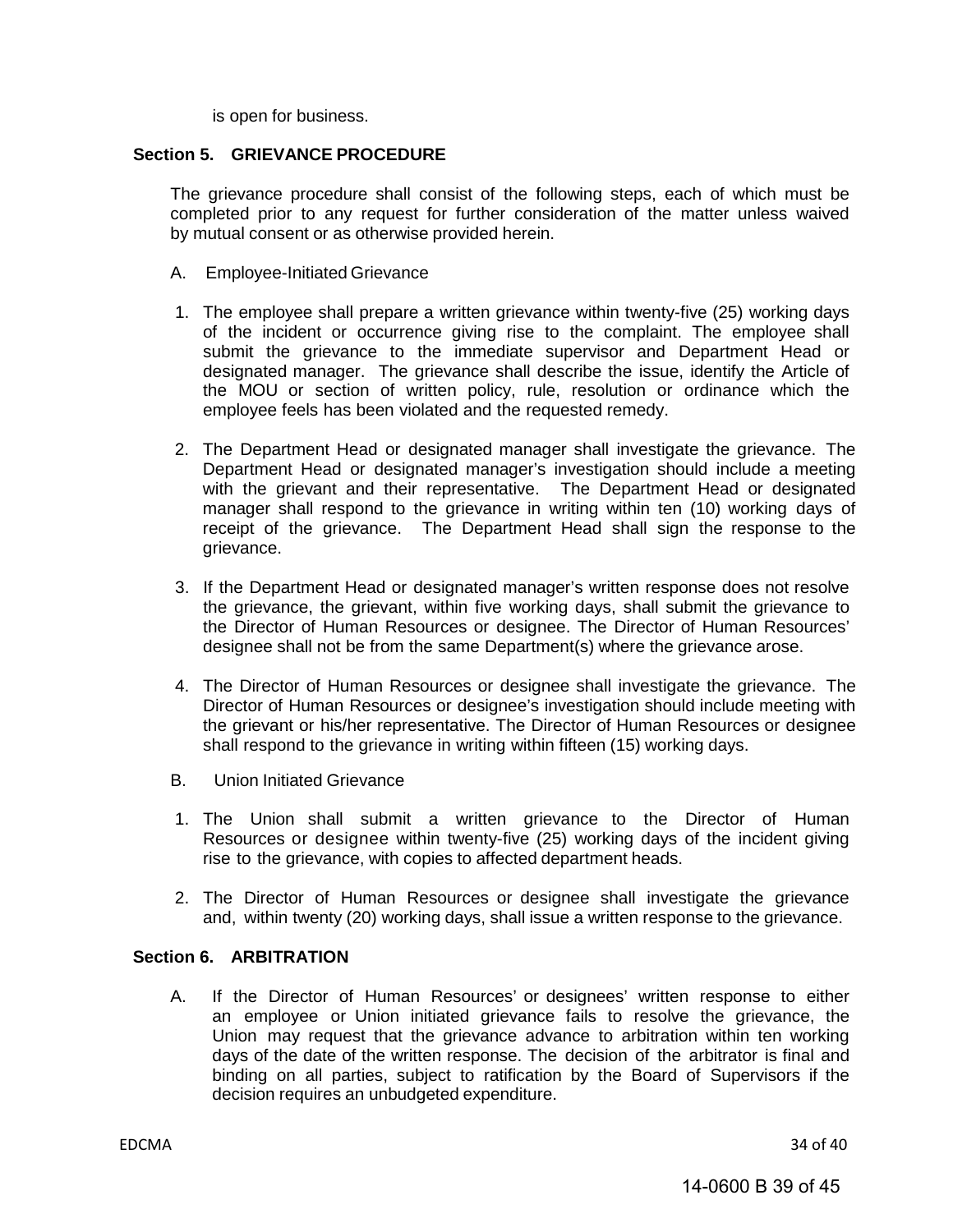B. The grievant's representative and the Director of Human Resources or designee shall attempt to mutually agree on an acceptable arbitrator for the dispute. If no agreement can be reached on an arbitrator within ten(10) working days, a list of seven (7) names from the California State Conciliation and Mediation Service shall be obtained. The parties shall alternately strike names until only one name remains, which name shall be the arbitrator in the dispute. The party to strike the first name shall be chosen by lot.

The arbitrator shall have no power to add to, subtract from, alter, modify or go beyond the applicable provisions of the MOU.

- C. Upon mutual agreement, in lieu of arbitration, the parties may determine to submit the matter to the Civil Service Commission for final resolution subject to ratification by the Board of Supervisors if the decision requires an unbudgeted expenditure.
- D. The costs of the arbitrator's fees/mileage shall be borne equally by both parties.

#### **Section 7. BASIC RULES**

A. Costs

All costs of arbitration or Civil Service Commission incurred jointly by both parties to the final resolution process shall be borne equally by the parties. Costs incurred separately shall be borne by the party incurring them. Upon expiration of this MOU, the County shall bear the cost of any grievance heard by the Civil Service Commission. The County and Union shall continue to share equally in the cost incurred jointly by both parties for arbitration heard after the expiration of this Memorandum of Understanding.

B. Time Limits

If a grievant or the Union fails to carry the grievance forward to the next level within the prescribed time period, the grievance shall be considered settled based upon the decision rendered at the most recent step utilized. If a supervisor or manager fails to respond with an answer within the given time period, the grievant may appeal his/her grievance to the next higher level. Time limits may be waived by mutual written consent of the parties.

C. Representation

The grievant may be accompanied by a shop steward or one other County employee of the grievant's choice at the informal level of this procedure. At the formal and final stages of this grievance procedure, an employee may be represented by a shop steward or person designated by the Union unless otherwise agreed upon by the Union and Director of Human Resources or designee.

D. Shop Stewards

EDCMA 35 of 40 The Union may designate a reasonable number of shop stewards who will be available to assist employees with grievances. Only such shop stewards as are recognized by the Director of Human Resources or designee will be given release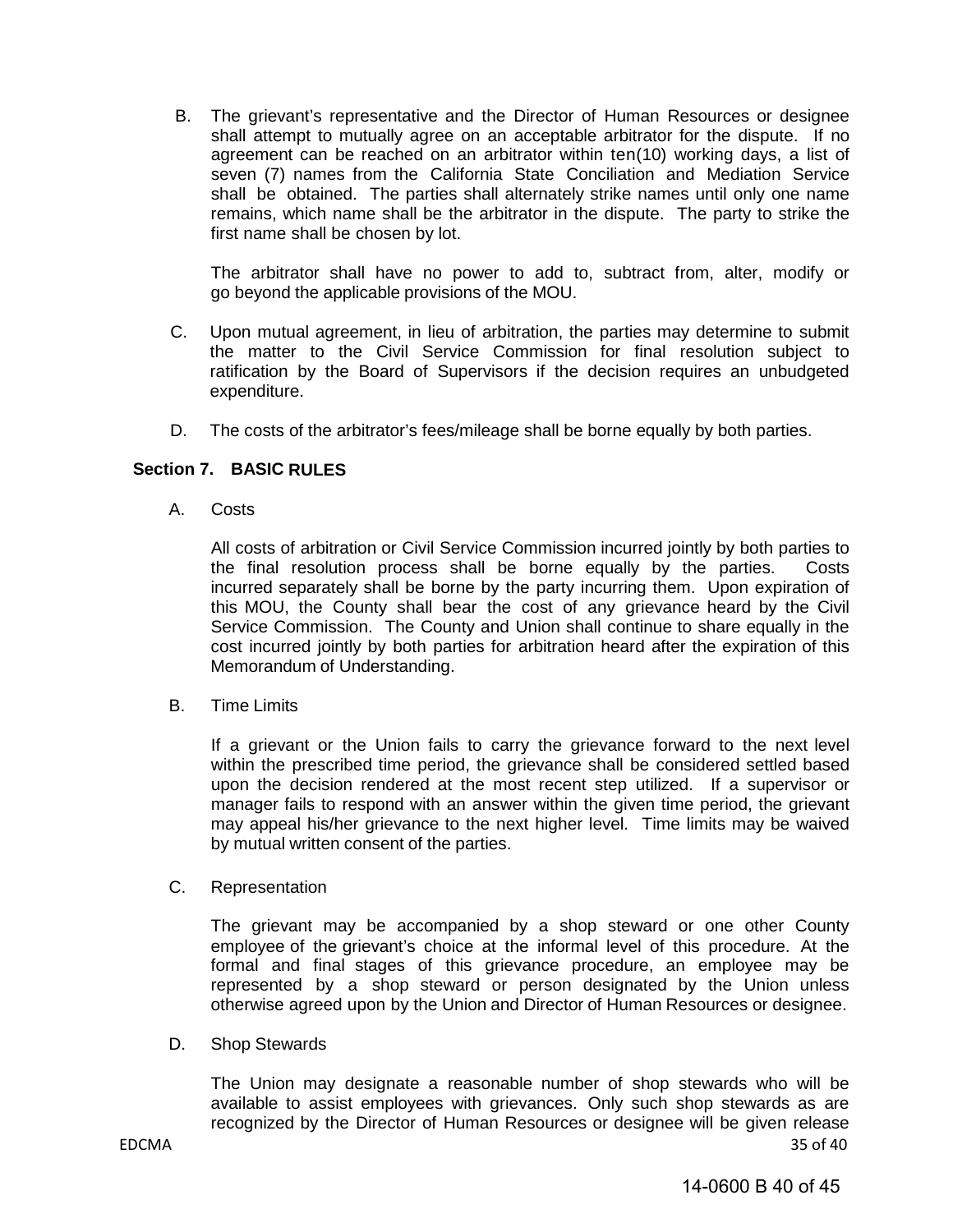time as provided below.

E. Release Time

The grievant may take reasonable County time without loss of pay to prepare his/her grievance and meet with County representatives regarding the grievance.

Union designated shop stewards may take a reasonable amount of time, as determined by the Director of Human Resources or designee, without loss of pay to assist a grievant in preparing and presenting a grievance. Only one shop steward will be allowed release time to assist any one grievant or on any one grievance.

#### <span id="page-40-0"></span>**ARTICLE 19. RENEGOTIATIONS**

#### <span id="page-40-1"></span>**Section 1. SUCCESSOR AGREEMENT**

In the event that either party desires to negotiate a successor Memorandum, the party shall serve upon the other its written request to commence negotiations, provided that negotiations shall begin no later than April, 2016.

#### <span id="page-40-2"></span>**Section 2. NOTIFICATION OF REPRESENTATIVES**

The parties shall notify one another of the names of their designated representatives at least thirty (30) days in advance of the first meeting.

#### <span id="page-40-3"></span>**Section 3. NEGOTIATIONS DURING WORK HOURS**

Union representatives, not to exceed five (5) in number, shall be granted reasonable time off without loss of compensation or other benefits in order to participate in negotiations. Every effort shall be made to schedule negotiations during regular business hours to the extent practicable. Participation in negotiations does not release any employee from responsibilities of their full time employment requiring immediate attention or action (for example, scheduled court appearances or emergency callback).

#### <span id="page-40-4"></span>**ARTICLE 20. PEACEFUL PERFORMANCE**

The parties to this MOU recognize and acknowledge that the services performed by the County employees covered by this MOU are essential to the public health, safety, and general welfare of the residents of the County of El Dorado. The Union agrees that under no welfare of the residents of the County of El Dorado. circumstances will the Union recommend, encourage, cause or permit its members to initiate, participate in, nor will any member of the bargaining unit take part in any strike, sitdown, stay-in, sick-out, slowdown or picketing (hereinafter collectively referred to as work stoppage) in any office or department of the County, nor to curtail any work or restrict any production, or interfere with any operation of the County. Nor will this organization production, or interfere with any operation of the County. recognize the strike or job action of any organization or engage in any sympathy strike by recognizing the strike, job action or picket lines of any other organization. In the event of any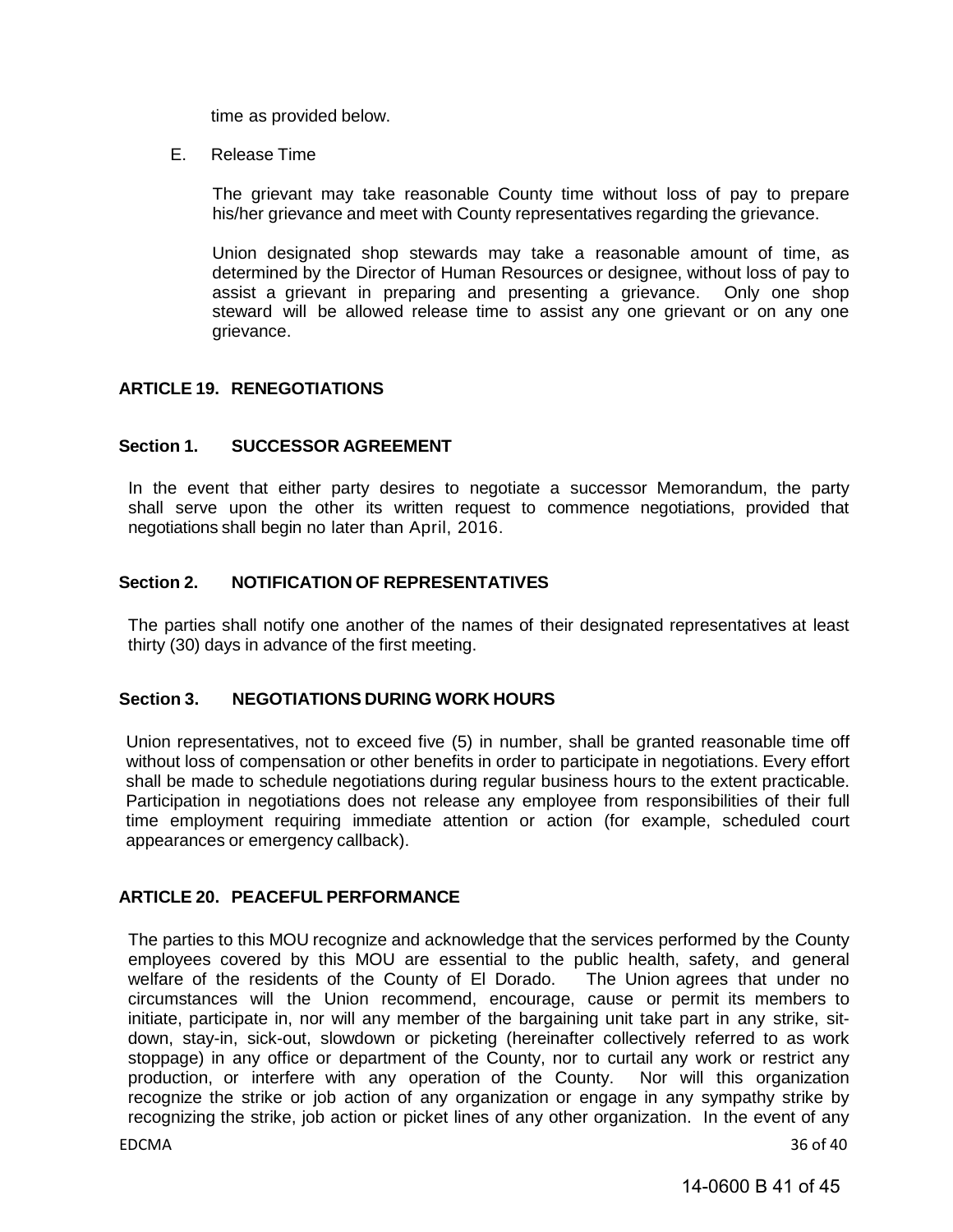such work stoppage by any member of the bargaining unit, the County shall not be required to negotiate on the merits of any dispute which may have given rise to such work stoppage until said work stoppage has ceased.

In the event of any work stoppage, during the term of this MOU, whether by the Union or by any member of the bargaining unit, the Union by its officers, shall immediately declare in writing and publicize that such work stoppage is illegal and unauthorized, and further direct its members in writing to cease the said conduct and resume work. Copies of such written notice shall be served upon the County. In the event of any work stoppage the Union had not otherwise authorized, permitted or encouraged such work stoppage, the Union shall not be liable for any damages caused by the violation of this provision. However, the County shall have the right to discipline, to include discharge, any employee who instigates, participates in, or gives leadership to, any work stoppage activity herein prohibited, and the County shall have the right to seek full legal redress, including damages, as against any such employee.

#### **Section 1. Job Action - Sick Outs**

Variance from Personnel Rule 1404 - Whenever the CAO or his/her designee determines that an increase in absenteeism due to a job action or sick out is significantly and detrimentally affecting the ability of one or more departments to carry out their functions, he/she may declare that this Section shall be in force and the following rules shall apply. These requirements shall stay in effect for all purposes until after the CAO determines that the increased incidence of absenteeism and the threat of such increased incidence of absenteeism have abated.

- a. The department heads of the departments specified in the CAO declaration shall require that each employee who is unable to report for duty due to illness or injury that is requesting sick leave shall provide a certificate completed and signed by a licensed physician or other qualified medical professional. This certificate shall show that the physician examined the employee during the period of absence from work, state the date of each examination, describe the physician's diagnosis of the employee's illness or nature and extent of the employee's injury and certify that the physician has recommended that the employee be excused from work for medical reasons, and the specific number of days of the recommended excuse. Such medical verification shall be provided to the department head within three (3) working days of the employee's return to work.
- b. The employee shall also provide a sworn affidavit justifying their claim of sick leave. Such affidavit shall be provided to the employee by the department head upon their return to work. Each request for sick leave time will be evaluated individually at the time the required documentation is received.
- c. An employee shall not be allowed sick leave credit and shall not be compensated for any period of absence unless he/she has complied with the requirements of this policy and unless the information provided therein and otherwise required of or provided by the employee is deemed to substantiate the claimed illness or injury. The employee may appeal a denial of sick leave through the County's Grievance Procedure.
- d. It is recognized that the facts which constitute the basis for use of sick leave may vary considerably from employee to employee and that in rare instances,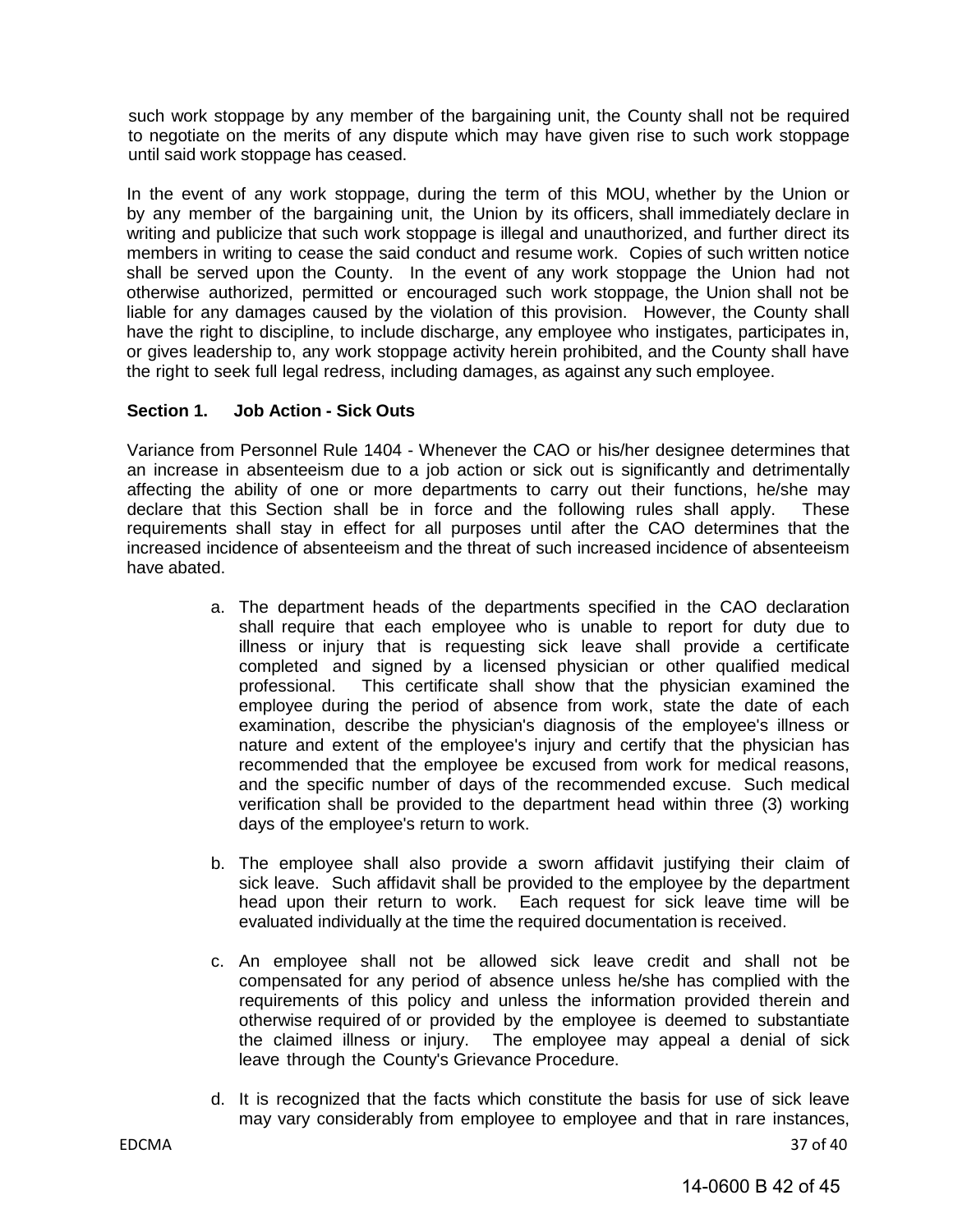the specific requirements of this rule may not be appropriate or feasible. Accordingly, discretionary variances, (but not waivers from the requirements of these rules) may be considered and allowed by the CAO or his/her designee. Any such variance shall, if feasible, provide for an acceptable alternative means by which the employee involved shall provide assurance of the existence of facts which are adequate as a basis for proper use of sick leave.

#### <span id="page-42-0"></span>**ARTICLE 21. FULL UNDERSTANDING, MODIFICATION, WAIVER**

This MOU sets forth the full and entire understanding regarding the matters set forth herein, and any other prior or existing understandings or agreements relating to such matters are hereby superseded or terminated as appropriate. It is agreed and understood that each party hereto voluntarily and unqualifiedly waives its right to negotiate, and agrees that the other party shall not be required to negotiate, with respect to any matter covered herein during the term of this MOU.

No agreement, alteration, understanding, variation, waiver or modification of any of the terms or provisions contained herein shall in any manner be binding upon the parties, unless made and executed in writing by all the parties hereto, and if required, approved and implemented by the County.

#### <span id="page-42-1"></span>**ARTICLE 22. SEVERABILITY**

If any provisions of this MOU are held to be contrary to law by a court of competent jurisdiction, such provisions will not be deemed valid and subsisting except to the extent permitted by law, but all other provisions will continue in full force and effect.

#### <span id="page-42-2"></span>**ARTICLE 23. ECONOMIC HARDSHIP**

At any time after the effective date of this comprehensive MOU, upon thirty (30) calendar days written notice to the Union, the County may reopen this agreement for renegotiation regarding future increases in compensation if a financial shortfall in the County budget has occurred that caused the Board of Supervisors to actually reopen negotiations with other employee groups with negotiated MOUs or adopted Salary and Benefit Resolution, except with respect to any salaries governed by Section 504 of the El Dorado County Charter. Any notice provided subject to this section must include evidence demonstrating the basis for the claim of financial hardship.

#### <span id="page-42-3"></span>**ARTICLE 24. DRUG FREE WORK PLACE**

The County and the Union agree that they are committed to providing and maintaining a drug free work place in accordance with the Drug Free Work Place Act of 1988. It is understood that the unlawful manufacture, distribution, dispensing, possession or use of a controlled substance is prohibited in the work place and that violation of this provision would subject the employee to disciplinary action. An employee may possess a prescription medication lawfully obtained via a prescription from a licensed medical doctor. The County has a zero tolerance standard for employees being under the influence of or in possession of alcohol and/or drugs while at work.

EDCMA 38 of 40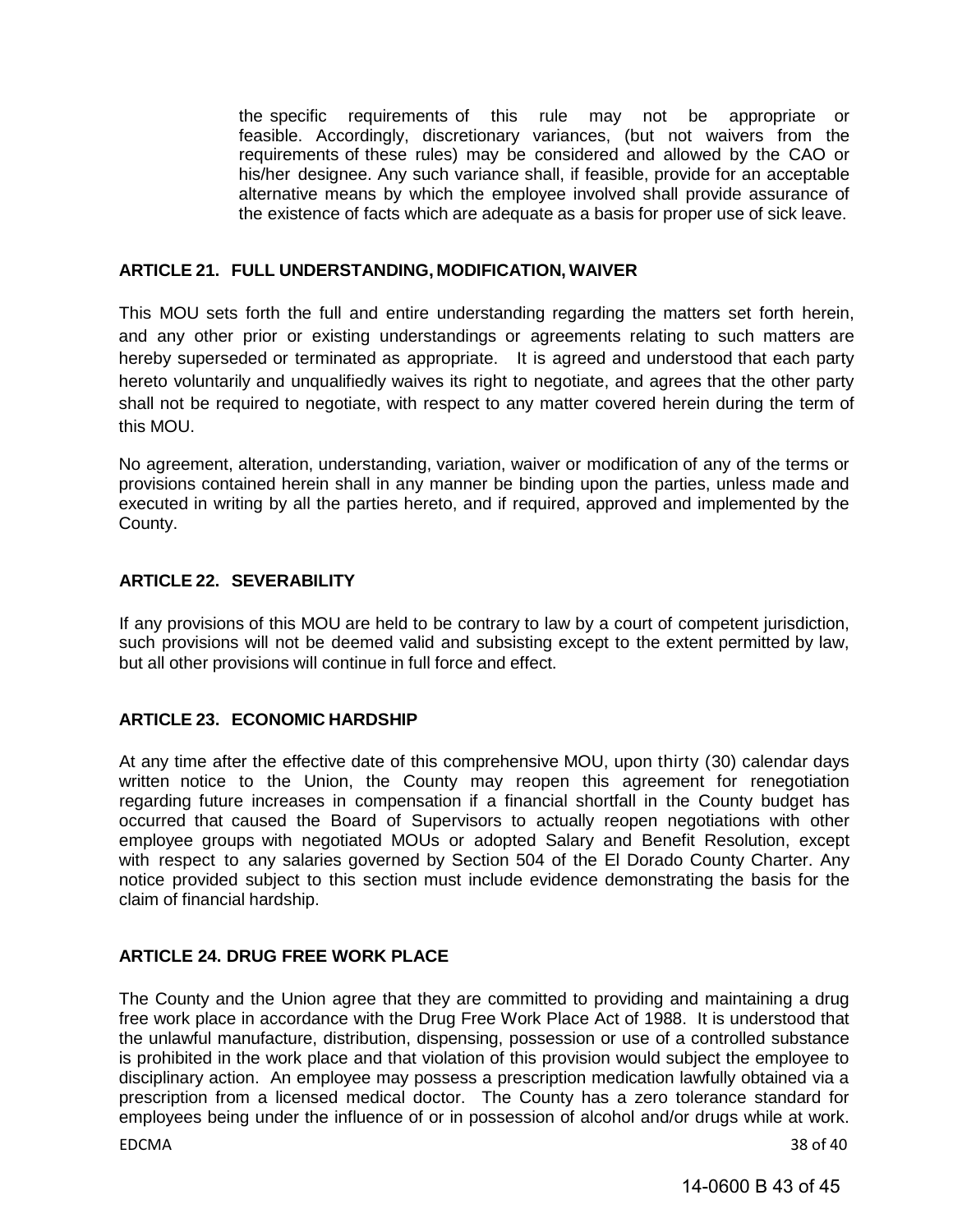Reasonable effort will be made to inform employees about the dangers of drug abuse in the work place, the availability of any counseling or rehabilitation, as well as the Employee Assistance Program, and that disciplinary action may be imposed upon employees for drug abuse violations occurring in the work place or affecting work performance. The Parties shall discuss the adoption of a reasonable suspicion drug testing policy during the term of this MOU.